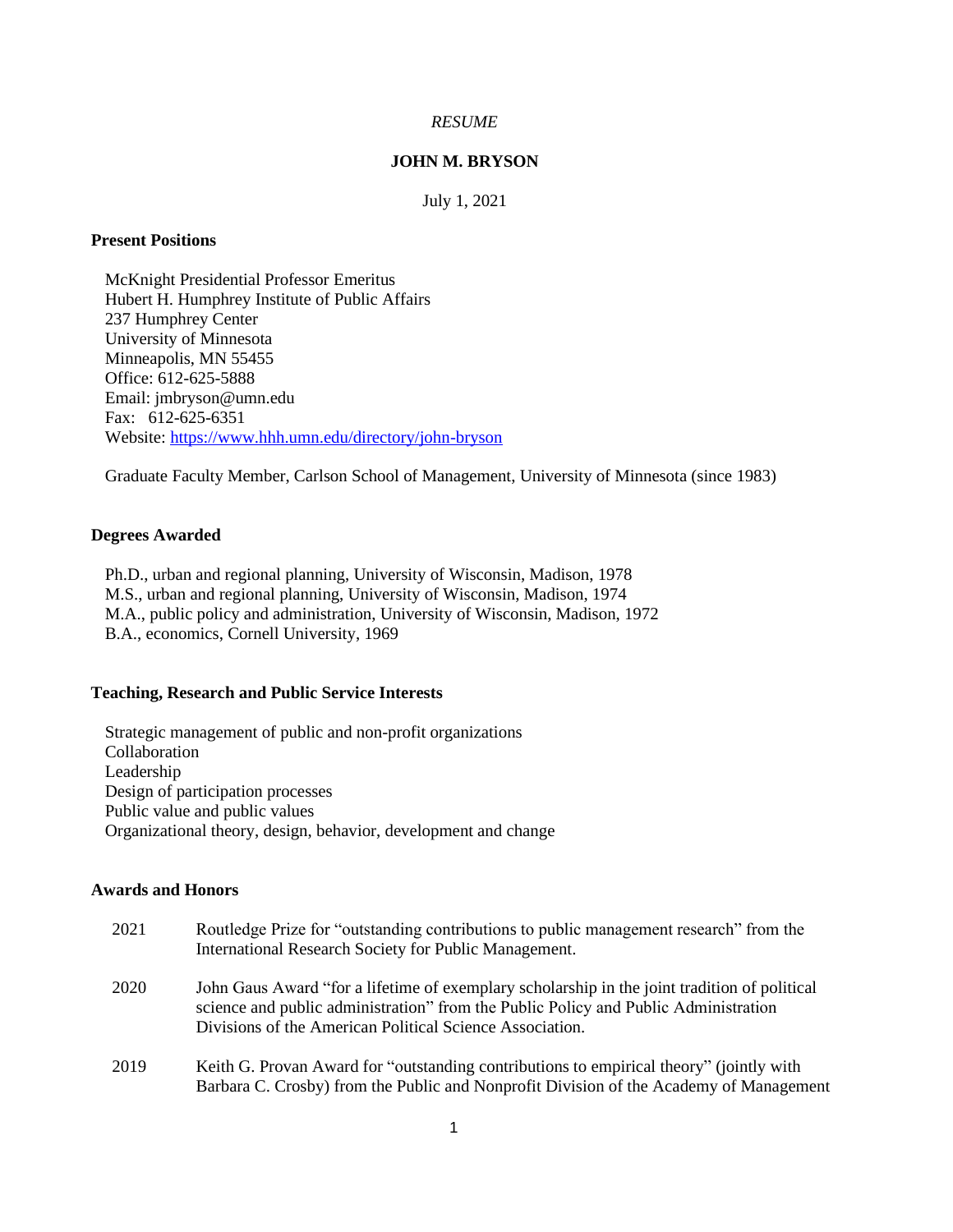- 2019 Jan Kooiman Prize for the best article in Volume 20 of *Public Management Review.* For Barbara C. Crosby and John M. Bryson (2018) Why Leadership of Public Leadership Matters: And What to Do about It. *Public Management Review,* 2018, 20(9), pp., 1265 – 1286, plus supplemental data on the journal's website.
- 2018 H. George Frederickson Award from the Public Management Research Association for "career contributions to the field of public management."
- 2017 Emerald Publishing Citation of Excellence for "one of the most highly cited and highly influential papers published in 2014 relating to the areas of Business Management, Finance, Accounting, Economics and Marketing." For Bryson, Crosby and Bloomberg (2014) Public Value Governance: Moving Beyond Traditional Public Administration and the New Public Management, *Public Administration Review,* 74(4), pp. 445-456.
- 2017 2015 Book of the Year Award from the Section on Public Administration Research of the American Society for Public Administration, for Bryson, Crosby and Bloomberg, eds., *Public Value and Public Administration.* Washington, DC: Georgetown University Press, 2015.
- 2016 Contributor to an encyclopedia that won two American Publishers Association PROSE Awards – one for Excellence in Reference Works; the other for Multi-Volume Reference – Humanities and Social Sciences. For John M. Bryson. Strategic Planning for Public and Nonprofit Organizations, in the *International Encyclopedia of the Social and Behavioral Sciences, 2nd edition*. Oxford: Elsevier. 2015.
- 2015 Awarded Certificates of Recognition for two articles named to the list of "the 75 most influential articles published in *Public Administration Review* since its inception in 1940." For "Designing and Implementing Cross-Sector Collaborations: Propositions from the Literature" (2006, with Barbara C. Crosby and Melissa Middleton Stone) and "The Initiation of Strategic Planning by Governments" (1989, with William D. Roering).
- 2014 Delivered jointly with Barbara C. Crosby the Monroe-Paine Lecture, Truman School of Public Affairs, University of Missouri, March 6, 2014. "Public Value Governance: Moving Beyond Traditional Public Administration and New Public Management."
- 2011 Dwight Waldo Award from the American Society for Public Administration, given to persons who have made "outstanding contributions to the professional literature of public administration over an extended scholarly career of at least 25 years."
- 2008 Charles H. Levine Memorial Award for Excellence in Public Administration given jointly by the National Association of Schools of Public Affairs and the American Society for Public Administration
- 2008 Award for Excellence in Historic Preservation from the Centre County, Pennsylvania, Historical Society
- 2007 Named McKnight Presidential Professor of Planning and Public Affairs at the University of Minnesota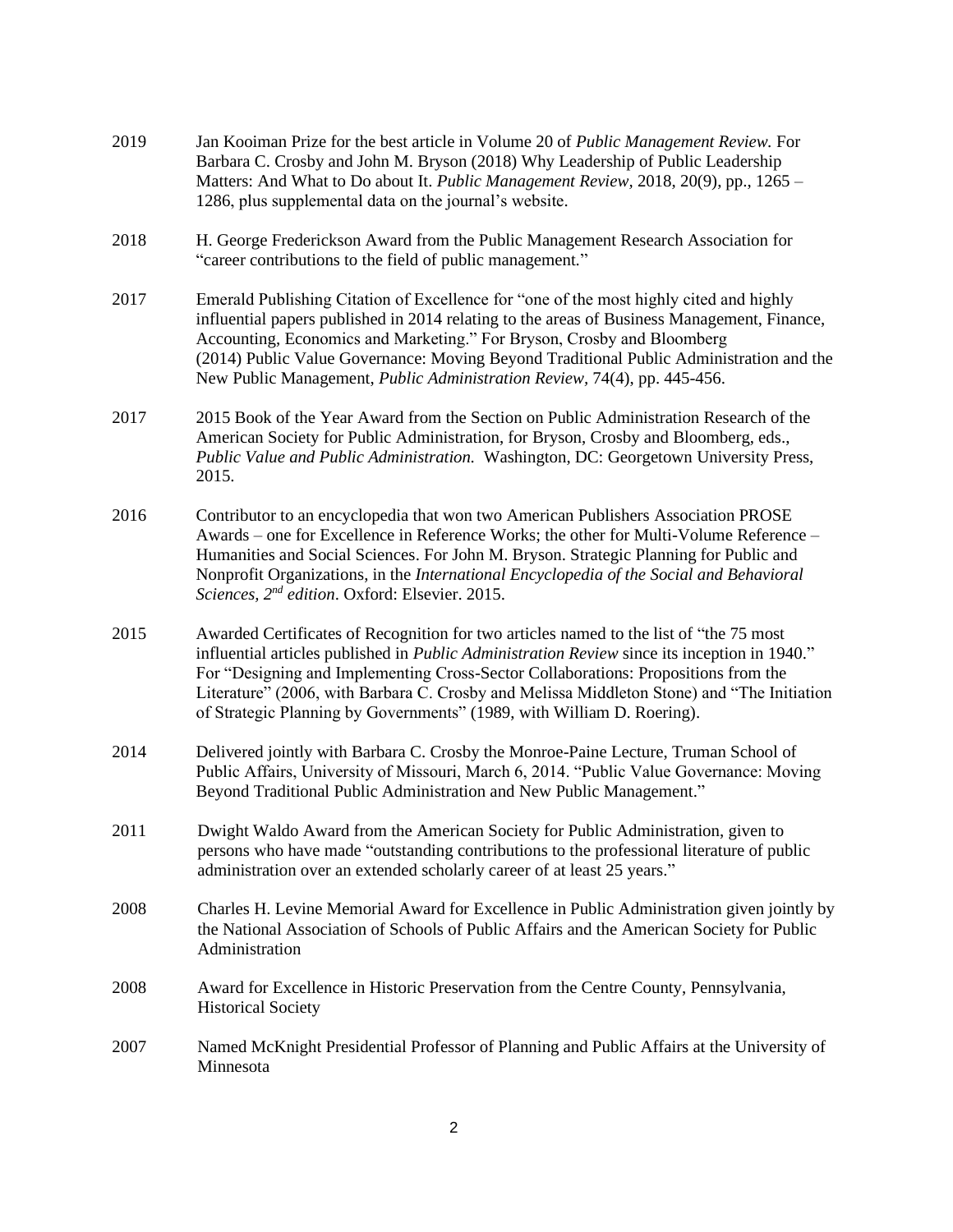| 2006    | Distinguished Research Award given jointly by the National Association of Schools of<br>Public Affairs and Administration and the American Society for Public Administration                                                                                                                                                                                                                                                         |
|---------|--------------------------------------------------------------------------------------------------------------------------------------------------------------------------------------------------------------------------------------------------------------------------------------------------------------------------------------------------------------------------------------------------------------------------------------|
| 2006    | Name chosen for inscription on the University of Minnesota Scholars Walk                                                                                                                                                                                                                                                                                                                                                             |
| 2006    | Best Conference Paper, Management Education and Development Division, 66 <sup>th</sup> Annual<br>Conference of the Academy of Management, Atlanta, GA, August 2006 (with Fran<br>Ackermann and Colin Eden)                                                                                                                                                                                                                           |
| 2005    | Elected Fellow, National Academy of Public Administration                                                                                                                                                                                                                                                                                                                                                                            |
| 2005    | Award for Best Article in Volume 6 (2004) of <i>Public Management Review</i> ; for "What To Do<br>When Stakeholders Matter: Stakeholder Identification and Analysis Techniques." The article<br>has been the most-downloaded article from the journal since it was published.                                                                                                                                                        |
| 2004    | Contributor to book named an Outstanding Academic Title by the Association of College and<br>Research Libraries. For John M. Bryson, Strategic Planning and Management, in B. Guy<br>Peters and Jon Pierre, eds., Handbook of Public Administration, London: Sage, 2003.                                                                                                                                                             |
| 1997    | Award for Best Book of 1995 from the Public and Nonprofit Division of the Academy of<br>Management. For Strategic Planning for Public and Nonprofit Organizations, $2^{nd}$ Edition                                                                                                                                                                                                                                                  |
| 1994    | Award for Best Book of 1992 from the Public and Nonprofit Division of the Academy of<br>Management; for Leadership for the Common Good (with Barbara C. Crosby)                                                                                                                                                                                                                                                                      |
| 1993    | Terry McAdam Award for the book published in 1992 that made "the most outstanding<br>contribution to the advancement of the nonprofit sector" from the Nonprofit Management<br>Association, now the Alliance for Nonprofit Management. For Leadership for the Common<br>Good (with Barbara C. Crosby)                                                                                                                                |
| 1991    | Contributor to book that was a finalist for the 1991 George W. Terry Best Book Award given<br>by the Academy of Management. For John M. Bryson and William D. Roering. Mobilizing<br>Innovation Efforts: The Case of Government Strategic Planning, in A. Van de Ven, et al.,<br>Research on the Management of Innovation. Cambridge, Ballinger, 1989                                                                                |
| 1989-90 | Chair, Public Sector Division, Academy of Management                                                                                                                                                                                                                                                                                                                                                                                 |
| 1990    | Chester Rapkin Award for the best article in Volume 9 (1989-90) of the <i>Journal of Planning</i><br>Education and Research; for "Influences of Context and Process on Project<br>Planning Success (with Philip Bromiley and Yoon Soo Jung)                                                                                                                                                                                          |
| 1989    | Award for Best Book of 1988 from the Editorial Board of Armed Forces Comptroller, the<br>Journal of the American Society of Military Comptrollers; for Strategic Planning for Public<br>and Nonprofit Organizations.                                                                                                                                                                                                                 |
| 1989    | Contributor to book awarded an Honorable Mention in the Business and Management<br>Category of the 1989 Professional and Scholarly Publications Awards given by the<br>Association of American Publishers. For John M. Bryson and William D. Roering.<br>Mobilizing Innovation Efforts: The Case of Government Strategic Planning, in A. Van de<br>Ven, et al., Research on the Management of Innovation. Cambridge, Ballinger, 1989 |
|         |                                                                                                                                                                                                                                                                                                                                                                                                                                      |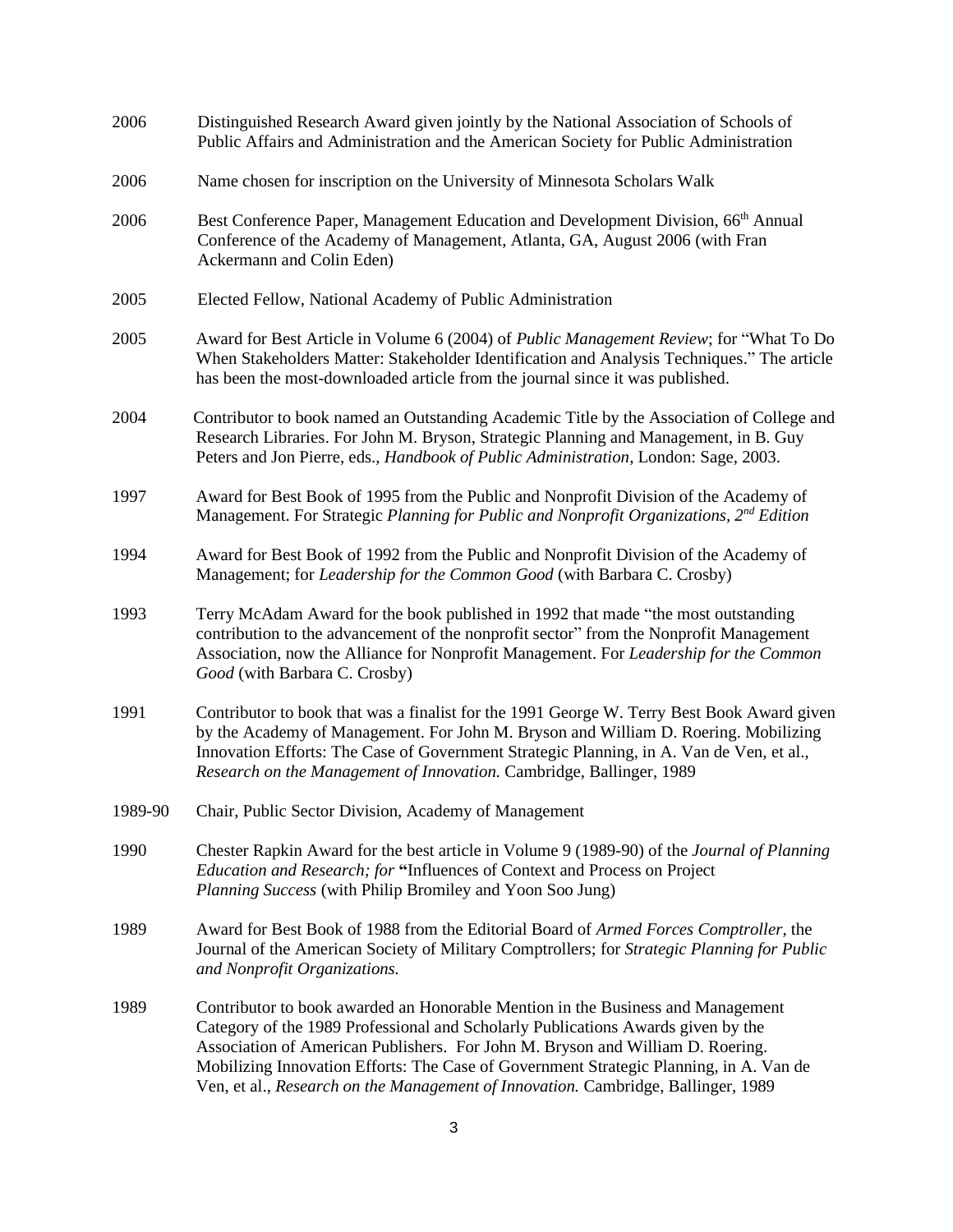| 1900-09 | Program Chair, Public Sector Division, Academy of Management                                                                                                                                          |
|---------|-------------------------------------------------------------------------------------------------------------------------------------------------------------------------------------------------------|
| 1988    | Award for Best Article in Volume 53 (1987) of the Journal of the American Planning<br>Association; for "Applying Private Sector Strategic Planning to the Public<br>Sector" (with William D. Roering) |
| 1983    | Best Paper Award, Public Sector Division, 43rd Annual Meeting of the Academy of<br>Management, Dallas, TX, August, 1983 (with Kimberly B. Boal)                                                       |
| 1982-3  | President, Minnesota Chapter, American Society for Public Administration                                                                                                                              |
| 1982    | Named Emerging Scholar of the Year at the University of Minnesota by the Honor Society of<br>Phi Kappa Phi                                                                                            |
| 1981    | Finalist, Annual International Prize Competition for the Most Original New Idea in<br>Organizational Analysis and Design, sponsored by The Institute for Management Science                           |
| 1980    | Named to Outstanding Young Men in America                                                                                                                                                             |
| 1978    | General Electric Award for Outstanding Research in Strategic Planning from the Academy of<br>Management                                                                                               |
| 1978    | American Institute of Planners Outstanding Ph.D. Student Award                                                                                                                                        |
| 1976-77 | Henry J. Vilas Fellow, University of Wisconsin, Madison                                                                                                                                               |
| 1965    | Pennsylvania State Senatorial Scholarship                                                                                                                                                             |
| 1965    | <b>National Merit Scholar</b>                                                                                                                                                                         |

1988-89 Program Chair, Public Sector Division, Academy of Management

## **Publications – Asterisks (\*) indicate peer-reviewed publications**

## **Books**

- \*John M. Bryson (2018) *Strategic Planning for Public and Nonprofit Organizations, 5th Edition,*  Hoboken, NJ: John Wiley and Sons.
- \*John M. Bryson, Barbara C. Crosby, and Laura Bloomberg, eds. *Public Value and Public Administration*. Washington, DC: Georgetown University Press, 2015. Named 2015 Book of the Year by the Section on Public Administration Research of the American Society for Public Administration.
- John M. Bryson, Barbara C. Crosby, and Laura Bloomberg*,* eds. *Creating Public Value in Practice: Advancing the Common Good in a Multi-Sector, Shared-Power, No-One-Wholly-in-Charge World*. Boca Raton, FL: CRC Press/Taylor & Francis Group, 2015.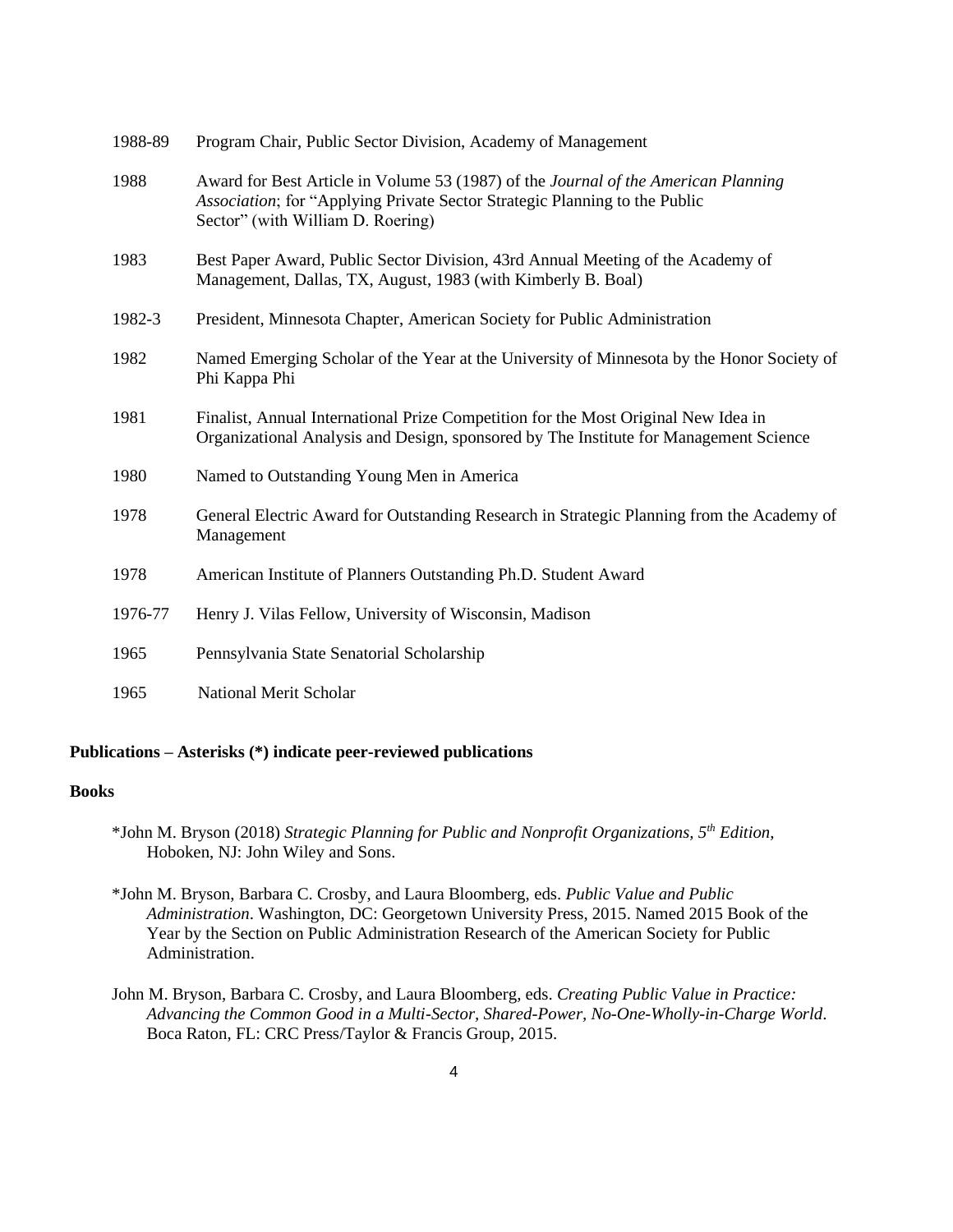- \*John M. Bryson, Fran Ackermann, and Colin Eden, *Visual Strategy: Strategy Mapping for Public and Nonprofit Organizations*. Hoboken, NJ: John Wiley and Sons, 2014.
- \*Paul Joyce, John M. Bryson, and Marc Holzer, eds. *Developments in Strategic and Public Management: Studies in the United States and Europe*. London and New York: Palgrave Macmillan, 2014.
- \*John M. Bryson. *Strategic Planning for Public and Nonprofit Organizations, 4th Edition.* San Francisco, CA: Jossey-Bass, 2011.
- \*John M. Bryson and Farnum K. Alston. *Creating Your Strategic Plan, 3rd Edition.* San Francisco, CA: Jossey-Bass, 2011.
- \*John M. Bryson, Sharon R. Anderson, and Farnum K. Alston. *Implementing and Sustaining Your Strategic Plan.* San Francisco, CA: Jossey-Bass, 2011.
- \*Barbara C. Crosby and John M. Bryson, *Leadership for the Common Good, Second Edition*. San Francisco, CA: 2005.
- \*John M. Bryson, *Strategic Planning for Public and Nonprofit Organizations, Third Edition*. San Francisco, CA: Jossey-Bass, 2004.

-- Chinese language edition published by Peking University Press, 2010

- \*John M. Bryson and Farnum K. Alston, *Creating and Implementing Your Strategic Plan, Second Edition.* San Francisco, CA: Jossey-Bass, 2004.
- John M. Bryson, Fran Ackermann, Colin Eden, and Charles B. Finn, *Visible Thinking: Unlocking Causal Mapping for Practical Business Results*. Chichester, England: John Wiley, 2004.
- John M. Bryson, ed., *Strategic Management in Public and Voluntary Services – A Reader*. Oxford England: Elsevier Science Ltd., 1999.
- \*John M. Bryson and Farnum K. Alston, *Creating and Implementing Your Strategic Plan.* San Francisco, CA: Jossey-Bass, 1996.
- \*John M. Bryson, *Strategic Planning for Public and Nonprofit Organizations, Revised Edition*. San Francisco, CA: Jossey-Bass, 1995. This book was named the Best Book of 1995 by the Public And Nonprofit Division of the Academy of Management.
	- -- Romanian language edition published in 2002 in Bucharest by Editura ARC.
- John M. Bryson, ed., *Strategic Planning for Public Service and Non-Profit Organizations.* Tarrytown, NY: Pergamon Press, 1993.
- \*John M. Bryson and Barbara C. Crosby, *Leadership for The Common Good -- Tackling Public Problems in a Shared-Power World.* San Francisco, CA: Jossey-Bass, 1992. This book was given the 1993 Terry McAdam Award for "outstanding contribution to the advancement of the nonprofit sector" from the Nonprofit Management Association; and also was named the Best Book of 1992 by the Public and Nonprofit Division of the Academy of Management.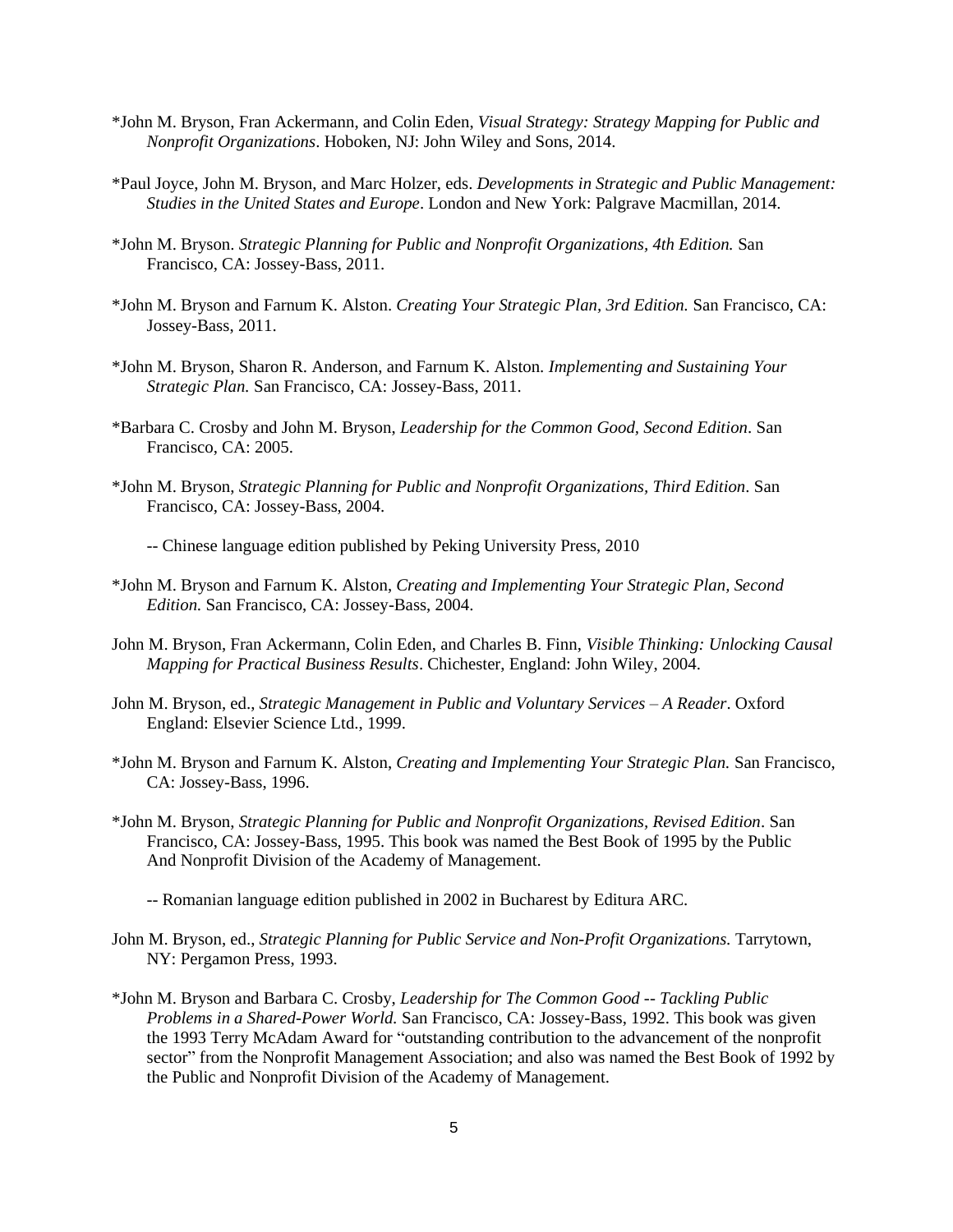- John M. Bryson and Robert C. Einsweiler, eds., *Shared Power: What Is It? How Does It Work? How Can We Make It Work Better?* Lanham, MD: University Press of America, 1991.
- \*John M. Bryson, *Strategic Planning to Public and Nonprofit Organizations: A Guide to Strengthening and Sustaining Organizational Achievement.* San Francisco, CA: Jossey Bass, 1988. This book was named Best Book of 1988 by the Editorial Board of *Armed Forces Comptroller*.
- John M. Bryson and Robert C. Einsweiler, eds. *Strategic Planning -- Threats and Opportunities for Planners.* Chicago, IL and Washington, D.C.: The Planners' Press of the American Planning Association, 1988.
- Carol Sivage, John M. Bryson and Kathy Okun, *Politics, Power and Personality: The Role of Deans in Dean's Grant Projects,* Minneapolis, MN: University of MN, College of Education, Department of Psychoeducational Studies, National Support Systems Project, 1982. Distributed by the American Association of Colleges of Teacher Education, Washington, D.C.

## **Edited Special Issues and Symposia**

- **\***John M. Bryson, Lauren Hamilton Edwards, and David Van Slyke, eds., Special Issue: Toward a More Strategic View of Strategic Planning Research, *Public Management Review,* 2018, 20(3), pp. 317 – 443.
- \*John M. Bryson, Barbara C. Crosby, and Laura Bloomberg, eds., Symposium: Exploring the Value of Public Value. *Public Administration Review*, 2014, 74(4), pp. 445 – 528. .
- \*Barbara C. Crosby and John M. Bryson, Special Issue: Public Integrative Leadership. *Leadership Quarterly*, 2010, 21(2), pp. 205 – 338.
- \*John M. Bryson and Robert C. Einsweiler, Eds. Symposium: Strategic Planning. *Journal of the American Planning Association,* 1987, 53(1), pp. 6 – 69.

#### **Articles and Book Chapters**

- John M. Bryson, Strategizing as an Organizing and Integrating Concept. In Ewan Ferlie and Eduardo Ongaro, *Strategic Management in the Public Sector: Concepts, Schools, and Contemporary Issues,*  2<sup>nd</sup> Edition. New York: Routledge, forthcoming.
- John M. Bryson, Barbara C. Crosby, and Danbi Seo (2021) Public Value Governance and Strategic Management. In Carsten Greve and Tamyko Ysa, eds. *Handbook of Strategic Public Management*. Northnampton, MA: Edward Elgar, forthcoming.
- Kathryn S. Quick and John M. Bryson. Theories of Public Participation. In Christopher Ansell and Jacob Torfing, eds. *Handbook of Theories of Governance, 2nd Edition*. Northampton, MA: Edward Elgar, 2021, forthcoming.
- John M. Bryson, Forward to Carmine Bianchi, Luis F. Luna-Reyes, and Elliot Rich, eds., *Enabling Collaborative Governance through System Modeling: Fostering Coordination in Public Policy*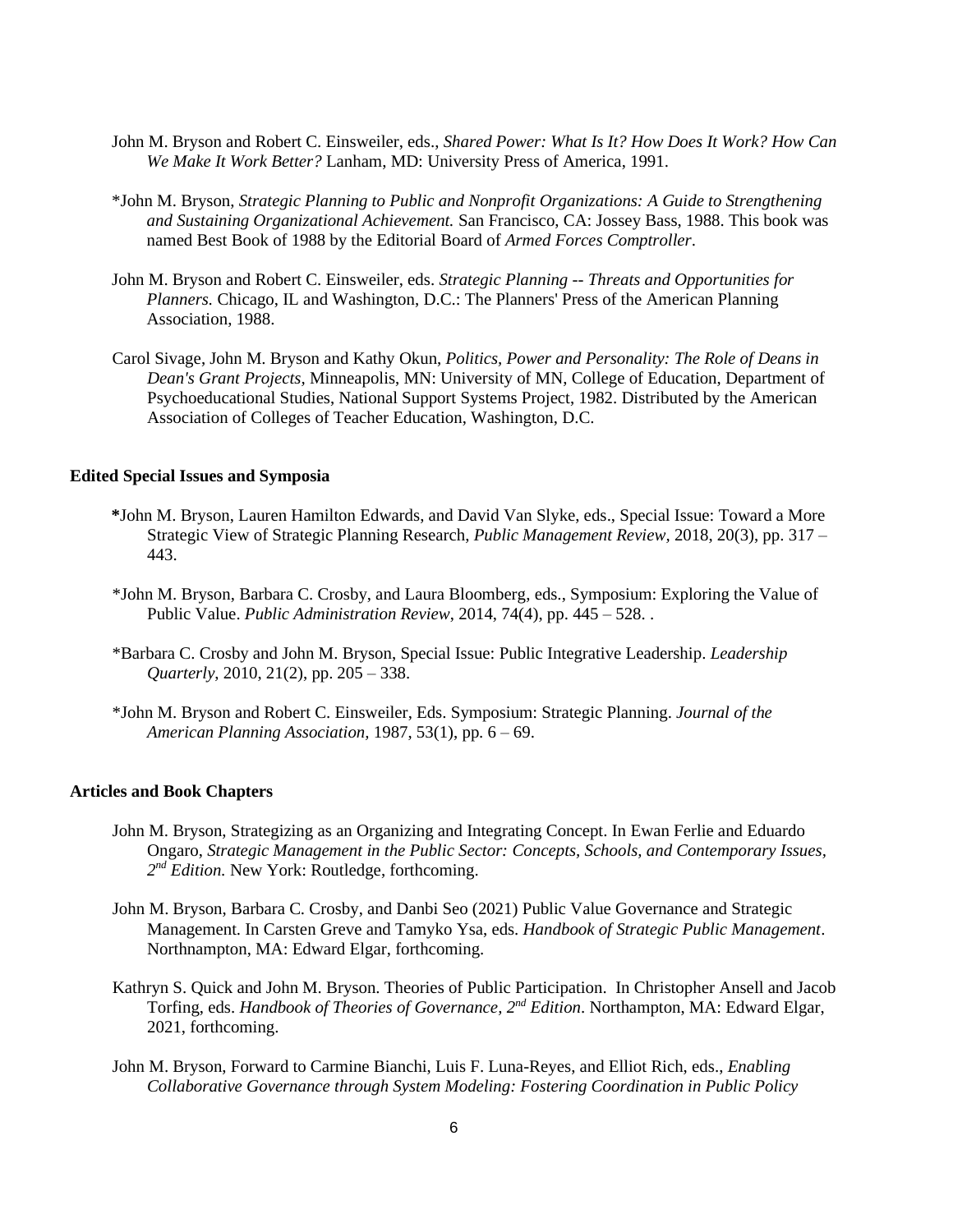*Design and Implementation.* New York: Springer, forthcoming.

- \*Stephen B. Page, John M. Bryson, Barbara C. Crosby, Danbi Seo, and Melissa Middleton Stone, Ambidexterity in Cross-Sector Collaborations Involving Public Organizations. *Public Performance and Management Review,* 2021. Early view at: <https://www.tandfonline.com/doi/full/10.1080/15309576.2021.1937243?src=>
- \*John M. Bryson, Bill Barberg, Barbara C. Crosby, and Michael Quinn Patton. Leadership for Social Transformation. *Journal of Change Management*, 2021(2), Online first at: <https://doi.org/10.1080/14697017.2021.1917492>
- \*Sørensen, E., J. M. Bryson, and B. C. Crosby, How public leaders can promote public value through co-creation. *Policy and Politics,* 2021. Online first at: <https://doi.org/10.1332/030557321X16119271739728>
- John M. Bryson, The Future of Strategizing by Public and Nonprofit Organizations. *PS: Political Science and Politics,* 2021, 54(1), 9-18. This is the published version of the John Gaus Award Lecture at the American Political Science Association 2020 national conference.
- \*John M. Bryson, Barbara C. Crosby, and Danbi Seo, Strategizing on Behalf of Social Enterprises: The Case of the Metropolitan Economic Development Association and Catalyst, *Public Management Review,* 2020, Early View: DOI: [http://dx.doi.org/10.1080/14719037.2020.1798128.](http://dx.doi.org/10.1080/14719037.2020.1798128)
- \* John M. Bryson and Bert George, Strategic Planning in Public Administration. In *Oxford Encyclopedia of Politics*. New York: Oxford University Press, 2020. <http://doi:10.1093/acrefore/9780190228637.013.1396>
- \*John M. Bryson, Barbara C. Crosby, and Danbi Seo, Using a Design Approach to Create Collaborative Governance, *Policy and Politics,* 2020, 48(1), pp. 167-189. DOI: [https://doi.org/10.1332/030557319X1561369643319](https://doi.org/10.1332/030557319X15613696433190)
- John M. Bryson, Barbara C. Crosby and Danbi Seo, Strategic Thinking in Support of Intensive and Extensive Good. In Elizabeth K. Minnich and Michael Quinn Patton, Eds., *Thought Work: Thinking, Action, and the Fate of the World.* Lanham, MD: Rowman and Littlefield Publishers, 2019, pp. 211 – 232.
- \* Stephen B. Page, Melissa M. Stone, John M. Bryson, and Barbara C. Crosby. Coping with Value Conflicts in Inter-Organizational Collaborations, *Perspectives on Public Management and Governance,* 2018, 1(4), pp. 239 – 255. Available online at: doi:10.1093/ppmgov/gvx019
- \*Barbara C. Crosby and John M. Bryson. Why Leadership of Public Leadership Research Matters: And What to Do about It. *Public Management Review,* 2018, 20(9), pp., 1265 – 1286. This is an invited essay. Available online in early view at: DOI: 10.1080/14719037.2017.1348731. Supplemental data table available at: doi:10.1080/14719037.2017.1348731. Winner of the 2018 Jan Kooiman Award from the International Research Society for Public Management for the best article in Volume 20 of *Public Management Review.*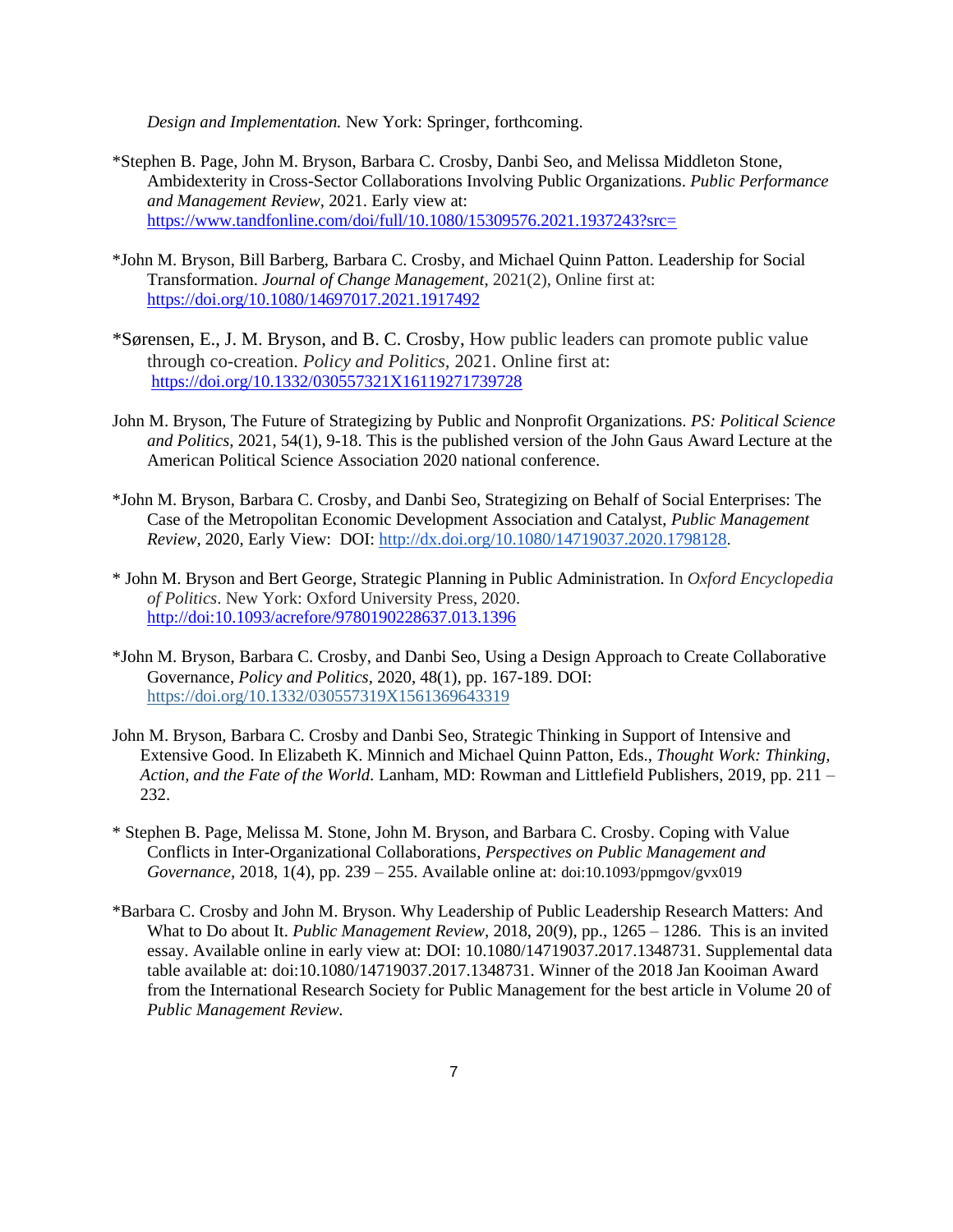- John M. Bryson, Lauren Hamilton Edwards, and David Van Slyke. Getting Strategic About Strategic Planning Research. *Public Management Review,* 2018, 20(3), pp. 317 – 339. This is the introductory essay for the symposium on strategic planning. To date the essay has been viewed online almost 40,000 times, making it the most-viewed article in *PMR's* history.
- \*John M. Bryson and Lauren Hamilton Edwards, Public-Sector Strategic Planning. In Ramon Aldag, senior editor, *The Oxford Research Encyclopedia of Business and Management*, 2017. Available online at: DOI: 10.1093/acrefore/9780190224851.013.128. This was the third most-viewed article in the encyclopedia in 2019.
- \*John M. Bryson and Carissa Schively Slotterback. Strategic Spatial Planning in the United States. In Louis Albrechts, Alessandro Balducci, Jean Hillier, eds. *Situated Practices of Strategic Planning*. London: Routledge, 2017, pp. 117-134
- \*John M. Bryson, Alessandro Sancino, John Benington, and Eva Sørensen. Toward a Multi-Actor Theory of Public Value Creation. *Public Management Review,* 2017, 19(5) pp. 640–654. DOI: 10.1080/14719037.2016.1192164
- \*John M. Bryson, Fran Ackermann, and Colin Eden. Discovering Collaborative Advantage: The Contributions of Goal Categories and Visual Strategy Mapping. *Public Administration Review,*  2016, 76(6), pp. 912–925.
- John M. Bryson, The Strategy Change Cycle: An Effective Strategic Planning Approach for Nonprofit Organizations. In D. R. Renz (Ed.), *Jossey-Bass Handbook of Nonprofit Leadership and Management, 4th Edition,* San Francisco, CA: Jossey-Bass, 2016, pp. 240-273.
- \*Kathryn S. Quick and John M. Bryson. Theories of Public Participation. In Christopher Ansell and Jacob Torfing, eds. *Handbook of Theories of Governance*. Northampton, MA: Edward Elgar, 2016, pp. 158 – 169.
- \*John M. Bryson, Barbara C. Crosby, and Laura Bloomberg, Introduction, pp. xix-xxvii; Chapter 1, Discerning and Assessing Public Value: Major Issues and New Directions, pp. 1-24; and Conclusions, pp. 239-284, In John M. Bryson, Barbara C. Crosby, and Laura Bloomberg*,* eds., *Public Value and Public Administration.* Washington, DC: Georgetown University Press, 2015.
- John M. Bryson and Michael Q. Patton, Analyzing and Engaging Stakeholders. In Joseph S. Wholey, Harry P. Hatry and Kathryn E. Newcomer, eds. *The Handbook of Practical Program Evaluation, Fourth Edition.* Hoboken, NJ: John Wiley and Sons, 2015.
- \*John M. Bryson, Barbara C. Crosby, and Melissa M. Stone, Designing and Implementing Cross-Sector Collaboration – Needed *and* Challenging. *Public Administration Review*, 2015, 75(5), pp. 647-663.
- \*Stephen B. Page, Melissa M. Stone, John M. Bryson, and Barbara C. Crosby, Public Value Creation by Cross-Sector Collaborations: A Theory and Challenges of Assessment, *Public Administration*, 2015, 93(3), 715-732.
- \*John M. Bryson, Barbara C. Crosby, and Laura Bloomberg*,* Introduction (pp. 1-28) and Conclusions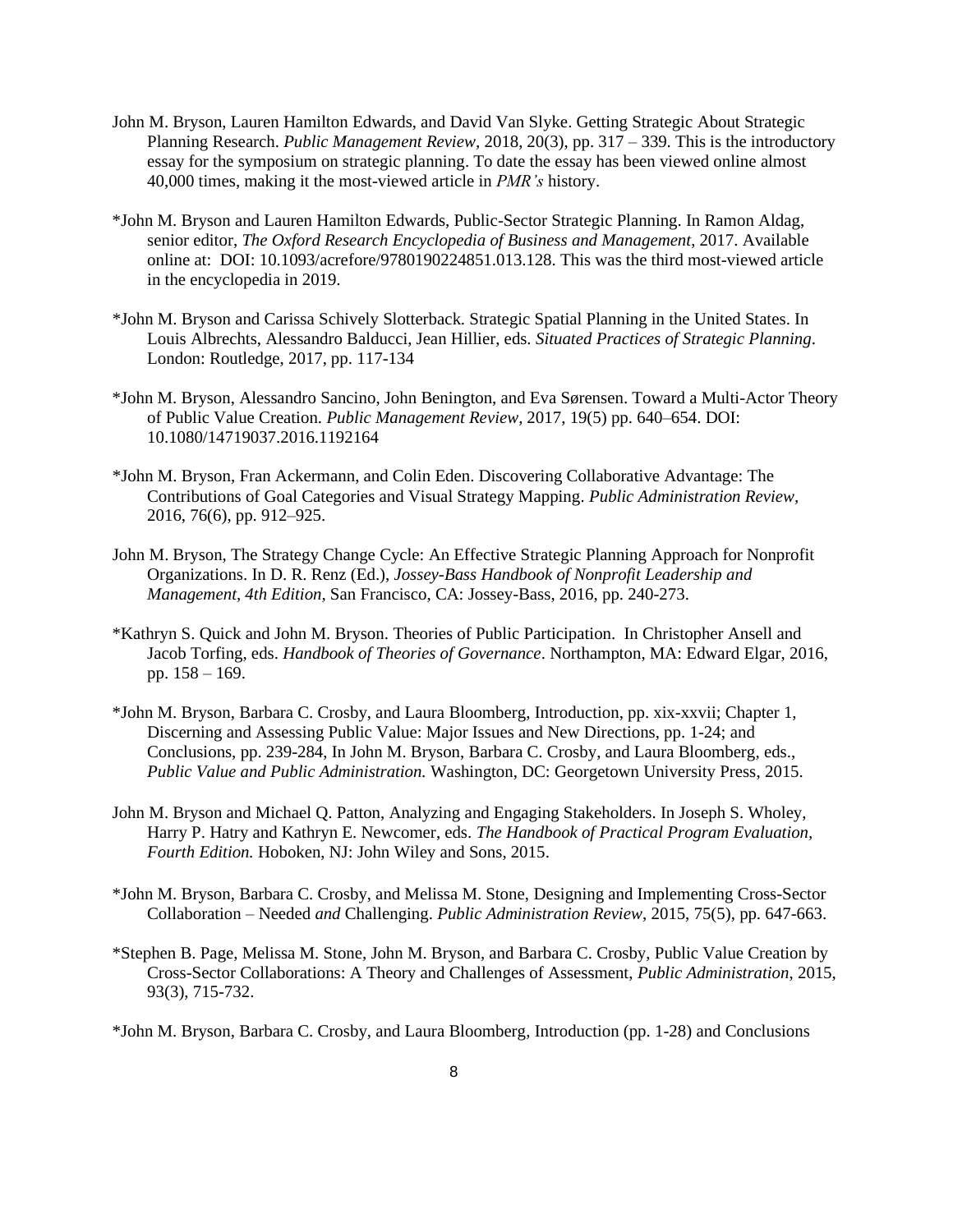(pp. 369-398). In John M. Bryson, Barbara C. Crosby, and Laura Bloomberg, eds., *Creating Public Value in Practice: Advancing the Common Good in a Multi-Sector, Shared-Power, No-One-Whollyin-Charge World*. Boca Raton, FL: CRC Press, Taylor & Francis Group, 2015.

- Barbara C. Crosby, John M. Bryson, and Melissa M. Stone, Governance in an Era of Partnerships. In James Perry and Robert Christensen, eds. *Handbook of Public Administration*, Hoboken, NJ: John Wiley and Sons, 2015, pp. 39-70.
- \*John M. Bryson. Strategic Planning for Public and Nonprofit Organizations. In James D. Wright, editorin-chief, *International Encyclopedia of the Social and Behavioral Sciences, 2nd edition*. Oxford: Elsevier. 2015, Vol. 23, pp. 515–521. This multi-volume reference work won two American Publishers Association PROSE Awards, one for Excellence in Reference Works, and the other for Multi-Volume Reference – Humanities and Social Sciences
- \*John M. Bryson, Barbara C. Crosby, and Laura Bloomberg. Public Value Governance: Moving Beyond Traditional Public Administration and the New Public Management. *Public Administration Review*, 2014, 74 (4), 445-456. This is the lead article in a major symposium on creating public value. Received an Emerald Publishing Citation of Excellence for being "one of the most highly cited and highly influential papers published in 2014 relating to the areas of Business Management, Finance, Accounting, Economics and Marketing."
- Barbara C. Crosby and John M. Bryson. Public Integrative Leadership. In David, D. (Eds.), *Oxford Handbook of Leadership and Organizations*. NY: Oxford University Press, 2014, pp. 57 – 72.
- John M. Bryson, Barbara C. Crosby, and Melissa M. Stone. Designing and Strategically Managing Cross-Sector Collaborations. In Michael J. Fratantuono and David M. Sarcone, eds., *The U.S.-India Relationship: Cross-Sector Collaboration to Promote Sustainable Development*. Carlisle, PA: Strategic Studies Institute, U.S. Army War College, 2014.
- John M. Bryson and Barbara C. Crosby. Managing Stakeholders in the Change and Innovation Process. In Stephen Osborne and Louise Brown eds. *Managing Public-Sector Innovation*. London: Routledge, 2013, pp.118- 141.
- \*Melissa M. Stone, Barbara C. Crosby, and John M. Bryson, Adaptive governance in collaborations: Design propositions from research and practice. In Chris Cornforth and William Brown, eds. *Nonprofit Governance: Innovative Approaches and Perspectives.* Oxford, UK: Routledge, 2013, pp.  $249 - 271.$
- \*André L. Delbecq, John M. Bryson, and Andrew H. Van de Ven. University Governance: Lessons From an Innovative Design for Collaboration. *Journal of Management Inquiry*, 2013, 22(4), pp. 382-392.
- John M. Bryson, Strategic Planning and Public Management. In B. Guy Peters and Jon Pierre, eds. *The Sage Handbook of Public Administration*. Thousand Oaks, CA: SAGE, 2013.
- John M. Bryson. Stimulating Strategic Thinking Acting and Learning in a Strategic Planning Class. In Duin, A. H., Nater, E., & Anklesaria, F.. eds. *Cultivating Change in the Academy: 50 Stories from the Digital Frontlines*, 2013. Accessible at: https://cultivatingchange.wp.d.umn.edu/.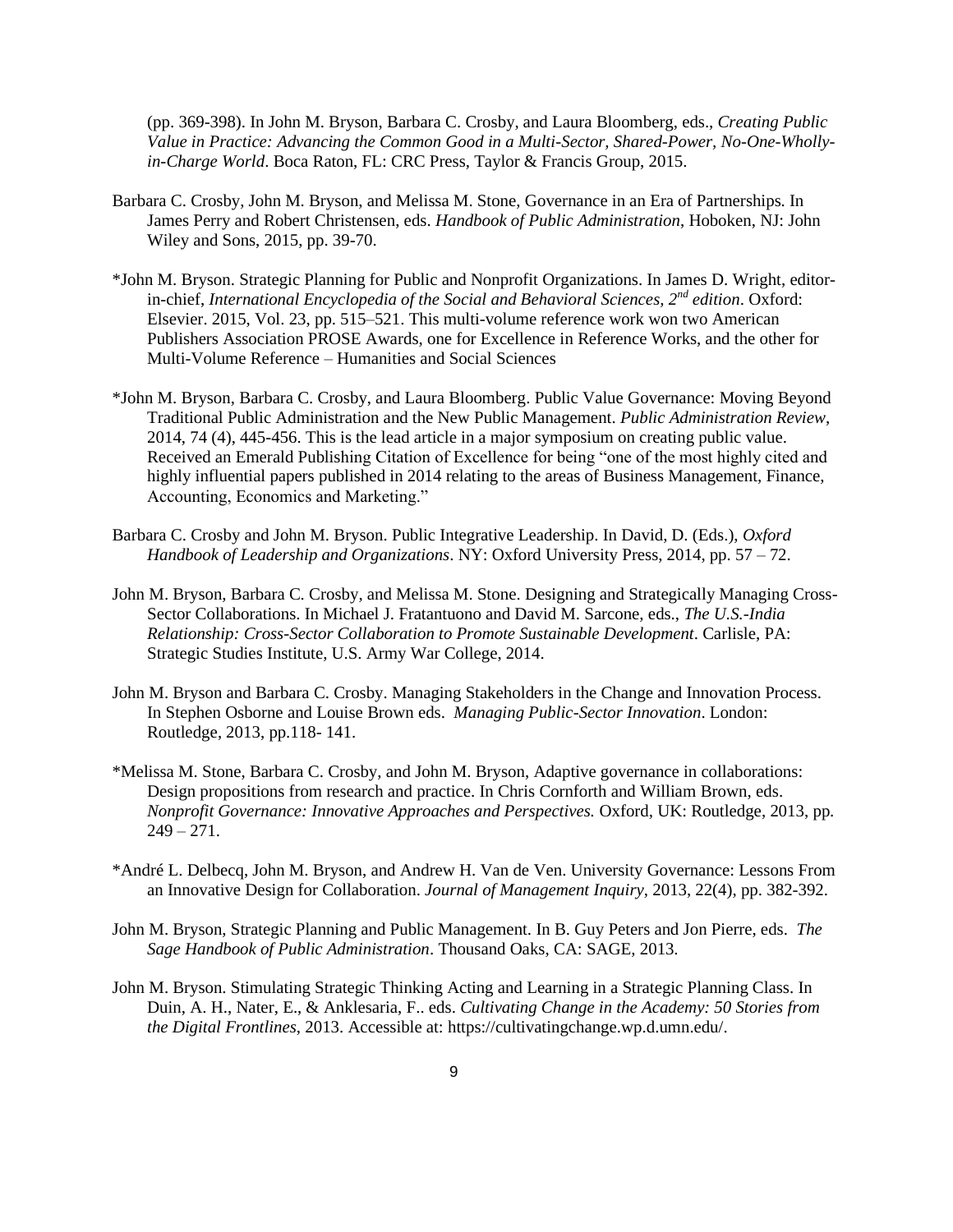- \*John M. Bryson, Kathryn S. Quick, Carissa Schievely Slotterback, and Barbara C. Crosby. Designing Public Participation Processes. *Public Administration Review,* 2013, 73(1), pp. 23-34.
- Barbara C. Bryson. Integrative Leadership and Policy Change: A Hybrid Relational View. In Sonia Ospina & Mary Uhl-Bien (Eds.), *Advancing Relational Leadership: A Conversation Among Perspectives*. Charlotte, NC: Information Age, 2012, pp. 303-334.
- Barbara C. Crosby and John M. Bryson. A Leadership Framework for Cross-Sector Collaboration. In Patricia W. Ingraham and Soonhee Kim, eds. *Public Sector Human Resource Management*. Thousand Oaks, CA: SAGE, 2012.
- John M. Bryson. Performance Information Use and Accountability: Commentary. *Public Administration Review,* 72(Special Issue), pp. S105-S107.
- John M. Bryson, Clarifying Organizational Mandates and Mission, a chapter from John M. Bryson. *Strategic Planning for Public and Nonprofit Organizations, 4th Edition.* San Francisco, CA: Jossey-Bass, 2011. Reprinted in *Global Business and Organizational Excellence,* 2011, 31(4), pp. 59 – 84.
- \*John M. Bryson, Michael Q. Patton, and Ruth A. Bowman. Working with Evaluation Stakeholders: A Rationale, Step-Wise Approach, and Toolkit, *Evaluation and Program Planning*, 2011, 34, pp. 1-12.
- \*Barbara C. Crosby, John M. Bryson, and Melissa M. Stone, Governing Public-Nonprofit Collaborations: Understanding Their Complexity and the Implications for Research. *Voluntary Sector Review,* 2010, 1, pp. 309-334.
- Barbara C. Crosby and John M. Bryson, Special Issue on Integrative Leadership Overview, Public Integrative Leadership: Multiple Turns of the Kaleidoscope. *Leadership Quarterly.* 2010, 21, pp.  $205 - 208$ .
- \*Barbara C. Crosby and John M. Bryson, [Integrative Leadership and the Creation and Maintenance of](https://www2.hhh.umn.edu/publications/11236/)  [Cross-Sector Collaboration.](https://www2.hhh.umn.edu/publications/11236/) *Leadership Quarterly*, 2010, 21, pp. 211-230.
- Barbara C. Crosby, John M. Bryson and Melissa M. Stone, Leading across Frontiers: How Visionary Leaders Integrate People, Processes, Structures and Resources. In Stephen Osborne, ed. *The New Public Governance? Critical Perspectives and Future Directions*, 2010, Oxford, UK: Routledge, pp. 200-222.
- John M. Bryson and Michael Q. Patton, Analyzing and Engaging Stakeholders. In Joseph S. Wholey, Harry P. Hatry and Kathryn E. Newcomer, eds. *The Handbook of Practical Program Evaluation, Third Edition.* San Francisco, CA: Jossey-Bass, 2010, pp. 30 - 54).
- John M. Bryson, The Strategy Change Cycle: An Effective Strategic Planning Approach for Nonprofit Organizations. In D. R. Renz (Eds.), *Jossey-Bass Handbook of Nonprofit Leadership and Management, 3rd Edition,* San Francisco, CA: Jossey-Bass, 2010, pp. 230 - 261.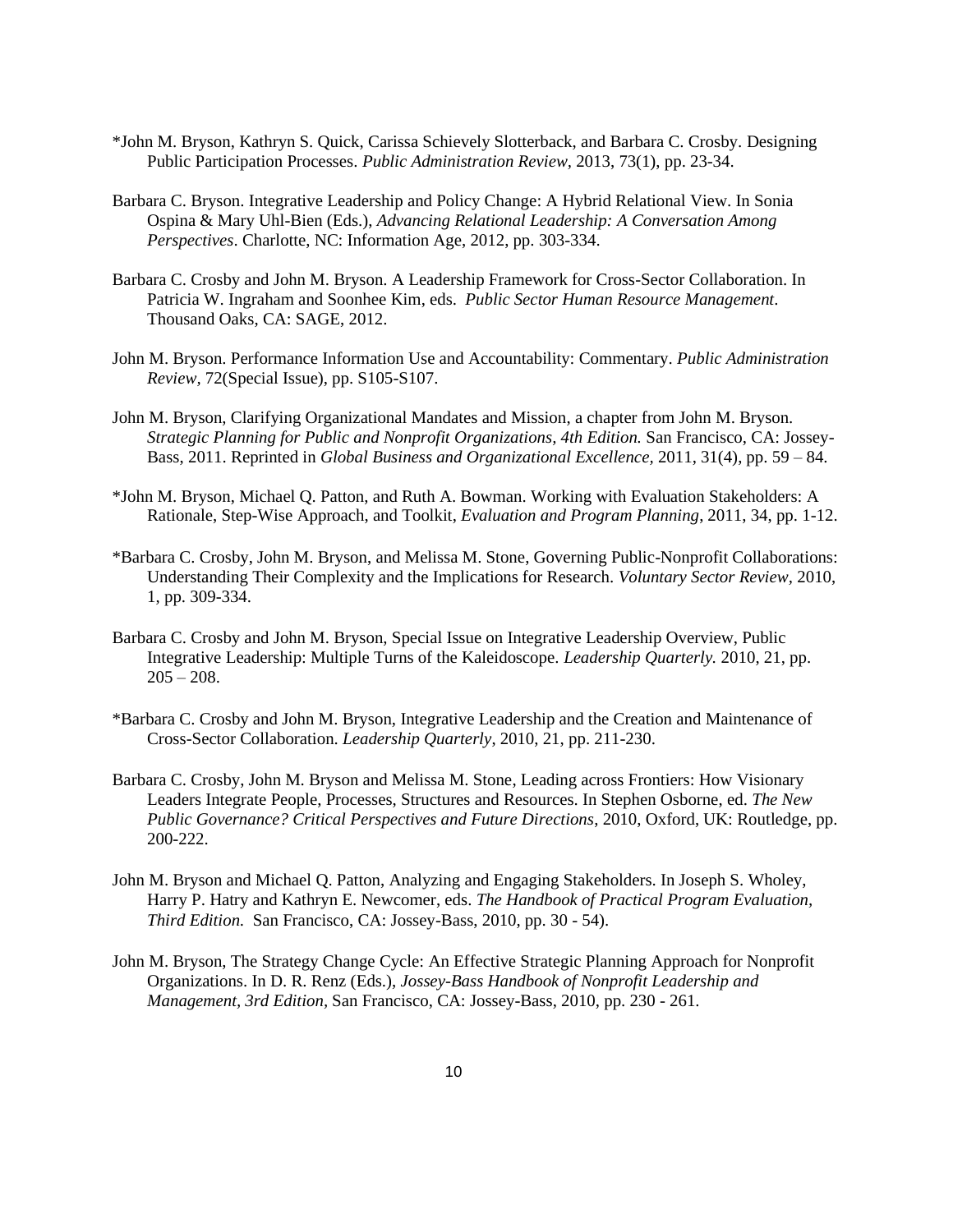- John M. Bryson. The Strategy Change Cycle: An Effective Strategic Planning Approach for Nonprofit Organizations. In James L. Perry, ed., *The Jossey-Bass Reader on Nonprofit and Public Leadership* (San Francisco, CA: Jossey-Bass, 2010, pp. 183 -221.
- \*John M. Bryson, The Future of Public and Nonprofit Strategic Planning, *Public Administration Review, 70, Supplement*. S255 - S267.

-- Reprinted in the *Public Administration Review* Virtual Issue on Nonprofit Organizations, 2012.

- \*John M. Bryson, Frances S. Berry, and Kaifeng Yang, The State of Public Strategic Management Research: A Selective Literature Review and Set of Future Directions, *American Review of Public Administration,* 2010, 40, 495-521.
- \*Barbara C. Crosby and John M. Bryson, Integrative Leadership and the Creation and Maintenance of Cross-Sector Collaborations. *Leadership Quarterly,* 2010, 21, pp. 211-230.
- \*John M. Bryson, Barbara C. Crosby, and John K. Bryson, Understanding Strategic Planning and the Formulation and Implementation of Strategic Plans as a Way of Knowing: The Contributions of Actor-Network Theory, *International Public Management Journal*, 2009, 12(2), pp. 172 – 207, with supplemental materials available through the publisher's website. This has been the most downloaded article from *IPMJ* each year since it was published.
- \*Colin Eden, Fran Ackermann, John M. Bryson, George P. Richardson, David F. Anderson, and Charles B. Finn, Integrating Modes of Policy Analysis and Strategic Management Practice: Requisite Elements and Dilemmas, *Journal of the Operational Research Society*, 2009, 60(1) pp. 2 – 13.
- Crosby, B. C., Bryson, J. M., & Stone, M. M. (2009). Leading across frontiers: How visionary leaders integrate people, processes, structures and resources. In *The New Public Governance?: Emerging Perspectives on the Theory and Practice of Public Governance* (pp. 200-222). Routledge Taylor & Francis Group. <https://doi.org/10.4324/9780203861684>
- John M. Bryson and Barbara C. Crosby, Failing Into Collaboration Successfully, in Rosemary O'Leary and Lisa Blomgren Bingham, eds., *Big Ideas in Collaborative Public Management*. Armonk, NY: M. E. Sharpe, 2008, pp. 55 – 75.
- \*John M. Bryson, Fran Ackermann, and Colin Eden, Putting the Resource-Based View of Strategy and Distinctive Competencies to Work in Public Organizations, *Public Administration Revie*w, 67(4), 2007, pp. 702 – 717.

-- Reprinted in the *Public Administration Review* Virtual Issue on Nonprofit Organizations, 2012.

Barbara C. Crosby and John M. Bryson, Leadership for the Common Good: Creating Regimes of Mutual Gain, in Ricardo Morse, Morgan Kinghorn, and Terry Buss, eds., *Transforming Public Leadership for the 21st Century*, Washington, DC, and New York: National Academy of Public Administration and M. E. Sharpe, 2007, pp. 185-202.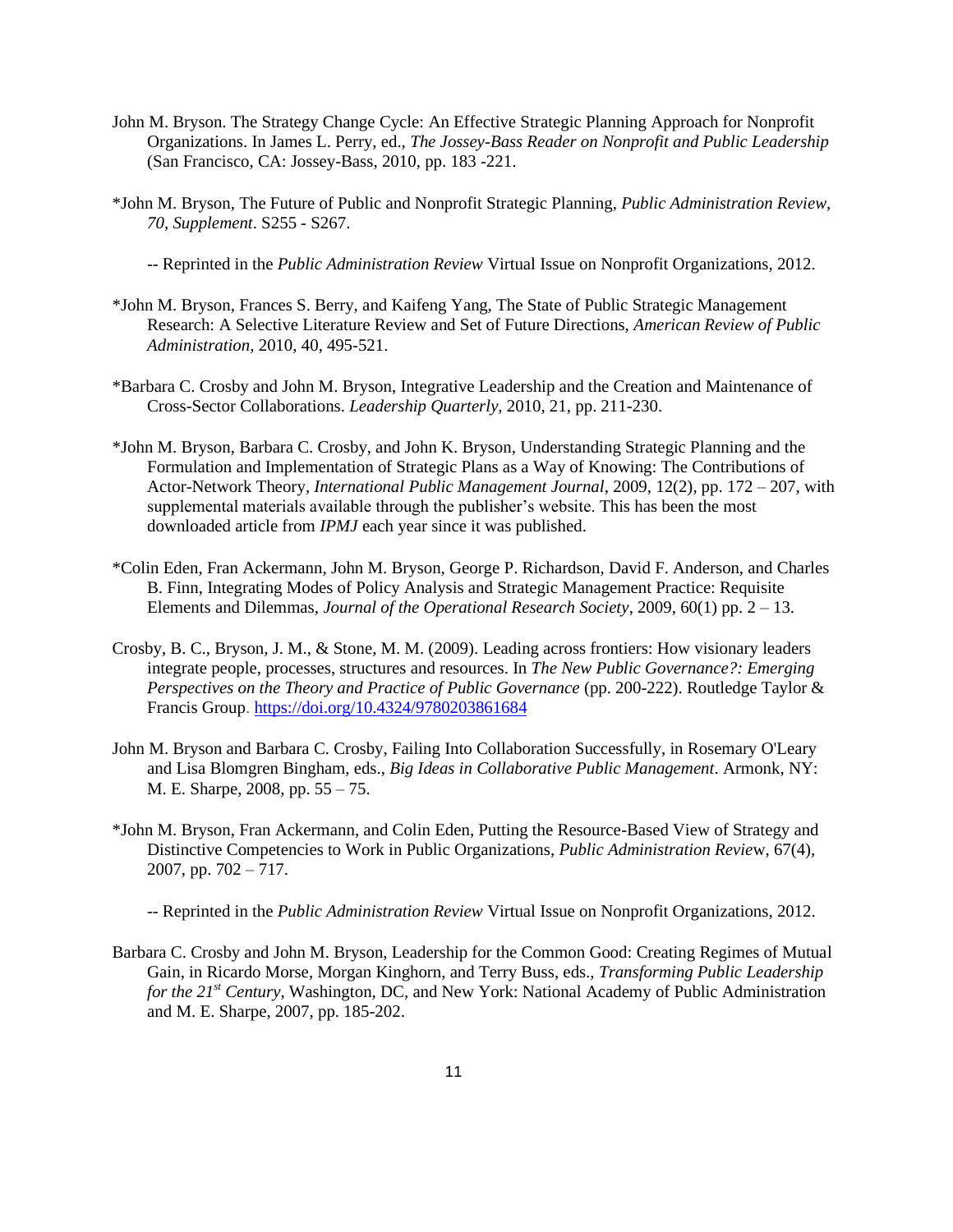- \*John M. Bryson, Barbara C. Crosby, and Melissa Middleton Stone. The Design and Implementation of Cross-Sector Collaborations: Propositions from the Literature. *Public Administration Review*, 66, Special Issue, 2006, pp.  $44 - 55$ . This article was named to the list of "the 75 most influential articles published in *Public Administration Review* since its inception in 1940"
- \*David F. Andersen, John M. Bryson, George P. Richardson, Fran Ackermann, Colin Eden, and Charles B. Finn, Integrating Modes of Systems Thinking into Strategic Planning Education and Practice, *Journal of Public Affairs Education*, 12(3), 2006, pp. 265-293.
- John M. Bryson and Barbara C. Crosby, Leadership and the Creation of Cultures of Collaboration, in Sandor Schuman, ed., *Creating a Culture of Collaboration*, San Francisco, CA: Jossey-Bass, 2006, pp. 367-396.
- \*Barbara C. Crosby and John M. Bryson. Challenges of Introducing Leadership into the Public Affairs Curriculum: The Case of the Humphrey Institute. *Journal of Public Affairs Education*, 11(1), 2005, pp. 193-205.
- \*Barbara C. Crosby and John M. Bryson, A Leadership Framework for Cross-Sector Collaboration, *Public Management Review*, 7(2), 2005, pp. 177-201.
- John M. Bryson, The Strategy Change Cycle: An Effective Strategic Planning Approach for Nonprofit Organizations, in Robert D. Herman and Associates, *The Jossey-Bass Handbook of Nonprofit Leadership and Management, Second Edition*, San Francisco, CA: Jossey-Bass, 2005, pp. 171-203.
- \*John M. Bryson, What To Do When Stakeholders Matter: Stakeholder Identification and Analysis Techniques, *Public Management Review*, 6(1) 2004, pp. 21-53. This article was named Best Article in Volume 6 by the editorial board of *PMR*. It is the most-viewed article in *PMR*'s history with over 30,000 views to date.

--Reprinted in Rhonda Phillips and Patsy Kraeger, eds. *Community Planning and Development: Critical Concepts in Built Environment*, New York: Routledge, 2017

- John M. Bryson, Commentary on John Friedmann, Spatial Strategic Planning and the Longer Range, *Planning Theory and Practice*, 5(1), 2004, pp. 49-67.
- John M. Bryson, Fran Ackermann, and Colin Eden, Contributions of *Planning Under Pressure*, *Planning Theory*, 3(3), 2004, pp. 201-210.
- Barbara C. Crosby and John M. Bryson. Leadership for the Common Good. In George R. Goethals, Georgia J. Sorenson, and James McGregor Burns, eds., *The Encyclopedia of Leadership*, Thousand Oaks, CA: SAGE/Berkshire Publishing, 2004, pp. 853-858.
- Barbara C. Crosby and John M. Bryson, A Leadership Framework for Cross-Sector Collaboration, in Gyorgy Jenei, Kate McLaughlin, Karoly Mike, and Stephen P. Osborne, eds., *Challenges of Public Management Reforms: Theoretical Perspectives and Recommendations*. Budapest, Hungary: Budapest University of Economic Sciences and Public Administration, 2004, pp. 235-261.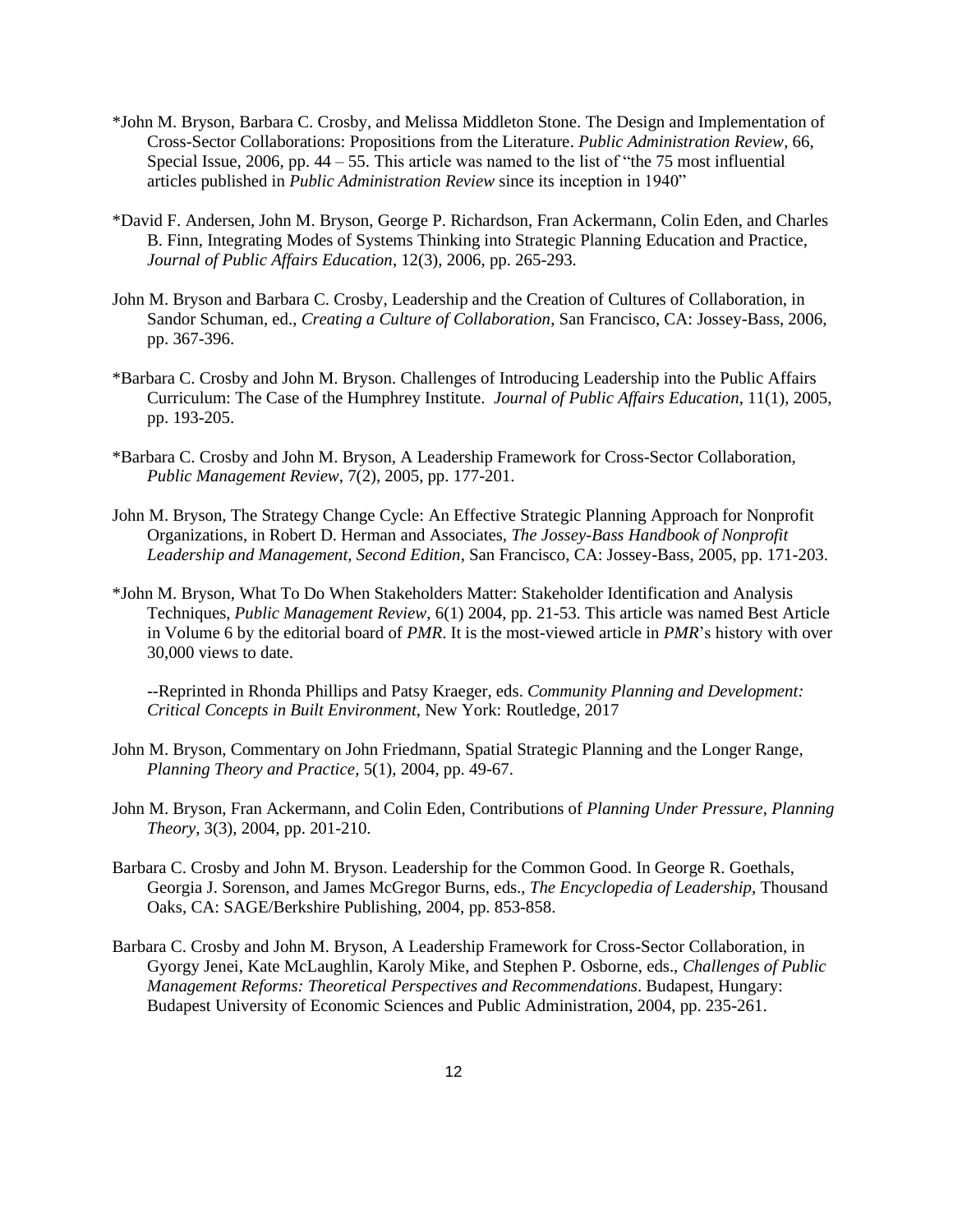- Barbara C. Crosby, John M. Bryson, and Karen J. Lokkesmoe. Leading for the Common Good in a Shared-Power World. In Nancy S. Huber and J. Thomas Wren, eds., *Building Leadership Bridges 2004,* College Park, MD: International Leadership Association/James MacGregor Burns Academy of Leadership, University of Maryland, 2004, pp. 29-42.
- \*John M. Bryson, The Amherst H. Wilder Foundation Case (A), (B), and Teaching Note, *Journal of Public Affairs Education*, 9(2), 2003, pp. 193-220.
- John M. Bryson and Barbara C. Crosby. Retreats to Prepare Mission and Vision Statements. In Carol Weisman, ed., *Secrets of Successful Retreats*, St. Louis, MO: F. E. Robbins, 2003, pp. 119-144.
- John M. Bryson, Strategic Planning and Management, in B. Guy Peters and Jon Pierre, eds., *Handbook of Public Administration*, London: Sage, 2003, pp. 38-47. (This to book was named an Outstanding Academic Title by the Association of College and Research Libraries.)
- \*John M. Bryson, Gary L. Cunningham, and Karen J. Lokkesmoe. What To Do When Stakeholders Matter: The Case of Problem Formulation for the African American Men Project of Hennepin County, Minnesota, *Public Administration Review*, 62(5), 2002, pp. 568-584.
- \*John M. Bryson. Strategic Planning for Public and Nonprofit Purposes In Neil Smelser, ed., *International Encyclopedia of the Behavioral and Social Sciences*, Oxford: Pergamon, 2002, pp. 15,145-15,151.
- \*John M. Bryson, Michael Gibbons, and Gary Shaye, Enterprise Schemes for Nonprofit Survival, Growth and Effectiveness. *Nonprofit Management and Leadership*, 11(13), 2001, pp. 271-288.
- \*William Y. Frentzel, John M. Bryson, and Barbara C. Crosby, Strategic Management in the Military: The U.S. Naval Security Group Changes Its Strategy, 1992-1998. *Long Range Planning*, 33, 2000, pp. 402-429.
- \*John M. Bryson and Sharon B. Anderson. Applying Large-Group Interaction Methods in the Planning and Implementation of Major Change Efforts. *Public Administration Review*, 60(2), 2000, pp. 143- 162.

-- Reprinted in Michael Leary, Bill Dermody, and Ann Markusen, eds., *Envisioning Cities and Regions: A Celebratory Anthology on Planning by the University of Minnesota Faculty*, Minneapolis, MN: Hubert H. Humphrey Institute of Public Affairs, Master of Urban and Regional Planning Program, 2000, pp. 279-297

- John M. Bryson, Strategic Planning and Management for Public and Nonprofit Organizations in the United States, in Willem. Salet and Andreas Faludi, eds., *The Revival of Strategic Spatial Planning*, Amsterdam: Royal Netherlands Academy of Arts and Sciences, 2000, pp. 205-17.
- Melissa M. Stone and John M. Bryson, Strategic Management in the Nonprofit Sector, in Jack Rabin, Gerald Miller, and W. Bartley Hildreth, eds., *Handbook of Strategic Management,* New York: Marcel Dekker, 2000, pp. 749-62.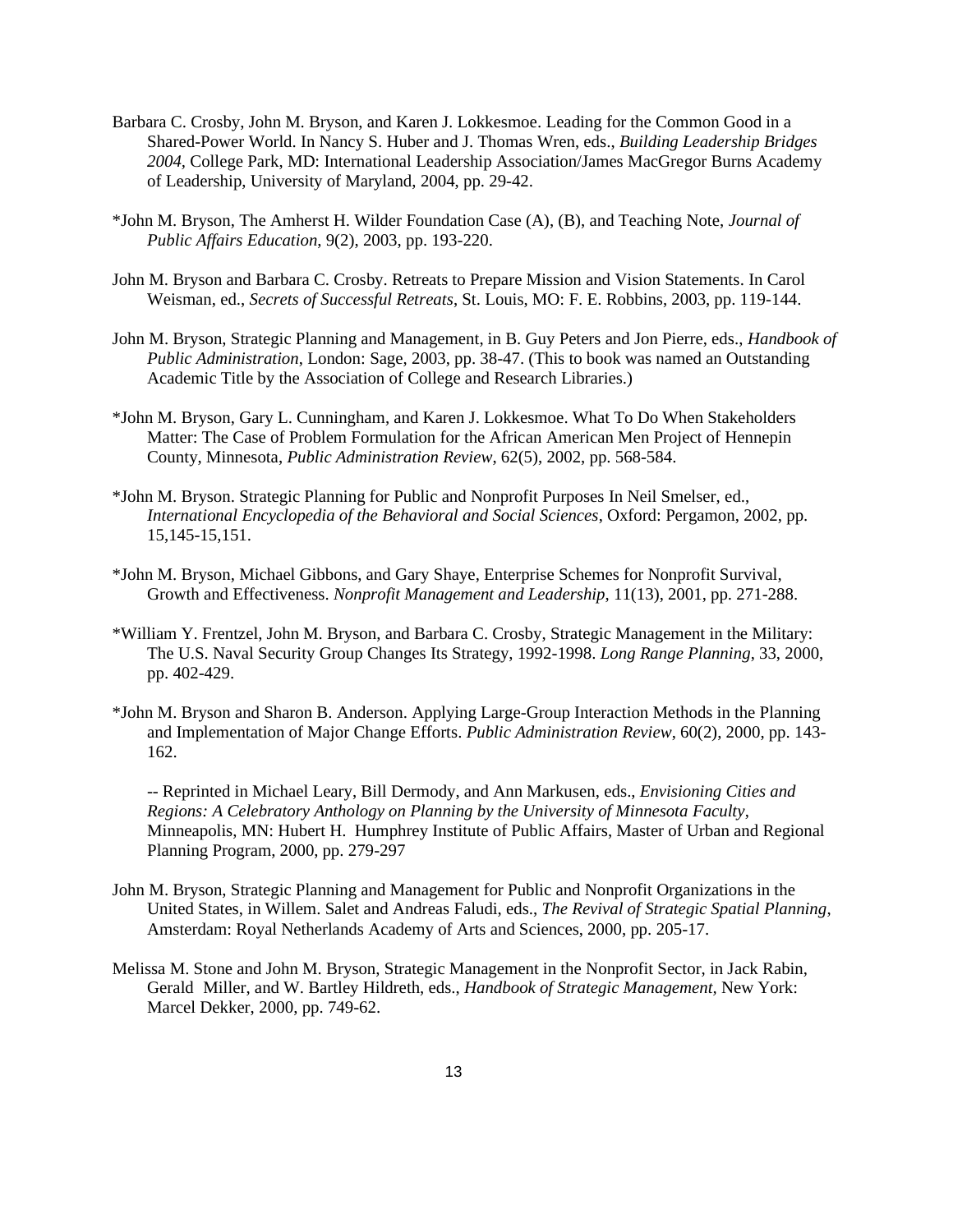- \*Fred Niederman and John M. Bryson, The Influence of Computer-Based Meeting Support on Process and Outcomes for a Divisional Coordinating Group, *Group Decision and Negotiation,* 1998, pp. 293-325.
- John M. Bryson. Approaches to Strategic Planning. In Jay Shafritz, ed., *International Encyclopedia of Public Policy and Administration,* New York, NY: Holt and Co., 1998, pp. 2,160-2,169.

-- Reprinted in J. Steven Ott, *Understanding Nonprofit Organizations*, Boulder, CO: Westview Press, 2001, pp. 131-141.

-- Reprinted as Strategic Planning, in J. Shafritz, ed., *Defining Public Administration*, Boulder, CO: Westview, 2000, pp. 208-229.

- Jim Perry, Sharon Anderson, Pam Davis, and John Bryson, A Team-Based Approach to Graduate Education: The Minnesota Model, in J. Moxon and P. Strachan, eds., *Managing Green Teams, Environmental Change in Organisations and Networks*, Sheffield, England: Greenleaf Publishing, 1998, pp. 48-60.
- Geoffrey G. Bell, Philip Bromiley, and John M. Bryson. Spinning a Decision-Making Web: The Relationship Among Decision Making Context, Content, Process and Outcomes. In V. Papadakis and P. Barwise, eds., *Strategic Decisions: Context, Process, and Outcomes.* Norwell, MA: Kluwer Academic Publisher, 1997, pp. 163-178.
- John M. Bryson and Barbara C. Crosby. Leadership Roles in Strategic Planning. In Jay Shafritz, ed., *International Encyclopedia of Public Policy and Administration,* New York, NY: Holt and Co., 1997, pp.
- John M. Bryson and William D. Roering. Understanding Approaches to Strategic Planning, in James Perry, ed., *Handbook of Public Administration, Second Edition,* San Francisco, CA: Jossey-Bass, 1996, pp. 479-498.
- John M. Bryson, Attore Pubblico e Pianificazione Strategica, in Fausto Curti and Maria Cristina Gibelli, eds., *Pianificazione Strategica e Gestione Della Sviluppo Urbano.*  Florence, Italy: Alinea Editrice, 1996, pp. 55-81.
- John M. Bryson and Barbara C. Crosby. Planning and the Design and Use of Forums, Arenas, and Courts. In R. Burchell, S. Mandelbaum, and L. Mazza, eds., *Planning Theory for the Next Century,* New Brunswick, NJ: Rutgers University/CUPR Press, 1996, pp. 462-482.
- John M. Bryson, Fran Ackermann, Colin Eden, and Charles B. Finn. Critical Incidents and Emergent Issues in Managing Large-Scale Change Efforts. In Don Kettl and H. Brinton Milward, eds., *The State of Public Management,* Baltimore, MD: Johns Hopkins University Press, 1996, pp. 267-285.
- John M. Bryson and Charles B. Finn. Creating the Future Together: Developing and Using Shared Strategy Maps. In Arie Halachmi and Geert Bouckaert, eds., *The Enduring Challenges in Public Management,* San Francisco, CA: Jossey-Bass, 1995, pp. 247-280.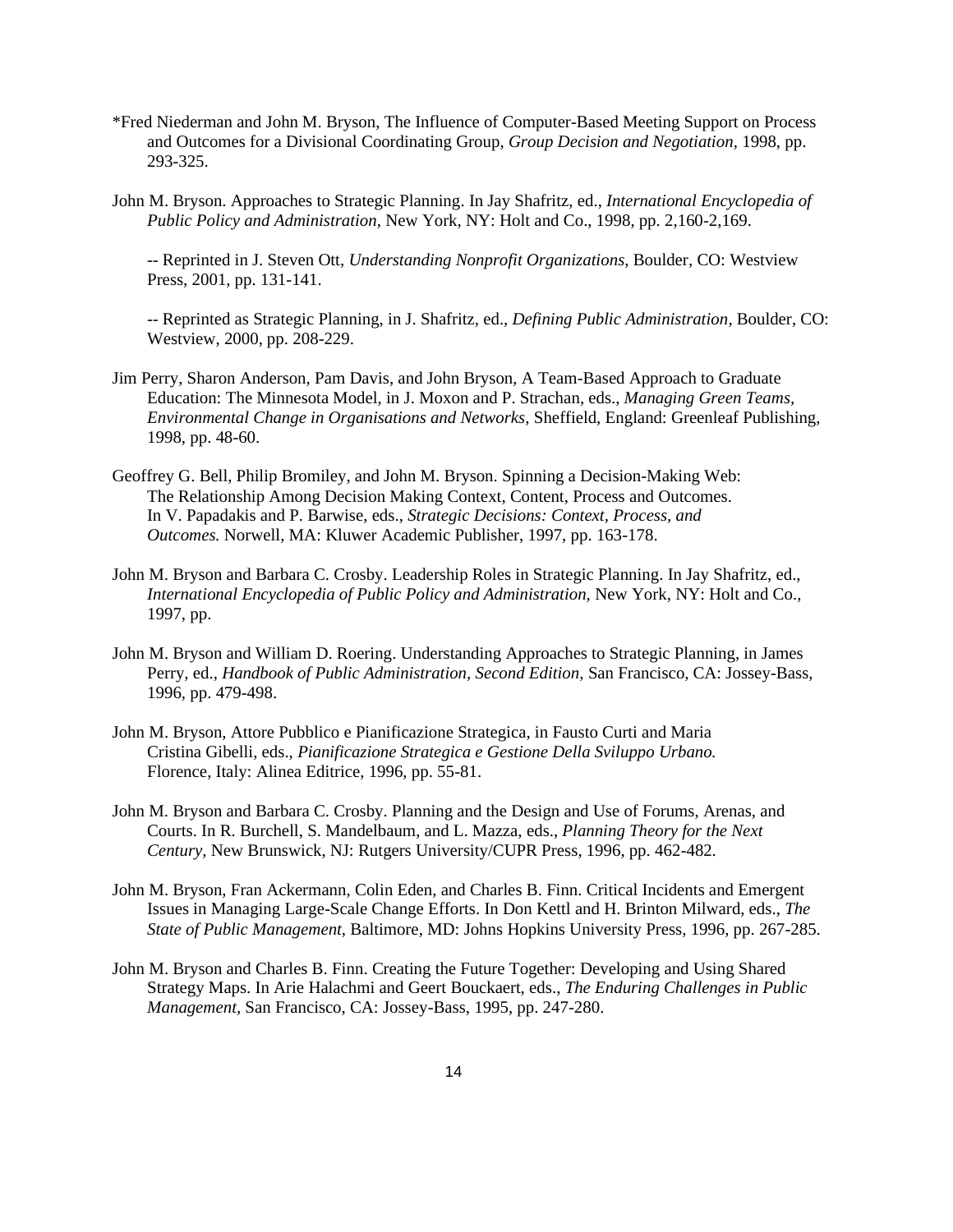- Barbara C. Crosby and John M. Bryson. The Twin Cities Metropolitan Council. in James Sharpe, ed., *The Government of World Cities: The Future of the Metro Model,* New York, NY: John Wiley, 1995, pp. 91-109.
- John M. Bryson. Strategic Planning and Action Planning for Nonprofit Organizations. In Robert D. Herman, ed., *Handbook of Nonprofit Organization and Management,* San Francisco, CA: Jossey-Bass, 1994, pp. 154-183.
- \*John M. Bryson and Philip Bromiley. Critical Factors Affecting the Planning and Implementation of Major Projects. *Strategic Management Journal,* 14, 1993, pp. 319-337.
- \*John M. Bryson and Barbara C. Crosby, Policy Planning and the Design and Use of Forums, Arenas, and Courts, *Environment and Planning B: Planning and Design,* 20, 1993, pp. 175-194.
- John M. Bryson and Barbara C. Crosby. Policy Planning and the Design and Use of Forums, Arenas, and Courts. In Barry Bozeman, ed., *Public Management Theory,* San Francisco, CA: Jossey-Bass, 1993, pp. 323-344.
- John M. Bryson and Robert C. Einsweiler, Introduction (pp. 1-23) and Conclusions (pp.367-385) in J. M. Bryson and R. C. Einsweiler, eds., *Shared Power: What Is It? How Does It Work? How Can We Make It Work Better?* Lanham, MD: University Press of America, 1991
- \*John M. Bryson and Barbara C. Crosby. Fighting the Not-In-My Backyard Syndrome in Minneapolis and accompanying teaching note, *Journal of Planning Education and Research*, 11, 1991, pp. 66-74.
- \*John M. Bryson and Peter S. Ring. A Transaction-Based Approach to Policy Intervention, *Policy Sciences,* 23, 1990, pp. 205-229.
- \*John M. Bryson, Philip Bromiley, and Yoon Soo Jung. Influences of Context and Process on Project Planning Success. *Journal of Planning Education and Research,* 9(3), 1990, pp. 183-195. This article received the Chester Rapkin Award for the best article in Volume 9 of the *JPER* from the Association of Collegiate Schools of Planning.

Response to a Letter to the Editor: Philip Bromiley and John M. Bryson, Response, *Journal of Planning Education and Research,* 20

- \*John M. Bryson and Barbara C. Crosby. Closing Public Schools in Minneapolis and accompanying teaching note. *Journal of Planning Education and Research,* 9(1), 1990, pp. 67-78.
- \*John M. Bryson and Barbara C. Crosby. Finding a Home For Minnesota's Hazardous Wastes and accompanying teaching note. *Journal of Planning Education and Research,* 8(2), 1989, pp. 115-24.

-- Earlier versions of the above three cases (1989, 1990and 1991) by Barbara Crosby and me were published in *Curriculum Materials for the Program in Professional Education,* National Institute for Dispute Resolution, Washington, D.C.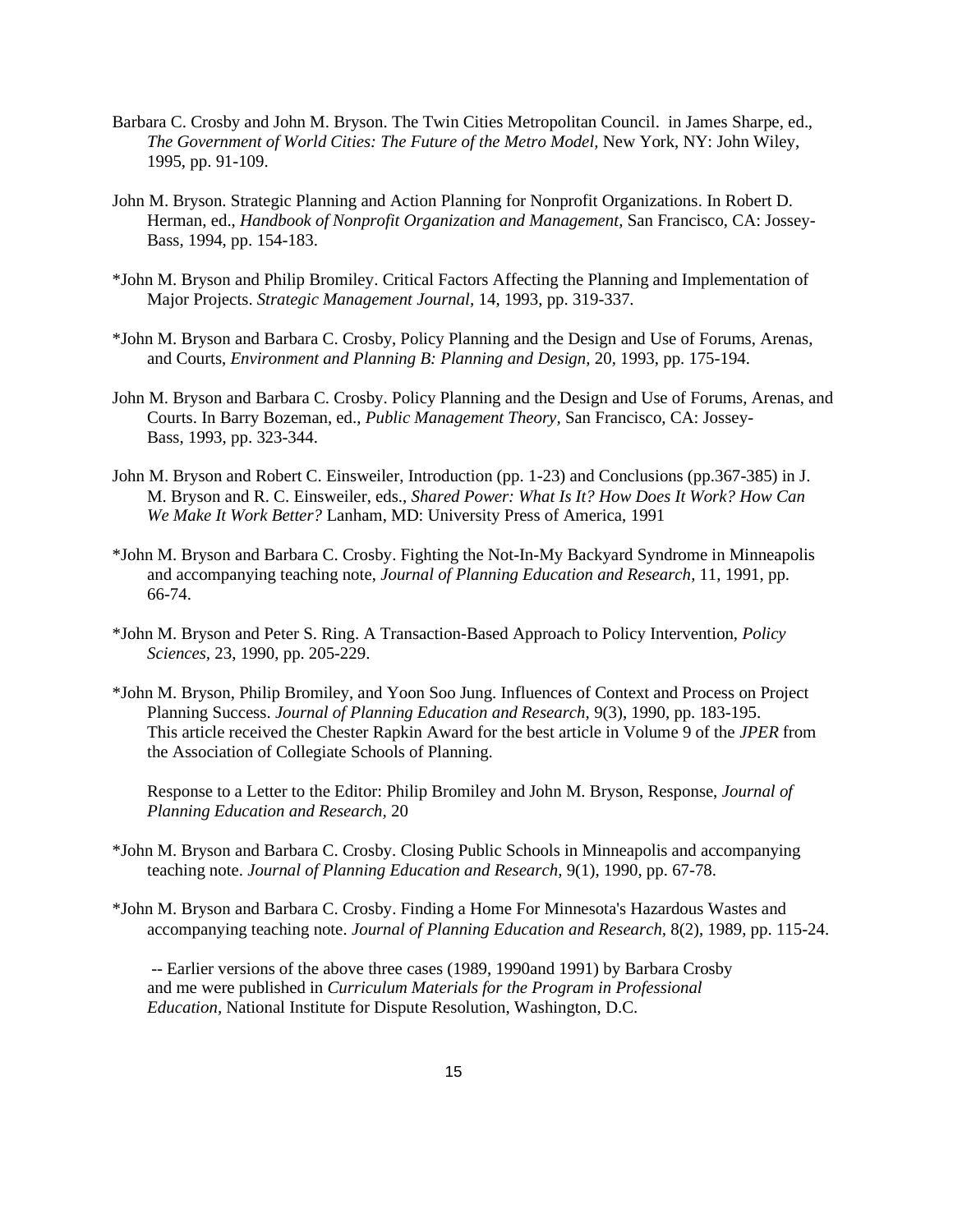- \*John M. Bryson and Barbara C. Crosby. The Design and Use of Strategic Planning Arenas. *Planning Outlook,* 32(1), 1989, pp. 5-13.
- John M. Bryson and William D. Roering. Mobilizing Innovation Efforts: The Case of Government Strategic Planning, in A. Van de Ven, H. Angle and M. S. Poole, eds. *Research on the Management of Innovation.* Cambridge, Ballinger, 1989, pp. 583-610. This book was nominated for the 1991 George W. Terry Book Award given by the Academy of Management. It also received an Honorable Mention in the Business and Management Category of the 1989 Professional and Scholarly Awards given by the Association of American Publishers.
- \*John M. Bryson and William D. Roering, Initiation of Strategic Planning by Governments, *Public Administration Review,* 48(6), 1988, pp. 995-1004. This article was named to the list of "the 75 most influential articles published in *Public Administration Review* since its inception in 1940."

-- Reprinted in Robert L. Kemp, ed., *Strategic Planning for Local Government, A Handbook for Officials and Citizens,* Jefferson, NC: McFarland, 1993.

-- Reprinted in Howard R. Balanoff, ed., *Public Administration 91/92*. Guildford, CT: Dushkin, 1991, pp. 118-27.

- \*John M. Bryson, Strategic Planning: Big Wins and Small Wins, *Public Money and Management*, 8(3), 1988, pp. 11-15.
- John M. Bryson, A Strategic Planning Process for Public and Nonprofit Organizations, *Long Range Planning*, 21(1), 1988, pp. 73-81.

-- Reprinted in J. M. Bryson, ed., *Strategic Management in Public and Voluntary Services: A Reader*, Oxford, England: Elsevier, 2000.

-- Reprinted in J. M. Bryson, ed., *Strategic Planning for Public Service and Non-Profit Organizations*, Tarrytown, NY: Pergamon, 1993.

- John M. Bryson and Robert C. Einsweiler. Introduction (pp. 1-14) and The Future of Strategic Planning for Public Purposes. In J. M. Bryson and R. E. Einsweiler, eds., *Strategic Planning -- Threats and Opportunities for Planners,* Chicago, IL: Planners Press, 1988, pp. 216-30.
- \*Kimberly B. Boal and John M. Bryson. Representation, Testing and Policy Implications of Planning Processes, *Strategic Management Journal,* 8(3), 1987, pp. 211-231.
- \*John M. Bryson and William D. Roering, Applying Private Sector Strategic Planning to the Public Sector, *Journal of the American Planning Association,* 53(1), 1987, pp. 9-22. (This article was named Best Article in Volume 53 of the *JAPA* by the American Planning Association.)

-- Reprinted in R. L. Kemp, ed., *Strategic Planning for Local Government, A Handbook for Officials and Citizens,* Jefferson, NC: McFarland, 1993.

-- Reprinted in J. M. Bryson and R. C. Einsweiler, eds., *Strategic Planning -- Threats and*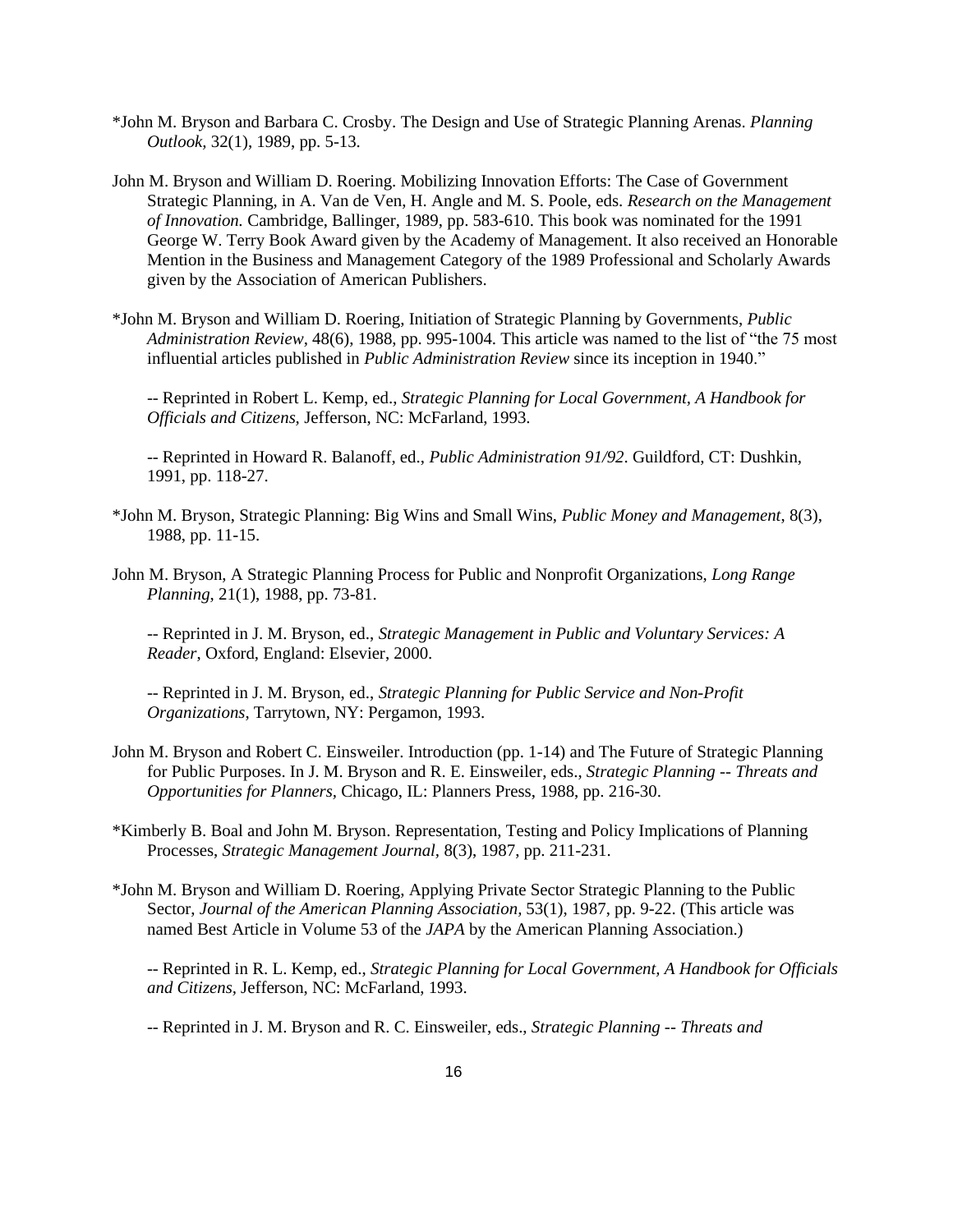*Opportunities for Planners,* Chicago, IL: Planners Press of the American Planning Association, 1988, pp. 15-34.

\*John M. Bryson, Paula J. King, William D. Roering, and Andrew H. Van de Ven. Strategic Management at the Amherst H. Wilder Foundation, *Journal of Management Case Studies,* 2, 1986, pp. 118-138.

-- Reprinted in Randall S. Schuler, *Case Problems in Management and Organizational Behavior,*  Fourth Edition, St. Paul, MN: West Publishing Co., 1991.

-- Reprinted in Lester A. Digman, *Strategic Management: Concepts, Decisions, Cases,* Second Edition, Homewood, IL: Richard D. Irwin, 1990.

-- Reprinted in J. A. Pearce II, and R. B. Robinson, Jr., *Strategic Management: Strategy Formulation and Implementation,* Third Edition, Homewood, IL: R. D. Irwin, 1988.

-- Reprinted in Hale C. Bartlett, *Cases in Strategic Management for Business,* Chicago, IL: The Dryden Press, 1988, along with Teaching Note in Instructor's Manual.

-- Reprinted in Samuel C. Certo and J. Paul Peter, *Strategic Management: Concepts and Application.* New York: Random House, 1987, along with Teaching Note in Instructor's Manual.

- \*Kimberly B. Boal and John M. Bryson. Charismatic Leadership: A Phenomenological and Structural Approach. In J. G. Hunt, B. R. Balinga, H. P. Dachler and C. A. Schriescheim, eds., *Emerging Leadership Vistas*. New York: Pergamon Press, 1987, pp. 11-28.
- John M. Bryson, Andrew H. Van de Ven, and William D. Roering, Strategic Planning and the Revitalization of the Public Service, in Robert C. Denhardt, ed., *The Revitalization of the Public Service.* Columbia, MO: The University of Missouri, Extension Publications, 1987, pp. 55-75.

-- Reprinted in *Revista Universidad Eafit,* Numero 69, Enero, Febrero, Marzo, 1988, pp. 23-40.

- John M. Bryson and Robert C. Einsweiler, Editors Introduction to the Strategic Planning Symposium, *Journal of the American Planning Association,* 53(1), 1987, pp. 6-8.
- John M. Bryson, R. Edward Freeman, and William D. Roering, Strategic Planning in the Public Sector: Approaches and Future Directions, in Barry Checkoway, ed., *Strategic Perspectives on Planning Practice,* Lexington, Mass.: D.C. Heath, 1986, pp. 65-85.
- \*Ian Maitland, John M. Bryson, and Andrew H. Van de Ven. Economists, Sociologists, and Opportunism, *Academy of Management Review,* 10(1), 1985, pp. 59-65.
- \*John M. Bryson and John W. Cullen. A Contingent Approach to Strategy and Tactics in Formative and Summative Evaluations, *Evaluation and Program Planning,* 7, 1984, pp. 267-290.

\*John M. Bryson. The Policy Process and Organizational Form. *Policy Studies Journal,* 12(3), March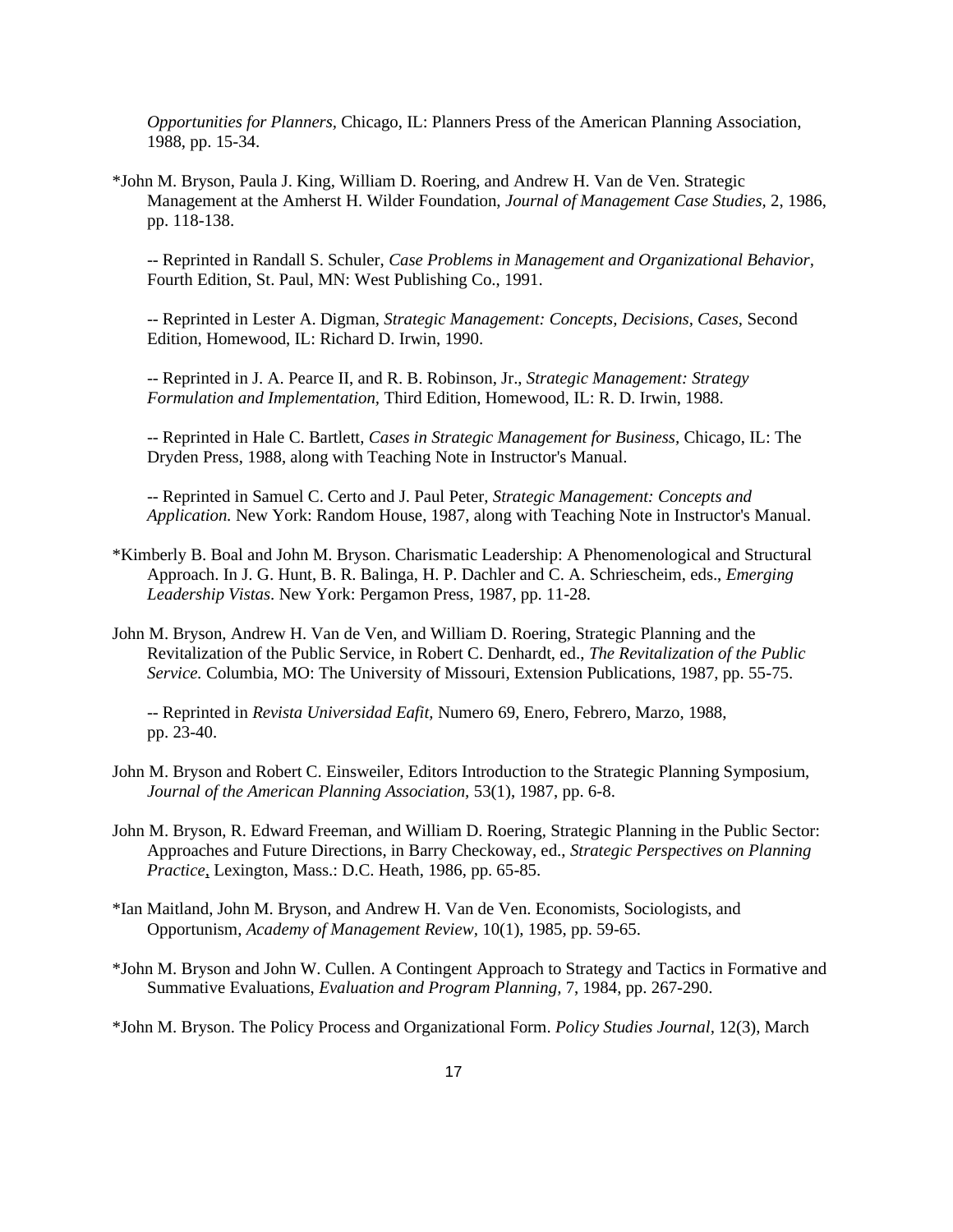1984, pp. 445-463.

- John M. Bryson. Representing and Testing Procedural Planning Methods. In Ian Masser, ed. *Evaluating Urban Planning Efforts.* Aldershot, England, Gower Publishing Co., Ltd., 1983, pp. 245-268.
- John M. Bryson, Using Structure, Action and Power to Make Teacher Preparation Responsive to P.L. 94-142, in C. Sivage, J. Bryson and K. Okun, *Politics, Power and Personality: The Role of Deans in Dean's Grant Projects,* 1982, pp. 71-100. (See Books.)
- John M. Bryson and Karin Lindquist, Changing Teacher Education: Addressing the Political Difficulties, in C. Sivage, J. Bryson and K. Okun, *Politics, Power and Personality: The Role of Deans in Dean's Grant/Projects,* 1982, pp. 101-26. (See Books.)
- \*John M. Bryson. A Perspective on Planning and Crises in the Public Sector. *Strategic Management Journal,* 2 (March), 1981, pp. 181-196.
- \*John M. Bryson and George Kelley. Leadership, Politics and the Functioning of Complex Organizational and Inter-organizational Networks. In A. Negandhi, G. England and B. Wilpert, eds. *The Functioning of Complex Organizations.* Cambridge, MA: Oelgeschlager, Gunn and Hain, 1981, pp. 203-236.
- \*John M. Bryson, Kimberly B. Boal, Scott Poole and Caryl Terrell. A Contingent Planning Model for Programs and Projects. *Project Management Quarterly*, 10(1), June 1979, pp. 19-29.
- \*John M. Bryson and Andre L. Delbecq. A Contingent Approach to Strategy and Tactics in Project Planning. *Journal of the American Planning Association,* 45(2), April 1979, pp. 167-179. (This article is based on Bryson's doctoral dissertation, which won the General Electric Award for Outstanding Research in Strategic Planning.)

-- Reprinted in Janet Kraegel, ed., *Planning Strategies for Nurse Managers.* Rockville, MD: Aspen Systems Corporation, 1983, pp. 248-273.

- \*John M. Bryson and George Kelley. A Political Perspective on Leadership Emergence, Stability, and Change in Organizational Networks, *Academy of Management Review,* 3(4), October 1978, pp. 713-723.
- \*John M. Bryson. A Case Study in the Planning and Implementation of a Growth Management System. *Planning and Administration,* 5(2), Autumn 1978, pp. 53-63.

#### **Papers in Refereed Conference Proceedings**

\*David F Andersen, John M. Bryson, George P. Richardson, Fran Ackermann, Colin Eden, and Charles B. Finn. Integrating Modes of System Thinking into Strategic Planning Education and Practice: The TPI Approach, a paper presented in the Management Education and Development Division of the Academy of Management Annual Conference, Atlanta, GA, August 14 – 16, 2006; this paper was named a Best Conference Paper. An earlier version (non-refereed) was presented at the Annual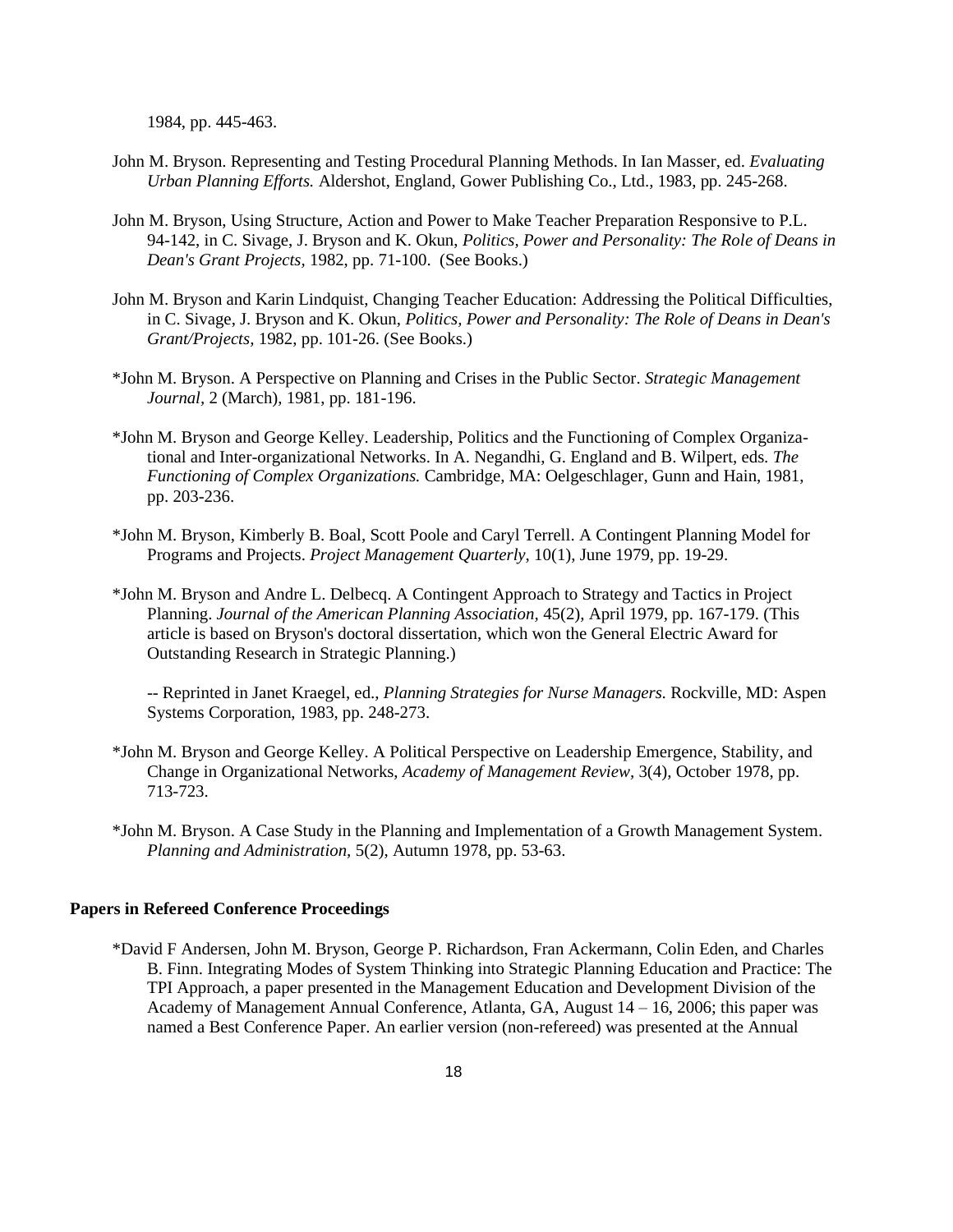Conference of the National Association of Schools of Public Affairs and Education, Washington, DC, October 13-15, 2005.

- \*John M. Bryson and Barbara C. Crosby. Leadership for the Common Good: Creating Cross-Sector Regimes of Mutual Gain, a paper presented at the 8<sup>th</sup> National Public Management Research Conference, University of Southern California, Los Angeles, CA, September 30 – October 1, 2005 (non-refereed). Earlier versions presented at the Annual Conference of the Academy of Management, Honolulu, HI, August 5-10, 2005 (refereed); and at the Center for Organizational Research, University of California – Irvine, Irvine, CA, January 28, 2005 (non-refereed).
- \*John M. Bryson, Fran Ackermann, and Colin Eden. Identifying and Making Use of Distinctive Competencies in Public Organizations, a paper presented at the Annual Conference of the Academy of Management, Honolulu, HI, August 5-1-, 2005.
- \*William D. Roering, Mary L. Nichols, and John M. Bryson, An Investigation of the Multi-Dimensional Relationship Between Context and Process in Strategic Management: A Quasi-Experimental Approach, in M. Showalter, ed., *Proceedings of the 1994 Annual Meeting of the Decision Sciences Institute,* Honolulu, Hawaii, November 21-23, 1994.
- \*Fran Ackermann, John M. Bryson, Colin Eden, and Charles Finn, Critical Incidents and Emergent Issues in the Management of Large-Scale Change Efforts, a paper presented at the Annual Conference of the Academy of Management, Las Vegas, NV, August 9-12, 1992.
- \*Kimberly B. Boal and John M. Bryson, Charismatic Leadership: A Phenomenological and Structural Approach, a paper presented at the Annual Conference of the Academy of Management, Boston, Massachusetts, August 1984; and at the Eighth Biennial Leadership Symposium, College of Business Administration, Texas Tech University, Lubbock, TX, July 23-27, 1985.
- \*Kimberly B. Boal and John M. Bryson, Representing, Testing and Policy Implications of Procedural Planning Methods, a paper presented at the Annual Conference of the Academy of Management, Dallas, Texas, August 1983, and at the 1983 Conference of the Association of Collegiate Schools of Planning, San Francisco, California, October 1983.
- \*John M. Bryson, A Framework for Studying the Major Experiment in Metropolitan Growth Management in the United States, in Edwin L. Miller, ed., *Proceedings of the 22nd Annual Conference of the Midwest Division of the Academy of Management,* School of Business, Cleveland State University, Cleveland, Ohio. April 19-21, 1979, pp. 102-117.
- \*John M. Bryson, A Framework for Studying the Preparation and Implementation of Health Systems Plans and Annual Implementation Plans as required by P.L. 93-641, the National Health Planning and Resources Development Act of 1974, presented at the 40th Annual Meeting of the Academy of Management, Detroit, Michigan, August 10-13, 1980.
- \*John M. Bryson, The Role of Forums, Arenas and Courts in Organizational Design and Change, presented at the Fall 1981 conference of The Institute for Management Science, Houston, Texas, October 4-6, 1981. (This paper was a finalist in the Annual International Prize Competition for the Most Original New Idea in Organizational Analysis and Design, sponsored by TIMS.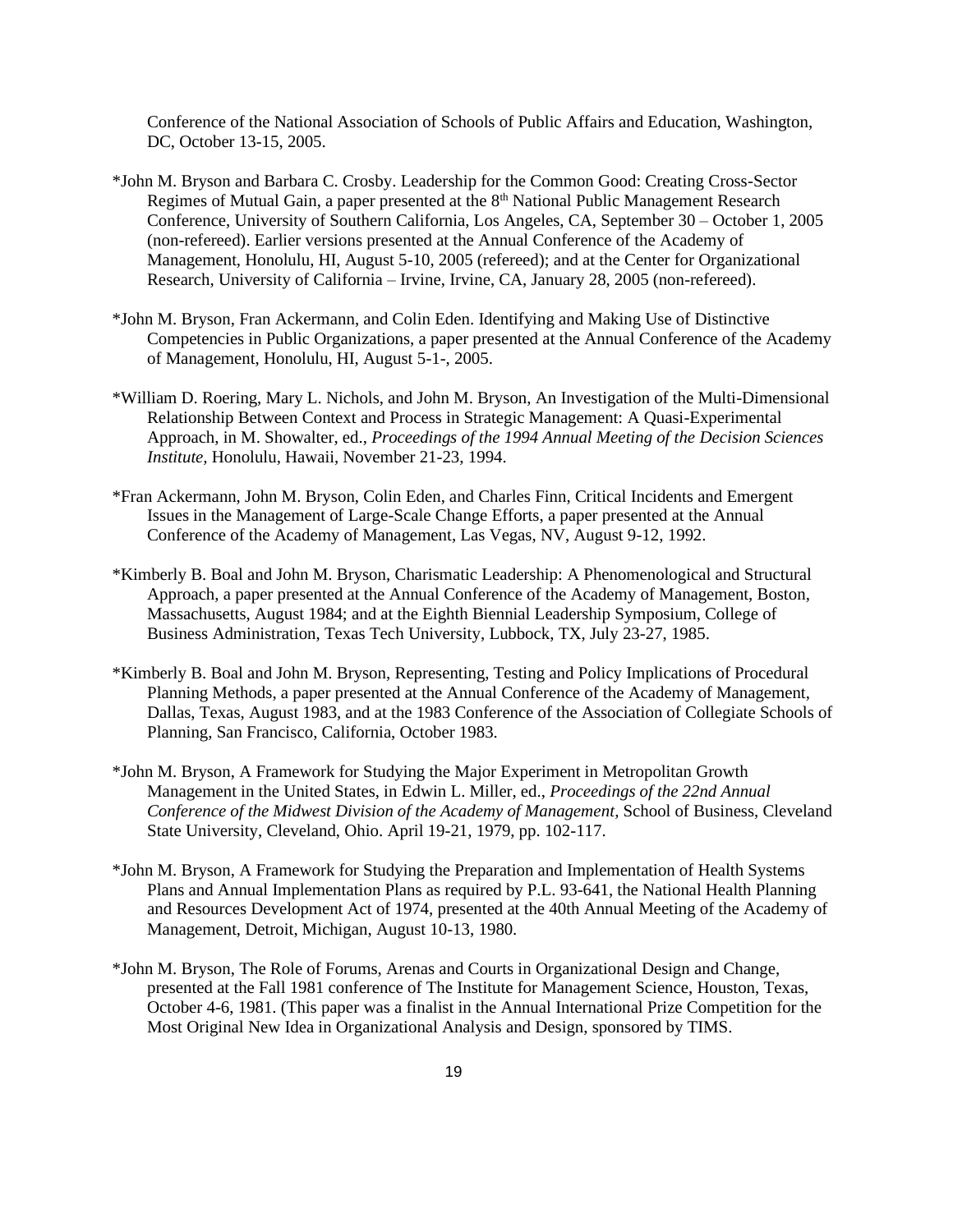- \*John M. Bryson and Andre' L. Delbecq, A Contingent Approach to Strategic and Tactical Choices in Program Planning, in Charles N. Greene and Philip H. Birnbaum, eds., *Proceedings of the 21st Annual Conference of the Midwest Division of the Academy of Management.* School of Business, Indiana University, Bloomington, Indiana. March 30-April 1, 1978, pp. 18-31
- \*John M. Bryson and Kimberly B. Boal, Strategic Management in a Metropolitan Area: The Implementation of Minnesota's Metropolitan Land Planning Act of 1976, in Kae H. Chung, ed. *Academy of Management Proceedings 1983,* pp. 332-336. (This article won the Best Paper Award in the Public Sector Division at the Academy of Management's 43rd Annual Meeting.)
- \*John M. Bryson and Kimberly B. Boal, Strategic Management in a Metropolitan Area: The Implementation of Minnesota's Metropolitan Land Planning Act of 1976, in Kae H. Chung, ed. *Academy of Management Proceedings 1983,* pp. 332-336. (This article won the Best Paper Award in the Public Sector Division at the Academy of Management's 43rd Annual Meeting.)

## **Scholarly presentations not already reported above under refereed conference proceedings**

- Danbi Seo and John M. Bryson, Resource Development and Use in the Early Stages of Collaboration. A paper presented at the 2021 annual conference of the Public Management Research Association, University of Hawai'i, Honolulu, HI, June 25, 2021.
- John M. Bryson, Bert George, and Danbi Seo, Understanding and Improving the Role of Goals in Public and Nonprofit Strategic Management Theory: A Framework and Propositions from the Literature. A paper presented at the 2021 annual conference of the Public Management Research Association, University of Hawai'i, Honolulu, HI, June 25, 2021.
- John M. Bryson, Strategizing and Strategy Management for Public and Nonprofit Organizations in a Post-Covid World. Keynote lecture tothe Public and Nonprofit Management Special Interest Group, EURAM annual conference, Montreal, Canada, June 17, 2021.
- John M. Bryson, Strategic Planning and Performance What Do We Know? A lecture presented to the School of Management, Politecnico Milano, Milan, Italy, April 29, 2021.
- John M. Bryson, Wayfinding, Navigation and the Future of Strategizing by Public and Nonprofit Organizations. Routledge Prize Lecture to the 2021 annual conference of the International Research Society for Public Management, April 21, 2021.
- JMB, Danbi Seo, and Barbara C. Crosby, Social Entrepreneurship in Support of BIPOC Businesses: Cocreating Solutions to a Seemingly Intractable Social Problem. A paper presented at the annual conference of the International Research Society for Public Management, online, April 21-23, 2021.
- John M. Brysonn, Barbara C. Crosby, and Danbi Seo. Strategizing on Behalf of Social Enterprise: Exploring the Efforts of a "Monomaniac with a Mission." A paper presented at the annual conference of the Public Management Research Association, Chapel Hill, NC, June 12-15, 2019.
- John M. Bryson, Bert George, and Danbi Seo, Toward a Theory of Goal Formation in Public and Nonprofit Organizations. A paper presented at the annual conference of the Public Management Research Association, Chapel Hill, NC, June 12-15, 2019.
- John M. Bryson, Stephen B. Page, Melissa Middleton Stone, Barbara C. Crosby, and Danbi Seo, Ambidexterity in Cross-Sector Collaborations. A paper presented at the annual conference of the International Research Society for Public Management, Wellington, NZ, 16-19 April 2019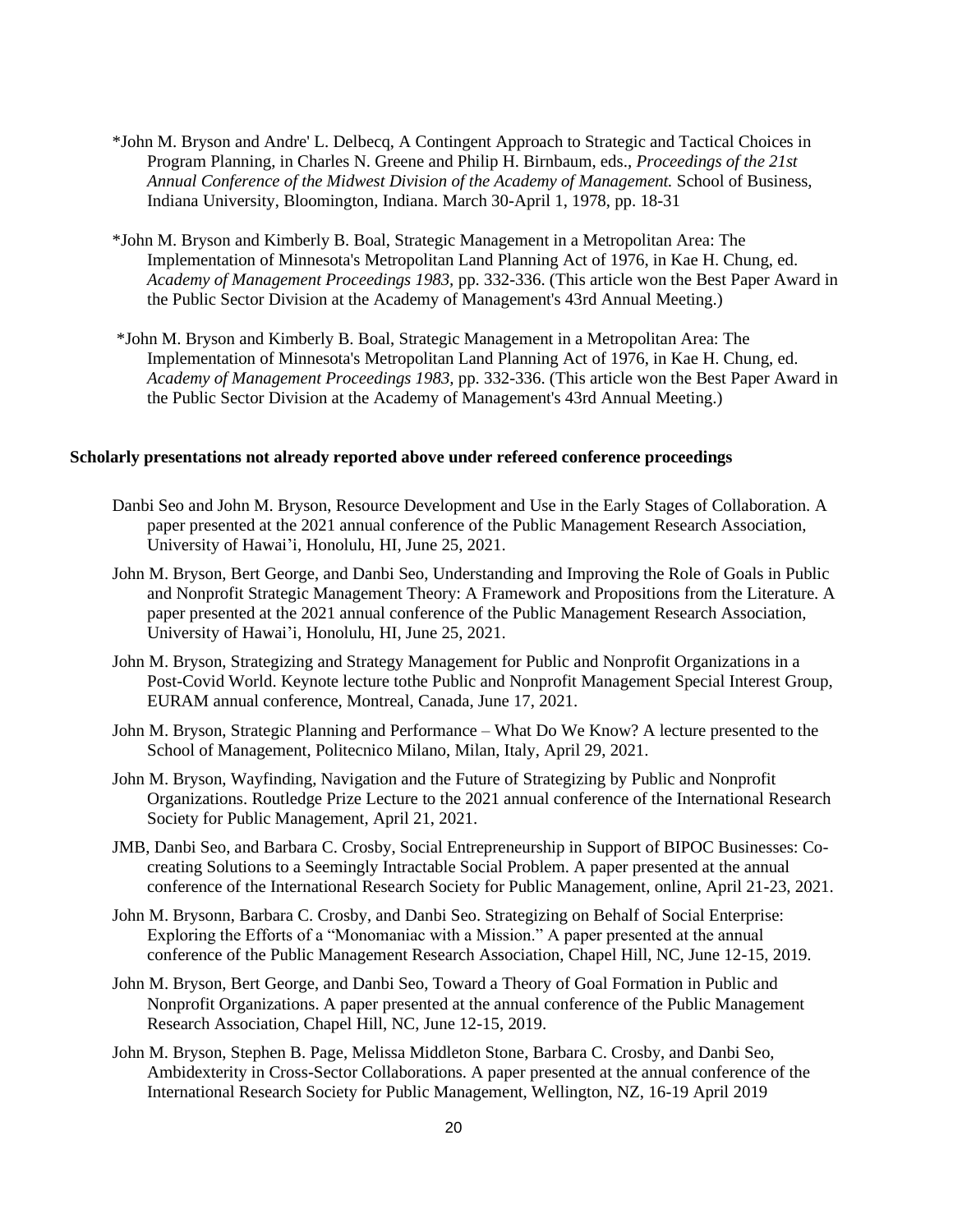- Danbi Seo, John M. Bryson, and Barbara C. Crosby, How Do You Set the Stage: Resourcing in the Early Stages of Collaboration. A paper presented at the annual conference of the Association for Research on Nonprofit and Voluntary Action, Austin, TX, November 15 – 17, 2018.
- John M. Bryson, Barbara C. Crosby, and Danbi Seo, The Emergence of Collective Leadership in Collaborations: Probing the Thinking of a 'Monomaniac with a Mission.' A paper presented at the Co-Lead Network Conference, McGill University, Montreal, Canada, May 1-3, 2018.
- Danbi Seo, John M. Bryson, and Barbara C. Crosby, Laying the Groundwork for Collective Leadership: Resources and Resourcing in the Early Stages of Collaboration. A paper presented at the Co-Lead Network Conference, McGill University, Montreal, Canada, May 1-3, 2018.
- Barbara C. Crosby and John M. Bryson, Why Leadership of Public Leadership Research Matters: And What to Do about It. Keynotes presentation at the Second Annual Public and Political Leadership Conference, The Open University, Milton Keynes, UK, April 6-7, 2017.
- Stephen B. Page, Melissa Middleton Stone, John M. Bryson, and Barbara C. Crosby, Coping with Value Conflicts in Inter-Organizational Collaborations. A paper presented at the Public Management Research Association Conference, Aarhus University, Aarhus, Denmark, June 23-24, 2016.
- John M. Bryson, Melissa Middleton Stone, Barbara C. Crosby, Stephen B. Page, and Danbi Seo, Managing Persistent Tensions: Practicing Ambidexterity in Collaborations. A paper presented at the Public Management Research Association Conference, Aarhus University, Aarhus, Denmark, June 23-24, 2016, A previous version of the paper was presented at the at the 5th International Symposium on Cross-Sector Social Interactions, Toronto, April 17-19, 2016.
- John M. Bryson, Fran Ackermann, and Colin Eden, Figuring out Collaborative Advantage: The Contributions of Goal Categories and Visual Strategy Mapping. An invited presentation to the Department of Society and Globalization, Roskilde University, Roskilde, Denmark, June 30, 2015.
- John M. Bryson, Barbara C. Crosby, and Melissa Middleton Stone, Integrative Leadership and Collaboration. An invited presentation to the Department of Society and Globalization, Roskilde University, Roskilde, Denmark, June 30, 2015.
- John M. Bryson, Fran Ackermann, and Colin Eden, Figuring out Collaborative Advantage: The Contributions of Goal Categories and Visual Strategy Mapping. A paper presented at the annual conference of the International Public Management Research Association, Birmingham, UK,
- John M. Bryson, Strategic Thinking, a presentation to the University of Minnesota's Institute for Advanced Study, September 25, 2014.
- John M. Bryson, Barbara C. Crosby and Melissa Middleton Stone, Design and Implementation of Cross-Sector Collaboration: What We Know Now that We Didn't Know Eight Years Ago, Invited paper presented at a panel featuring the best of the top 75 articles published in Public Administration Review over the last 75 years, American Society of Public Administration, annual conference, Washington, DC, March 13-18, 2014.
- John M. Bryson, Civic Engagement and Public Administration Research. A presentation summarizing what is known about civic engagement and public administration and what an agenda for future of research and practice might be. American Society of Public Administration, annual conference,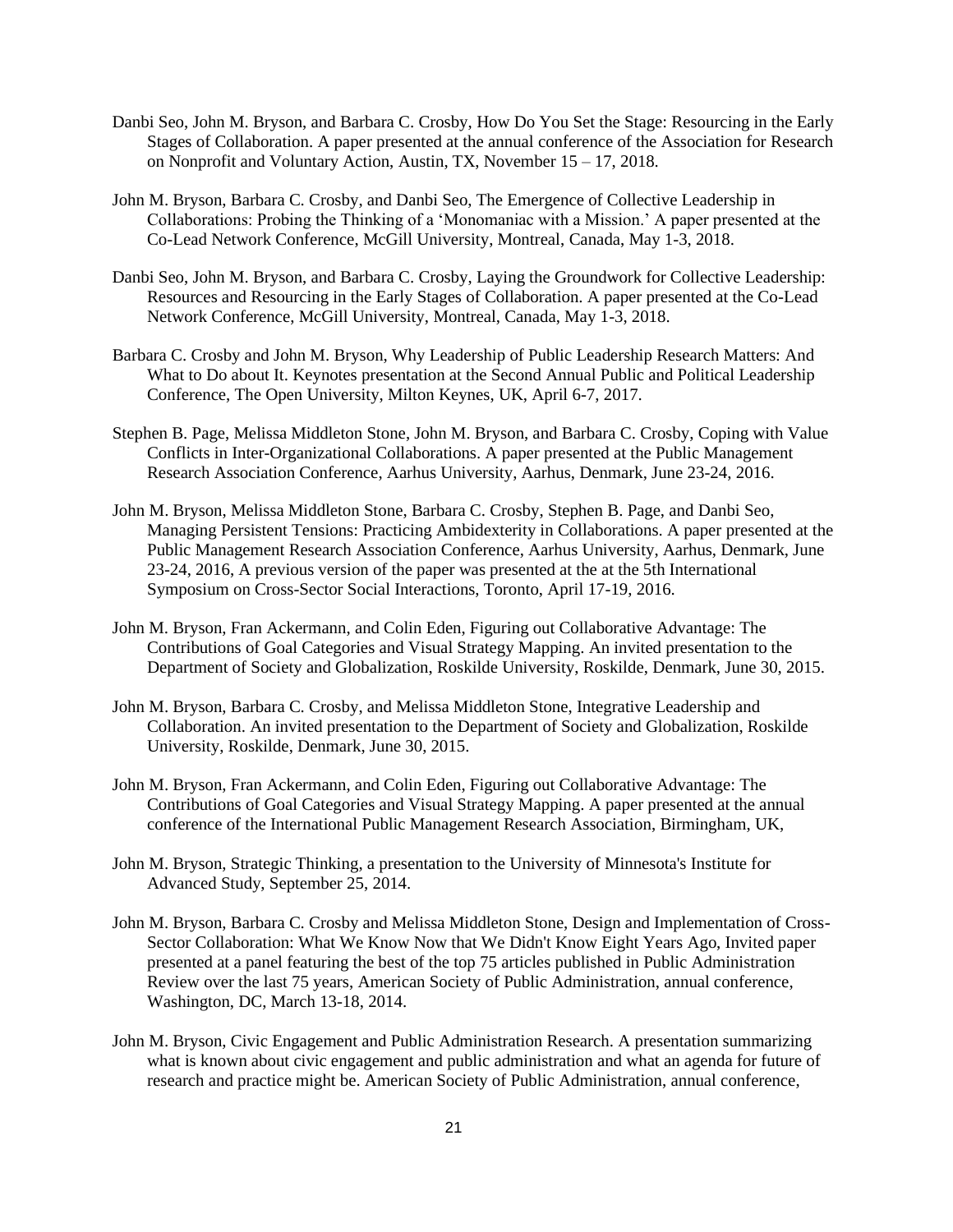Washington, DC, March 13-18, 2014.

- John M. Bryson and Barbara C. Crosby. Public Value Governance: Moving Beyond Public Administration and the New Public Management. Monroe-Paine Seminar, Truman School of Public Affairs, University of Missouri, Columbia, March 6, 2014.
- John M. Bryson and Barbara C. Crosby. Achieving Possibility in Impossible Dreams: Cross-Sector Collaboration and Integrative Leadership. Monroe-Paine Lecture, Truman School of Public Affairs, University of Missouri, Columbia, March 6, 2014.
- Stephen Page, Melissa Middleton Stone, John M. Bryson and Barbara C. Crosby. Theories and Measures of Public Value Created by Cross-Sector Collaboration. A paper presented at the Public Management Research Association conference, June 21, 2013, Madison, WI).
- John M. Bryson, Barbara C. Crosby, and Melissa Middleton Stone, Designing and Strategically Managing Cross-Sector Collaborations: Propositions from the Literature and Three Longitudinal Studies, presented at workshop entitled The United States-India Relationship in the 21st Century: Challenges for Strategic Leaders; Opportunities for Cross-Sector Collaboration to Promote Sustainable Development, co-sponsored by Dickinson College and the US Army War College's Strategic Studies Institute, March 12-14, 2013, Carlisle, PA.
- John M. Bryson and Ruth A. Bowman. An Approach to Thinking Evaluatively. A presentation at the American Evaluation Association annual conference, Minneapolis, MN, October 25, 2012.
- Melissa Middleton Stone, Barbara C. Crosby, and John M. Bryson. Public Value Creation in Collaborative Cross-Sector Settings: Toward a Theoretical and Practical Understanding. A paper presented a Center for Integrative Leadership conference, Minneapolis, Sept. 20-22, 2012.
- Hal Rainey, Kimberly Boal, John M. Bryson, and Meriem Dodge. Leadership and Motivation in the Public and Private Sectors, a paper presented in the panel, Private and Public Differences? Examining the Meaning of Sector in Motivation and Leadership. Academy of Management Annual Conference, Boston, MA: August 2 - 7, 2012.
- John M. Bryson, A Methodology for Discerning What the Public Values: The Case of a Collaborative Regional Geographic Information System, a paper presented at the Public Value Consortium Biennial Workshop, University of Illinois at Chicago, June 2-4, 2012.
- Discussant at the George Frederickson Festschrift, University of Kansas, Lawrence, April 12 13, 2012. The conference involved a series of papers and discussions to celebrate career of a leading scholar and activist in field of public administration. Papers and commentary appears in *Public Administration Review,*
- Fran Ackermann, John M. Bryson and Colin Eden. Facilitating the Development of Effective Strategies by Management Teams: The Role of Visual Strategy Mapping, an interactive presentation in the Managerial and Organizational Cognition Division at the Academy of Management Annual Conference, Philadelphia, PA, August 2, 2014.
- John M. Bryson and Barbara C. Crosby, Cross-Sector Collaboration, a presentation at the London School of Economics and Political Science, October 21, 2011.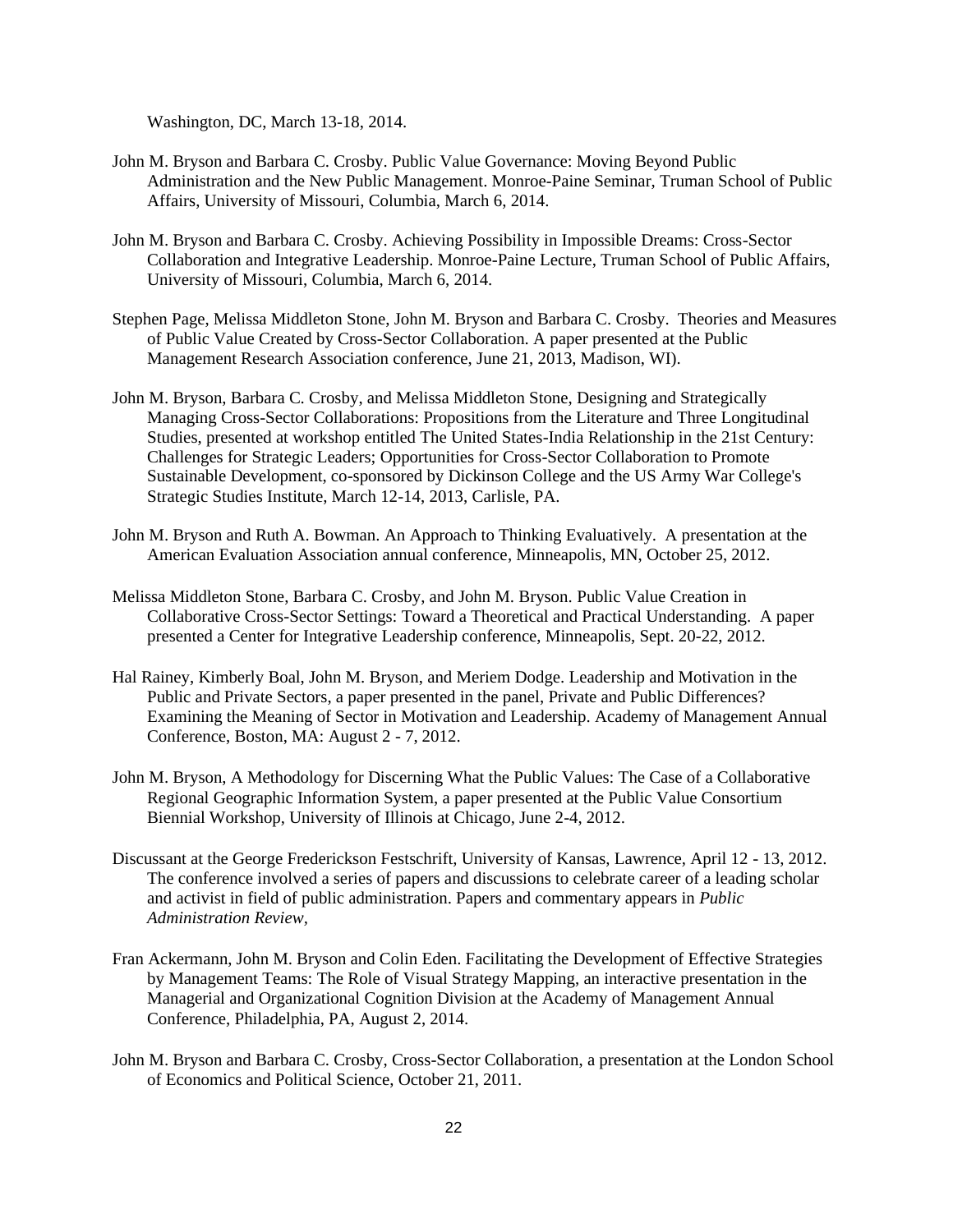John M. Bryson, Kathryn S. Quick, Carissa Schively Slotterback, and Barbara C. Crosby, Designing Public Participation Processes, a paper presented at the annual conference of the Association for Public Policy Analysis and Management, Washington, DC, November 3 – 5, 2011.

.

- John M. Bryson, Barbara C. Crosby, Kathryn S Quick, and Carissa Schively Slotterback, Leadership and the Design of Public Participation Processes, a paper presented at the annual conference of the International Leadership Association, London, England, October 27-29, 2011.
- John M. Bryson, Barbara C. Crosby, Melissa M. Stone, and Emily Saunoi-Sandgren, Dynamics of Cross-Sector Collaboration: Minnesota's Urban Partnership Agreement from Start to Finish, a paper presented at the National Public Management Research Conference, The Maxwell School, Syracuse University, Syracuse, NY, June 1-3, 2011.
- John M. Bryson John M. Bryson, Barbara, C. Crosby, and Melissa M. Stone, Leadership in Top-Down, Bottom-Up, and 'Tweener' Cross-Sector Collaborations, a paper presented at the annual conference of the American Society for Public Administration, March 10-15, 2011,
- John M. Bryson, Barbara C. Crosby, Melissa M. Stone, and Emily Saunoi-Sandgren, Dynamics of Cross-Sector Collaboration; The Case of the Minnesota Urban Partnership Agreement, Association of Collegiate Schools of Planning, October 8, 2010.
- John M. Bryson and Barbara C. Crosby, A Decade of Change at the Humphrey School of Public Affairs, a presentation at the National Association of Schools of Public Affairs and Planning, Las Vegas, NV, October 1, 2010.
- John M. Bryson and Barbara C. Crosby, Deriving Research Output from Enterprise Activities, a workshop for British Academy of Management, London, June 29, 2010.
- John M. Bryson and Barbara C. Crosby, The Practices of Integrative Leadership, a presentation at the Open University Business School, Milton Keynes, UK, June 25, 2010.
- John M. Bryson and Barbara C. Crosby, Practice of Integrative Leadership, Distinguished Lecture Series, University of Edinburgh Business School, Edinburgh, Scotland, February 4, 2010.
- John M. Bryson, Strategic Planning as a Design Science, a presentation at the London School of Economics and Political Science, Department of Management, January 13, 2010.
- Barbara C. Crosby and John M. Bryson, Crossing Boundaries to Make the Good More Common, presented at the annual conference of the International Leadership Association, Prague, Czech Republic, November 10, 2009.
- Barbara C. Crosby and John M. Bryson, Social Change Leadership for the Common Good, a presentation at the Social Change Organizations and Public Leadership Symposium, Wagner School of Public Affairs, New York Uniersity, February 18-20, 2009.
- John M. Bryson, Bridging the Academic Practitioner Divide, presented at the annual conference of the American Society for Public Administration, Miami, FL, March 22, 2009.
- John M. Bryson, Understanding Strategic Planning and the Formulation and Implementation of Strategic Plans and Performance Management Systems as a Way of Knowing, presented at the annual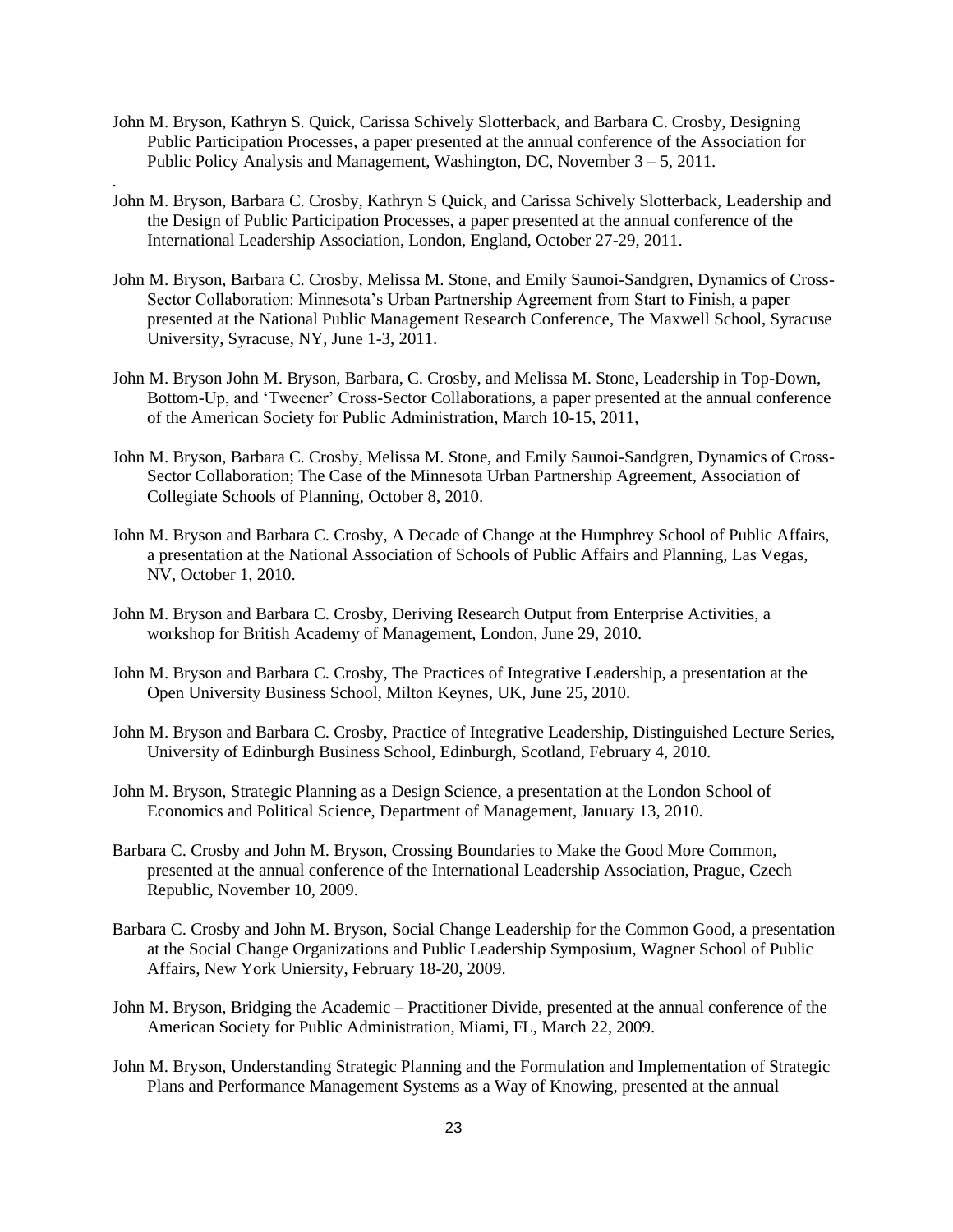conference of the American Society for Public Administration, Miami, FL, March 20, 2009.

- John M. Bryson, Designing Participation Processes, a paper presented at the annual conference of the American Society for Public Administration, Dallas, TX, March 8-12, 2008.
- John M. Bryson and Barbara C. Crosby, Visionary Leadership Through Cognitive Mapping, a paper presented at the International Leadership Association Annual Conference, Chicago, IL, November 2-5, 2006
- John M. Bryson, Barbara C. Crosby, and Jay Kiedrowski, Developing Leadership Scholarship, Education and Engagement Across the University: The Center for Integrative Leadership, a paper presented at the National Association of Schools of Public Affairs and Administration Annual Conference, Minneapolis, MN, October 19-21, 2006.
- John M. Bryson, Barbara C. Crosby, and Melissa Middleton Stone, Failing Into Cross-Sector Collaboration Successfully, a paper presented at the Maxwell School conference on Collaborative Public Management and Teaching, Washington, DC, September 28-30, 2006.
- John M. Bryson, Barbara C. Crosby, and Melissa Middleton Stone, Successfully Designing and Implementing Cross-Sector Collaborations: A (Very) Preliminary Test of Propositions from the Literature, a paper presented at the Annual Conference of the American Society for Public Administration, Washington, DC, March 24-27, 2006.
- Colin Eden, Fran Ackermann, David F. Andersen, John M. Bryson, Charles B. Finn, and George P. Richardson, Experience in Attempting to Combine Group Support Methods, a paper presented to the Group Decision and Negotiation Conference, Karlsruhe, June 25-28, 2006; earlier versions presented at the 3rd Sino-US Conference on Public Administration, Renmin University of China, Beijing, P.R. China, June 8-9, 2006; and at the Tenth International Research Symposium on Public Management, Glasgow, Scotland, April 10-12, 2006.
- Barbara C. Crosby and John M. Bryson, Challenges of Introducing Leadership into the Public Affairs Curriculum: The Case of the Humphrey Institute, a paper presented at the Annual Conference of the American Society for Public Administration, Milwaukee, WI, April 3-5, 2005.
- John M. Bryson, Designing Participation Processes, a Founders' Forum presentation to the Annual Conference of the American Society for Public Administration, Portland, OR, 27-30 March, 2004.
- John M. Bryson, Gary L. Cunningham, and Karen Lokkesmoe, What To Do When Stakeholders Matter: The Case of Problem Formulation for the African American Men Project of Hennepin County, Minnesota, a paper presented at the 6<sup>th</sup> National Public Management Research Conference, School of Public and Environmental Affairs, Indiana University, Bloomington, IN, October 20-21, 2001.
- Charles B. Finn and John M. Bryson, Concept Mapping and Organizational Learning and Change, a paper to be presented at the 5<sup>th</sup> National Public Management Research Conference, Texas A & M University, College Station, TX, December 3-4, 1999.
- John M. Bryson, Strategic Planning and Management for Public and Nonprofit Organizations in the United States, presented at the academic colloquium on the Revival of Spatial Strategic Planning, sponsored by the Royal Netherlands Academy of Arts and Sciences, Amsterdam, February 25-26, 1999.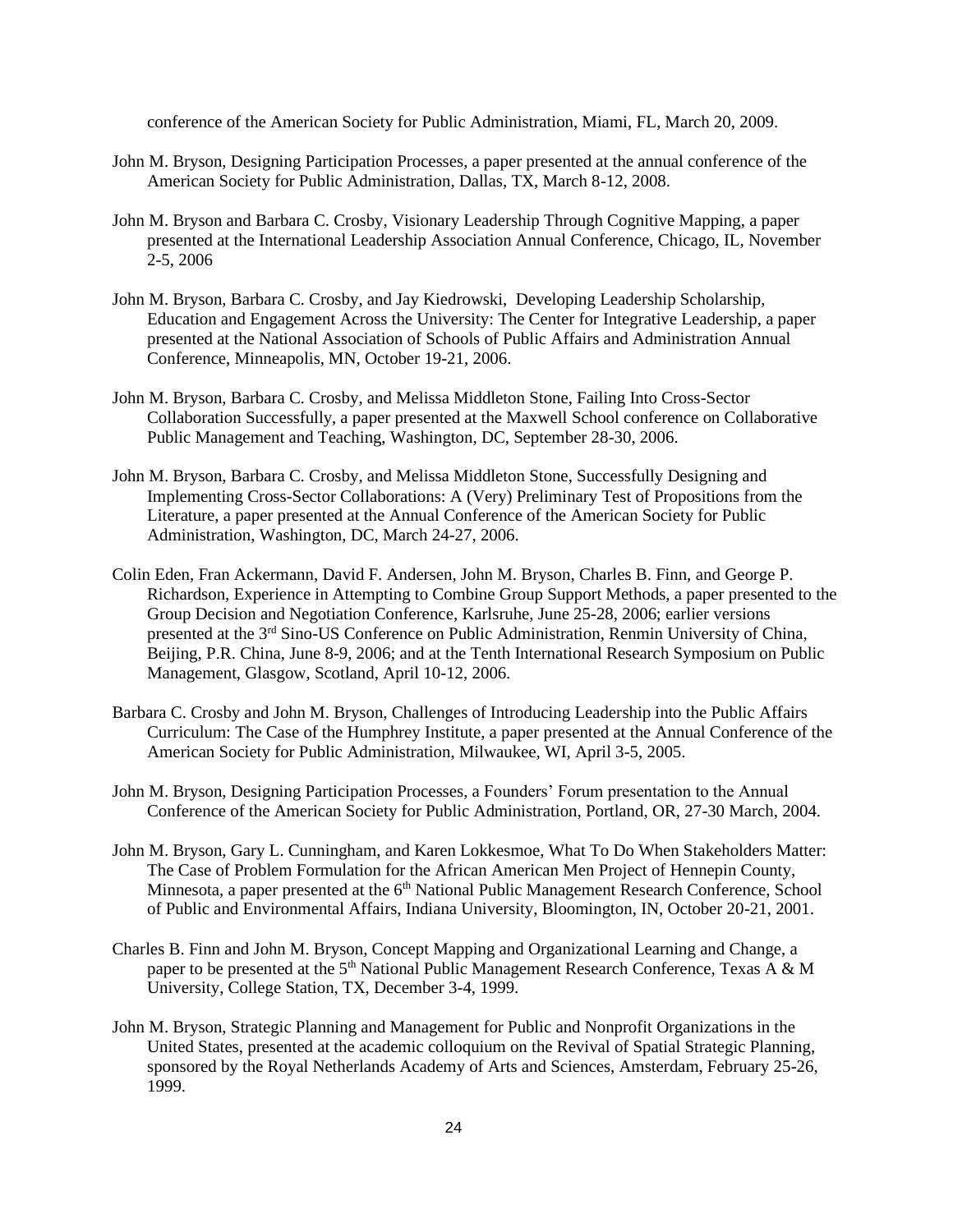- John M. Bryson, Michael Gibbons, and Gary Shaye, Strategic Change at Save the Children, presented at the Social Enterprise Forum on Nonprofit Strategy at the Harvard Business School, Cambridge, MA, November 12-14, 1998.
- John M. Bryson, Implementing Strategies and Plans, in R. Boyle and T. McNamara, eds., *From Intent to Action, Proceedings of the 1996 Irish Institute of Public Administration National Conference,* Dublin, Ireland, June 21, 1996, pp.
- John M. Bryson and Colin Eden, Pathways to Collaboration, a paper presented at the Second European Conference on Collaboration, University of Strathclyde, Glasgow, Scotland, June 22-24, 1995.
- John M. Bryson, Strategic Planning Systems, a paper presented at an international invitational conference on Strategic Approaches to Planning: Towards Shared Urban Policies at the Politecnico di Milano, Milan, Italy, March 16-17, 1995; and at the Istituto Universitario di Architettura di Venezia, Dipartimento di Analisi Economica e Sociale del Territorio, Venice, Italy, March 20, 1995.
- John M. Bryson and Peter Smith Ring, Strategic Planning Systems and the Governance of Public Policy Creation and Implementation, a paper presented at the Annual Research Conference of the Association for Public Policy Analysis and Management, Bethesda, MD, October 24-26, 1991.
- John M. Bryson and Barbara C. Crosby, Policy Planning and the Design and Use of Forums, Arenas, and Courts. Presented at the Joint Congress of the Association of Collegiate Schools of Planning and the Association of European Schools of Planning, Oxford, England, July 8-12, 1991; and at the National Public Management Research Conference, The Maxwell School, Syracuse University, Syracuse, NY, September 19-21, 1991.
- John M. Bryson and Philip Bromiley, The Planning and Implementation of Major Projects. Presented at the Annual Conference of the Association of Collegiate Schools of Planning, Austin, TX, November 2-4, 1990.
- John M. Bryson and Todd J. Hostager, Strategic Management and the Theatrical Metaphor. Presented at the Annual Conference of the American Society for Public Administration, Portland, OR, April 17- 20, 1988; and at the Annual Conference of the Association of Collegiate Schools of Planning, October 28-30, 1988.
- John M. Bryson, Philip Bromiley and Yoon Soo Jung, Context, Process and Outcomes in Cases of Planned Change. Presented at the 1987 Annual Conference of the Association of Collegiate Schools of Planning, Los Angeles, CA, November 5-8, 1987.
- John M. Bryson and William D. Roering, The Initiation of Government Strategic Planning. Presented at the Minnesota Innovation Research Program Conference, St. Paul, MN, May 14-15, 1987; and at the Annual Conference of the American Society for Public Administration, Portland, OR, April 17-20, 1988.
- Todd J. Hostager and John M. Bryson, The Poetics of Innovation. Presented at the Minnesota Innovation Research Program Conference, St. Paul, MN, May 14-15, 1987.
- John M. Bryson and William R. Roering, Public Sector Strategic Planning -- Which Approach Do You Need? Presented at the American Planning Association National Planning Conference, Los Angeles,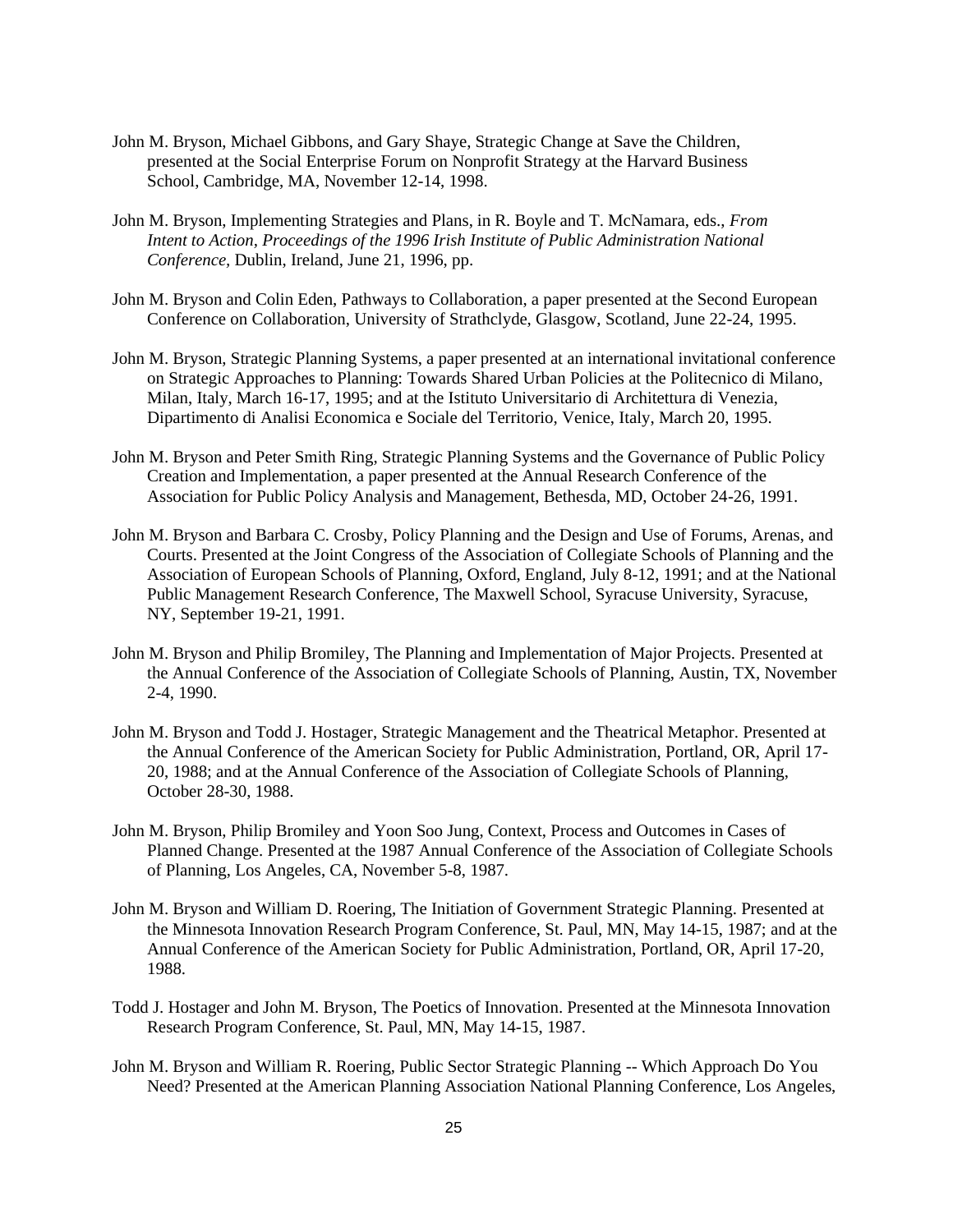CA, April 5-9, 1986.

- John M. Bryson and Paul C. Nutt, Approaches to the Study of Planning Processes. Presented at the 1985 Annual Conference of the Association of Collegiate Schools of Planning, Atlanta, GA, November 1-3, 1985.
- John M. Bryson, Andrew H. Van de Ven, and William R. Roering, Strategic Planning and the Revitalization of the Public Service, a paper presented at the 1984 Annual Conference of the Association of Collegiate Schools of Planning, New York City, October 18-21, 1984; and at the Conference on the Revitalization of the Public Service, Lake of the Ozarks, Missouri, October 24-27, 1984.
- John M. Bryson, Peter S. Ring, Ian Maitland and Andrew H. Van de Ven, Toward a New Theory of Policy Intervention, a paper presented at the Annual Conference of the American Society for Public Administration, New York, New York, April 16-19, 1983; revised version presented at the Doctoral Consortium of the Public Sector Division of the Academy of Management at the Academy's Annual Conference, Chicago, IL, August 12, 1986; substantially revised version presented at the Annual Conference of the American Society for Public Administration, Portland, OR, April 17-20, 1988.
- John M. Bryson, Ian Maitland, and Andrew H. Van de Ven, The Efficiency and Justice of Transactions, a paper presented at the Fall meeting of The Institute for Management Science, San Diego, California, November 21-23, 1982; revised version presented at the Annual Conference of the Academy of Management, Dallas, Texas, August, 1983.
- John M. Bryson and Robert C. Einsweiler, Planning as the Design and Use of Forums, Arenas and Courts, presented at the 1982 Conference of the Association of Collegiate Schools of Planning, Chicago, Illinois, October 22-24, 1982.
- John M. Bryson, Representing and Testing Procedural Planning Methods, presented at the Conference on Procedural Planning Methodology, University of Sheffield, Sheffield, England, September 22-24, 1982.
- John M. Bryson, The Policy Process and Organizational Form, presented at The Albany Conference on Organizational Theory and Public Policy, SUNY-Albany, Albany, New York, April 1-2, 1982.
- John M. Bryson, Power and Administration, a paper presented at the Annual Conference of the American Society for Public Administration, Detroit, Michigan, April 12-15, 1981.
- John M. Bryson, A Framework for Studying the Preparation and Implementation of Health Systems Plans and Annual Implementation Plans as required by P.L. 93-641, the National Health Planning and Resources Development Act of 1974, presented at the 40th Annual Meeting of the Academy of Management, Detroit, Michigan, August 10-13, 1980.
- John M. Bryson, Some Implications of Contingency Approaches to Planning for Planning Theory, Methods, Practice and Education, presented at the 1979 Conference of the Association of Collegiate Schools of Planning, Baltimore, Maryland, October 13-14, 1979.
- John M. Bryson and George Kelley, Leadership, Politics and the Functioning of Complex Organizational and Interorganizational Networks, presented at a conference, The Functioning of Complex Organizations, International Institute of Management, Berlin, Federal Republic of Germany, December 18-20, 1978.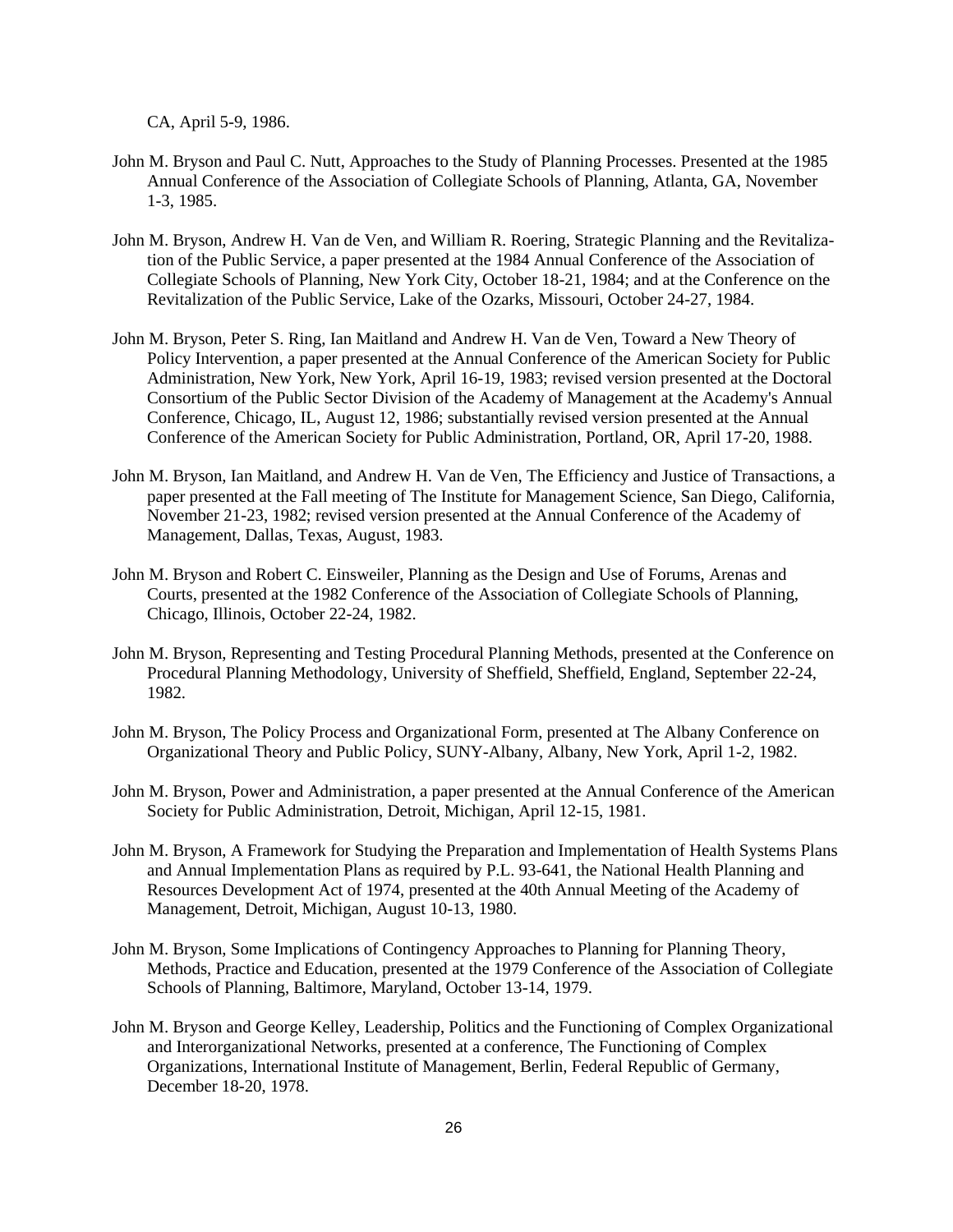John M. Bryson, Kimberly B. Boal, Scott Poole, and Caryl Terrell, A Contingent Planning Model for Programs, Products, Projects or Services, presented at a conference, The Convergence of Urban Planning and Urban Administration: A Conference for Practitioners and Academicians, Kansas City, Missouri, May 5-7, 1977.

## **Book Reviews**

- John M. Bryson, review of Ewan Ferlie and Eduardo Ongaro, *Strategic Management in the Public Sector: Concepts, Schools, and Contemporary Issues,* New York: Routledge, 2015, in *International Public Management Journal* 19(4), pp. 596-599.
- John M. Bryson, review of John D. Donahue and Richard J. Zeckhauser, *Collaborative Governance: Private Sector Roles for Public Goals in Turbulent Times*, Princeton, NJ: Princeton University Press, 2011, in the *Journal of Public Policy Analysis and Management.* 2012, *31(3)*, 777-780.
- John M. Bryson, review of Maria Bonnafous-Boucher and Yvon Pesqueux, eds., *Stakeholder Theory – A European Perspective*, New York: Palgrave Macmillan, 2005, in the *International Public Management Journal*, 2009, 11(4), pp. 486 – 490.
- John M. Bryson, review of Herrington J. Bryce, *Players in the Policy Process: Nonprofits as Social Capital and Agents*, New York: Palgrave Macmillan, 2005, in *Organization Studies*, 2008, 29(5), pp. 805 – 811.
- John M. Bryson, review of John Friend and Allen Hickling, *Planning Under Pressure: The Strategic Choice Approach, 3rd Edition*. Burlington, MA: Elsevier Butterworth-Heinemann, 2005, in the *Journal of the American Planning Association* 72(3) 2006, p. 374.
- John M. Bryson, review of Paul C. Nutt, *Why Decisions Fail*, San Francisco, CA: Berrett-Koehler, 2002, in *Public Management Review*, 2004 p.
- John M. Bryson, review of Michael Barzelay and Colin Campbell, *Preparing for the Future: Strategic Planning in the U. S. Air Force*, Washington, D.C.: Brookings, 2003, in the *International Public Management Journal,* 8(1) 2005, pp. 127-130.
- John M. Bryson, review of David Osborne and Peter Plastrik, *The Reinventor's Fieldbook: Tools for Transforming Your Government*, San Francisco, CA: Jossey-Bass, 2000, in the *International Public Management Journal*, 5(3), 2002, pp. 325-328.
- John M. Bryson, review of Herrington J. Bryce, *Financial and Strategic Management of Nonprofit Organizations: A Comprehensive Reference to Legal, Financial, Management, and Operations Rules for Nonprofits, Third Edition*, San Francisco, CA: Jossey-Bass, 2000, in the *Journal of Planning Education and Research*, 21(1), 2001, pp.
- John M. Bryson, review of Ernest R. Alexander, *How Organizations Act Together: Interorganizational Coordination in Theory and Practice,* Newark, NJ: Gordon and Breach, 1995, in the *Journal of the*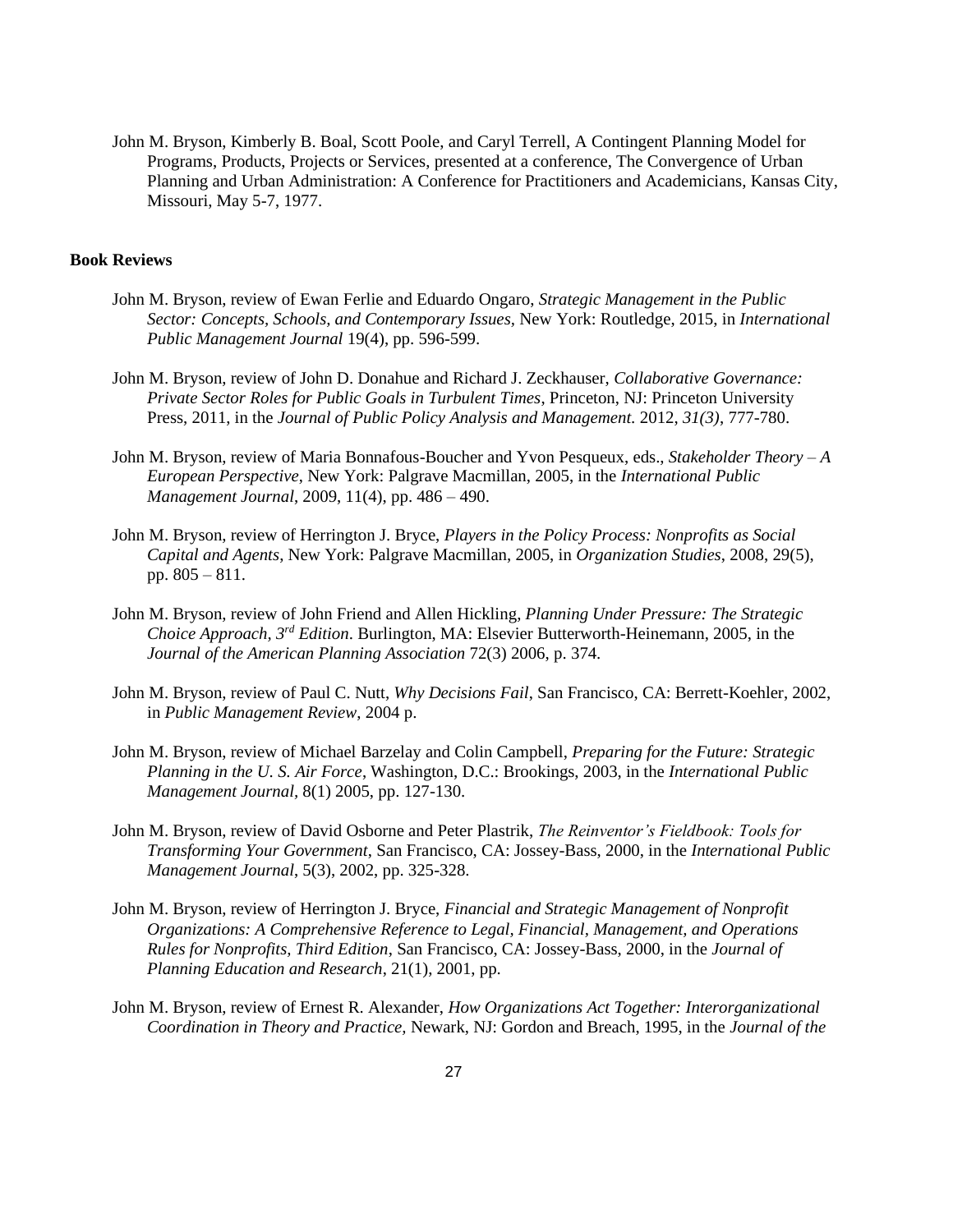*American Planning Association* 63(2), 1997, pp. 302-3.

- John M. Bryson, review of Donald F. Kettl, *Sharing Power: Public Governance and Private Markets,* Washington, D.C., Brookings, 1993, in the *Journal of Public Administration Research and Theory,* 4(2), 1994, pp. 267-9.
- John M. Bryson, review of Roger Kaufman, *Strategic Planning Plus, An Organizational Guide*; R. Kemp, ed., *Strategic Planning for Local Government, A Handbook for Officials and Citizens;* J. Koteen, *Strategic Management in Public and Nonprofit Organizations;* J. Mercer, *Strategic Planning for Public Managers;* and P. Nutt and R. Backoff, *Strategic Management for Public and Third Sector Organizations,* in the *Journal of Planning Education and Research,* 13(3), 1994, pp. 226-27.
- John M. Bryson, review of Tore Sager, *Communicate or Calculate: Planning Theory and Social Science Concepts in Contingency Perspective,* Stockholm: NORDPLAN, 1990, in *Town Planning Review,* 1993, pp. 49.
- John M. Bryson, review of *Mastering Change* by B. McClendon and R. Quay and *Making Equity Planning Work* by N. Krumholz and J. Forester in the *Journal of Planning Education and Research* 11(2), 1992, pp. 104-5.
- John M. Bryson, review of K. Harmon and C. McClure, *Strategic Planning for Sponsored Project Administration,* and S. Marrus, *Building the Strategic Plan* in the *Journal of American Planning Association,* 52(4), October 1986, pp. 514-515.
- John M. Bryson, review of Lawrence Susskind, Michael Elliott and Associates, *Paternalism, Conflict and Coproduction: Learning from Citizen Action and Citizen Participation in Western Europe,* in the *Journal of Planning Education and Research,* 1984, 4(1), August 1984, p. 67.
- John M. Bryson, review of Howard Aldrich, *Organizations and Environments,* and Jeffrey Pfeffer and Gerald Salancik, *The External Control of Organizations* in the *Journal of the American Planning Association* 46 (4), October 1980, pp. 465-7.
- John M. Bryson, review of Richard H. Hall, *Organizations: Structure and Process,* Second Edition; Jay R. Galbraith, Organization Design; and Daniel Katz and Robert L. Kahn, *The Social Psychology of Organizations, Second Edition,* in the *Journal of the American Planning Association,* 45 (1), January l979, pp. 99-100.

# **Technical Reports**

John M. Bryson and Danbi Seo, *Catalyst Developmental Evaluation Reports.* Beginning in the summer of 2017, this is a series of developmental evaluation reports prepared every three to four months for the CEOs of Catalyst, a Twin Cities-based collaboration of seven nonprofit organizations whose purpose is to support minority-owned businesses in Minnesota. So far thirteen reports have been completed.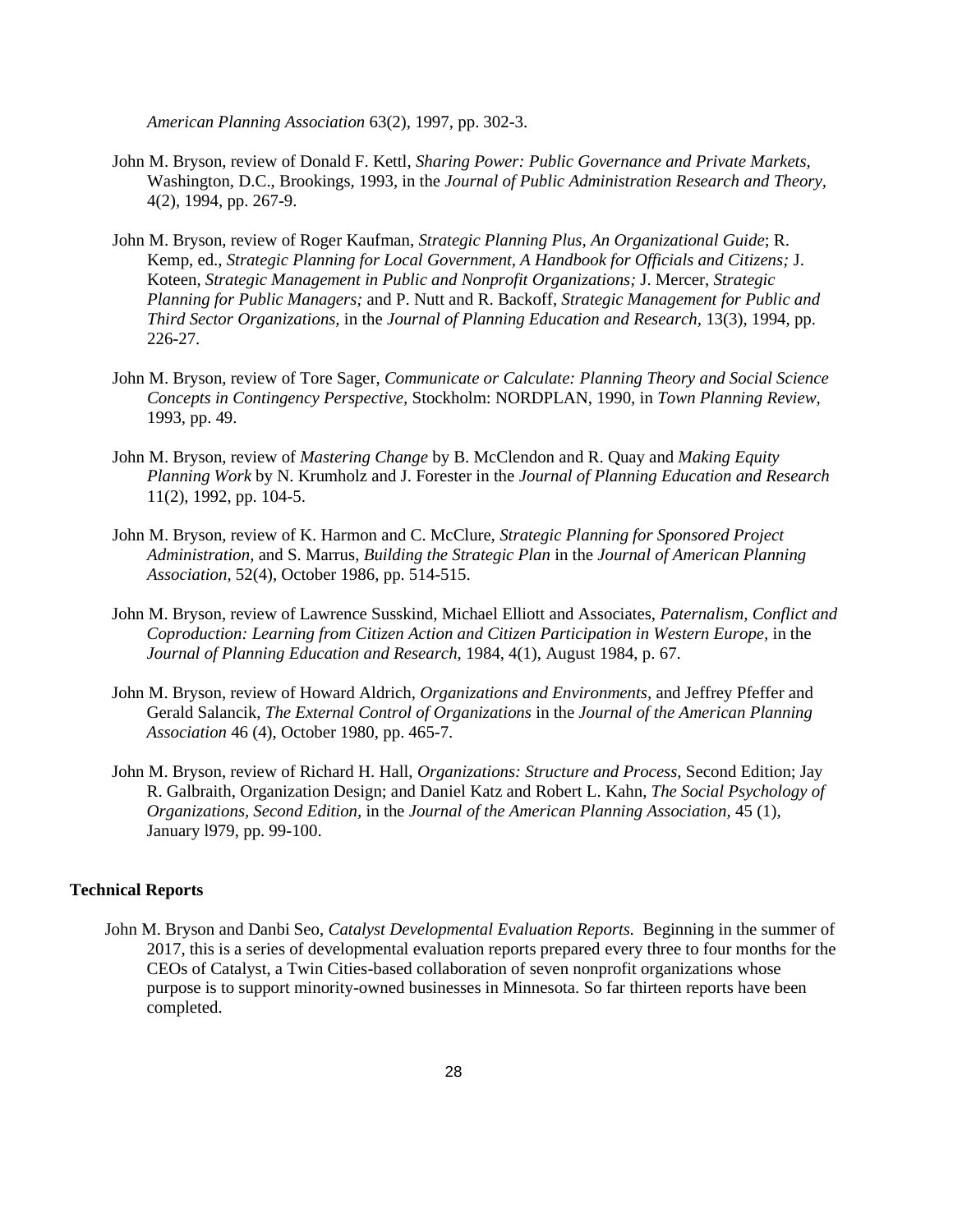- John M. Bryson, *Summary Report: MetroGIS Quantify Public Value Study, Defining Values Component.*  Metropolitan Council of the Twin Cities. Metropolitan Council, St. Paul. 2013. [http://www.metrogis.org/teams/pb/meetings/12\\_0118/Att\\_C\\_Defining\\_Values\\_Study\\_Summary\\_V](http://www.metrogis.org/teams/pb/meetings/12_0118/Att_C_Defining_Values_Study_Summary_V17_f_12_0104.pdf) [17\\_f\\_12\\_0104.pdf.](http://www.metrogis.org/teams/pb/meetings/12_0118/Att_C_Defining_Values_Study_Summary_V17_f_12_0104.pdf) Funding Provided by: *U.S. Department of Interior, 2010 NSDI CAP Grant Category 5(Cooperative Agreement No. G10AC00239).*
- John M. Bryson, Barbara C. Crosby, Melissa M. Stone, and Emily Saunoi-Sandgren, *Dynamics of Minnesota's Urban Partnership Agreement from Start to Finish*. *The Urban Partnership Agreement: A Comparataive Study of Technology and Collaboration in Transportation Policy Implementation*. Intelligent Transportation Systems Institute/Center for Transportation Studies (CTS) Publication No. CTS 12-04. Minneapolis, MN: Center for Transportation Studies, 2012.
- John M. Bryson, Barbara C. Crosby, Melissa M. Stone, Emily Saunoi-Sandgren, and Anders Imboden, *The Urban Partnership Agreement: A Comparative Study of Technology and Collaboration in Transportation Policy Implementation*. Intelligent Transportation Systems Institute/Center for Transportation Studies (CTS) Publication No. CTS 11-07. Minneapolis, MN: Center for Transportation Studies, 2011.
- John M. Bryson, Barbara C. Crosby, Melissa M. Stone, and Emily Saunoi-Sandgren, *Designing and Managing Cross-Sector Collaboration: A Case Study in Reducing Traffic Congestion*. Washington, DC: IBM Center for the Business of Government, 2009.
- John M. Bryson, Barbara C. Crosby, and Melissa Stone, *Collaboration in Fighting Traffic Congestion: A Study of Minnesota's Urban Partnership Agreement*. Intelligent Transportation Systems Institute/Center for Transportation Studies (CTS) Publication No. CTS 08-25. Minneapolis, MN: Center for Transportation Studies, 2009.
- Barbara C. Crosby and John M. Bryson, Leadership and Collaborative Governance for Poverty Reduction in the Northwest Area, in Lee Munnich, ed., *The NWAF/HHH Rural Poverty Project: A Policy Exploration Initiative*. Minneapolis, MN: Hubert H Humphrey Institute of Public Affairs. A project funded by the Northwest Area Foundation, 2005.
- John M Bryson and Karen J. Lokkesmoe, When Stakeholders Matter, in Office of Planning and Development, African American Men Project, *Crossroads: Choosing a New Direction, Research Compendium*. Minneapolis, MN: Hennepin County, 2002, pp. 256-275.
- Bruce A. Weber and John M. Bryson, *Toward a Policy Impact Simulation Model: Identifying the Probable Effects of Alternative State Development Policy Tools.* Madison, Wisconsin: University of Wisconsin Institute for nvironmental Studies Report, 1975.
- John M. Bryson, *Evaluating Selected Health Personnel Planning Efforts in Wisconsin.* Madison, Wisconsin: State of Wisconsin, Division of Health Policy and Planning, Technical Report Series, 1975.
- John M. Bryson, *The American Experience with Pedestrian Malls.* State College, Pennsylvania: Borough of State College, Pennsylvania, 1968.

# **Training Materials**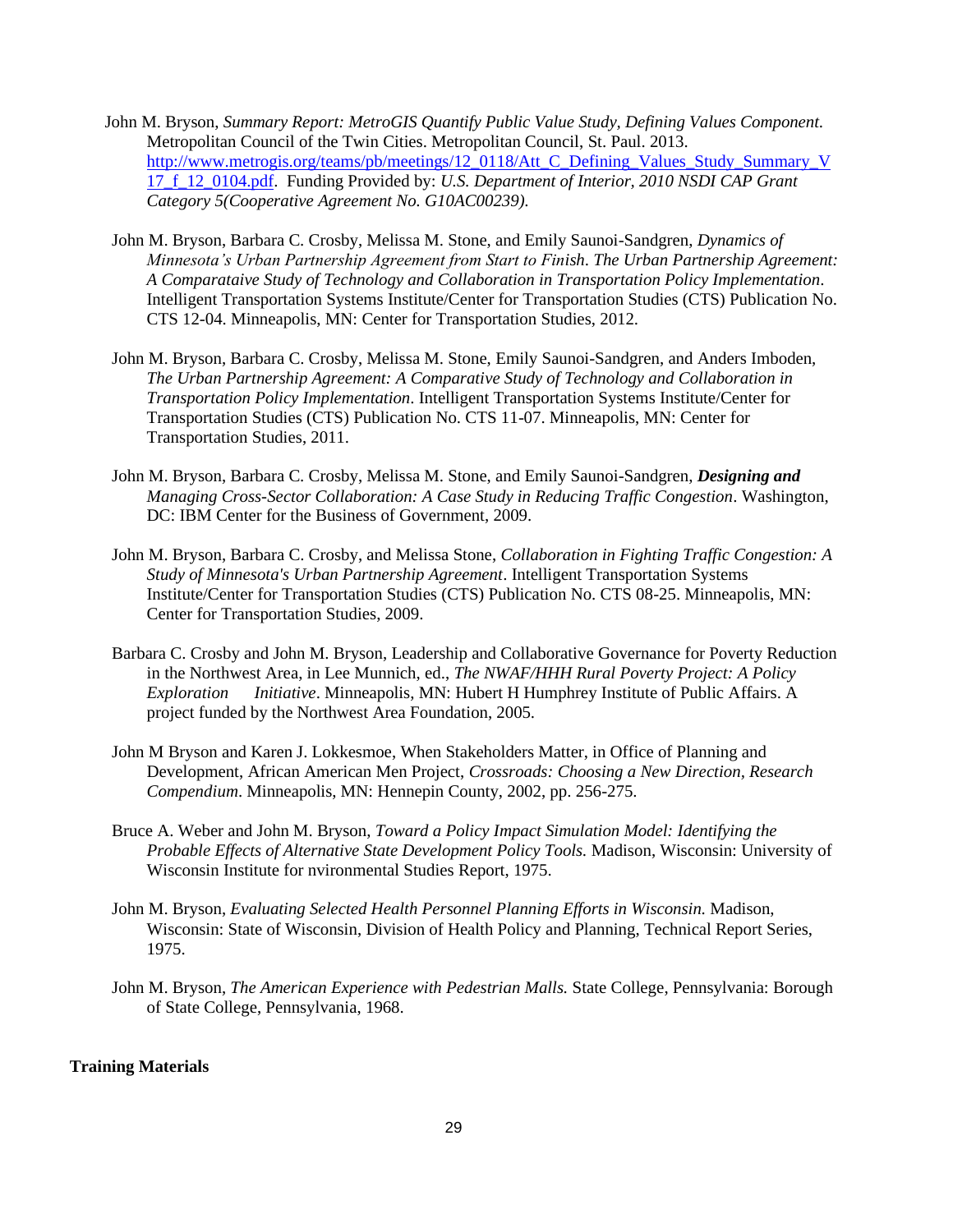- John M. Bryson and Danbi Seo, Teaching Package for *Strategic Planning for Public and Nonprofit Organizations, 5th Edition.* Hoboken, NJ: John Wiley and Sons, 2018.
- John M. Bryson, Fran Ackermann, and Colin Eden (2016). Visual Strategy Mapping. An instructional video. Available at: [https://civios.umn.edu/case\\_study/visual-strategy-mapping-groups/](https://civios.umn.edu/case_study/visual-strategy-mapping-groups/)
- John M. Bryson, Teaching Package for *Strategic Planning for Public and Nonprofit Organizations, 4th Edition.* San Francisco, CA: Jossey-Bass, 2011.
- John M. Bryson and Anne R. Carroll, *Designing Participation Processes Fieldbook*, St. Paul, MN: University of Minnesota Extension Service, CD version, 2007.
- Sharon R. Anderson, Barbara C. Crosby, and John M. Bryson, *The Leadership for the Common Good Field Book,* Minneapolis, MN: Reflective Leadership Center, University of Minnesota, 1997; revised 1998 and 1999; CD version published by the University of Minnesota Extension Service, 2004.
- John M. Bryson and Barbara C. Crosby. *Public Leadership Workbook.* Minneapolis, MN: Bryson, Crosby and Associates, Strategic Leadership Consultants, 1991.
- John M. Bryson. *Strategic Planning Workbook.* Minneapolis, MN: Bryson, Crosby and Associates, Strategic Leadership Consultants, 1989; other versions published by The Management Institute of Springfield College, Springfield, MA, 1989; and The Public Service Training Council, Belfast, Northern Ireland, United Kingdom, 1988.
- John M. Bryson, *Coordinating Teacher Preparation in Response to P.L. 94 142.* Minneapolis, MN: University of Minnesota, College of Education, Department of Psychoeducational Studies, National Support Systems Project, 1983.
- John M. Bryson, PLAN/GAME, a project planning simulation. Minneapolis, MN: John M. Bryson, Planning and Management Consultant, 1981.
- John M. Bryson, *A Situational Approach to Evaluating Changes in Teacher Education in Response to P.L. 94-142. Part A--Formative Evaluation.* Minneapolis, MN: University of Minnesota, College of Education, Department of Psychoeducational Studies, National Support Systems Project, 1981.
- John M. Bryson, *A Situational Approach to Evaluating Changes in Teacher Preparation. Part B -- Summative Evaluation.* Minneapolis, MN: University of Minnesota, College of Education, Department of Psycho-educational Studies, National Support Systems Project, 1981.
- John M. Bryson, *A Contingent Program Planning Model for Changing Teacher Preparation in Response to P.L. 94-142.* Minneapolis, MN: University of Minnesota, College of Education, Department of Psychoeducational Studies, National Support Systems Project, 1980.

# **Other Publications**

John Kamensky, Chair; Lisa Blomgren Amsler, John Bryson, Anne Khademian ,Carolyn Lukensmeyer, F. Stevens Redburn, Michelle Sager, Antoinette Samuel, and Kathy Stack. "Enhancing Public Governance: An Agenda for 2021 and Beyond. A report of the Working Group on Enhancing Public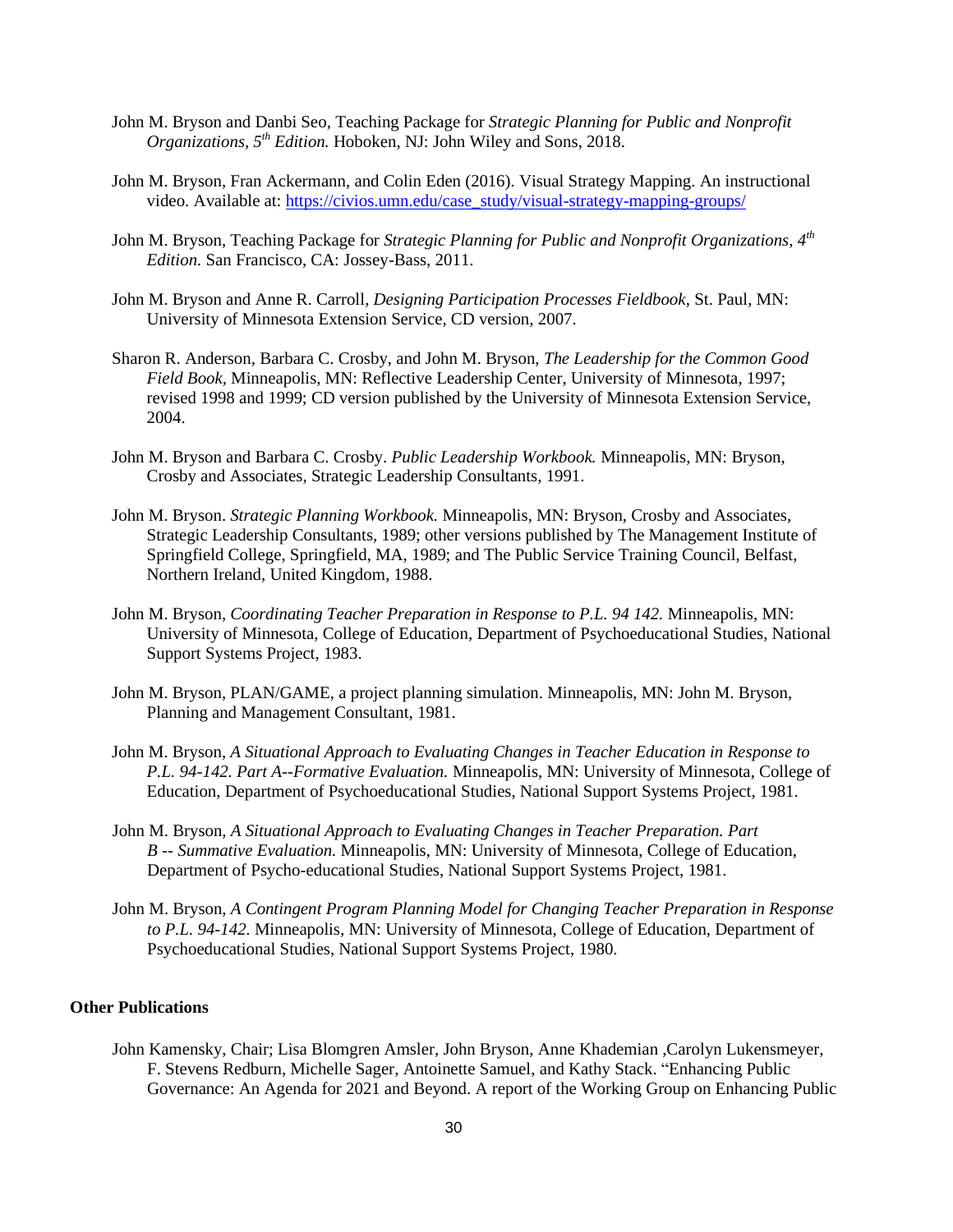Governance," commissioned as part of the National Academy of Public Administration's Election 2020 Project. Washington, DC: National Academy of Public Administration, July 2020.

- John Kamensky, Chair; Lisa Blomgren Amsler, John Bryson, Anne Khademian ,Carolyn Lukensmeyer, F. Stevens Redburn, Michelle Sager, Antoinette Samuel, and Kathy Stack. "Engaging Americans and Increasing Public Trust: An Agenda for 2021 and Beyond." A report of the Working Group on Enhancing Public Governance, commissioned as part of the National Academy of Public Administration's Election 2020 Project. Washington, DC: National Academy of Public Administration, July 2020.
- Barbara C. Crosby, John M. Bryson, Nancy Eustis, and Edward G. Goetz, A Decade of Change at the Hubert H. Humphrey School of Public Affairs: A Case of Organizational Transformation. A research paper available on the Humphrey School's intranet.
- John M. Bryson, My experience with British health Care. *Minneapolis StarTribune*, September 16, 2010. Opinion piece.
- John M. Bryson, Bryson clarifies his commentary to critics, *Minneapolis StarTribune,* September 29, 2010. Letter to the editor.
- John M. Bryson and Barbara C. Crosby, *Leadership for the Common Good*. St. Paul, MN: University of Minnesota Extension Service, 1995. A 50-minute videotape.
- John M. Bryson, *Getting Started On Strategic Planning -- What It's All About And How It Can Strengthen Public and Nonprofit Organizations*. San Francisco, CA: Jossey-Bass, 1991. An audio cassette program.
- John M. Bryson, You Must Retreat To Advance, *Government Executive,* 22(10) October 1990, p. 59.
- John M. Bryson, Know Thy Stakeholders, *Government Executive,* 22(4), April 1990, p. 46.
- John M. Bryson, Extending Strategic Planning Beyond Top Management, *Government Executive,* 22(1), January 1990, p. 46.
- Barbara C. Crosby and John M. Bryson, Converting Lost Causes Into Triumphs, *Minneapolis StarTribune,* Op Ed Page, January 6, 1990.
- John M. Bryson, You Are As Good, Or As Bad, As Your Calendar, *Government Executive,* 21(10), October 1989, p. 67.
- John M. Bryson, Gerardine L. DeSanctis, and M. Scott Poole, Group Decision Support Systems: Can Computers Make Meetings Worthwhile, *Humphrey Institute News,* 11(1), 1988, pp. 14-15.
- John M. Bryson, Reluctantly, He Embraces Feminism's Goals, *St. Paul Pioneer Press-Dispatch,* Op Ed Page, June 19, 1988.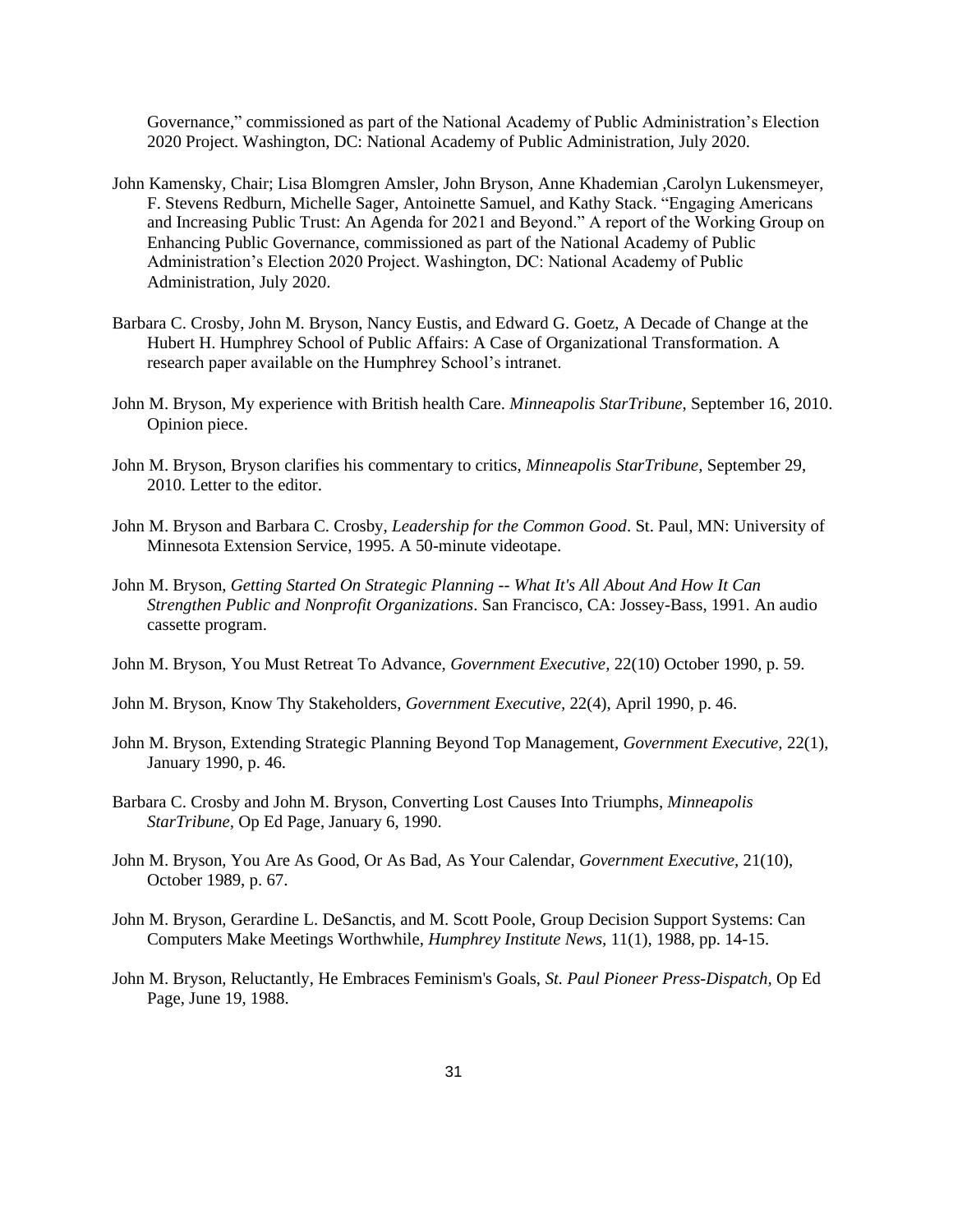--Reprinted in *Changing Roles of Men and Women, Education for Equity in the Workplace,* Madison, WI: University of Wisconsin, The Vocational Studies Center, 1991.

- John M. Bryson, Strategic Planning for the Public Service and Why It Is Important -- A View From the United States, *POST, A Journal for the Public Services,* Spring 1987, pp. 2-3. (*POST* is published by the Public Service Training Council of Northern Ireland.)
- John M. Bryson, The Problem with Power: If You Have It, It's Not a Problem, *Minneapolis Star and Tribune,* Op Ed Page, May 15, 1984.
- Andrew H. Van de Ven, John M. Bryson and Robert P. King, Visions for the Strategic Management Research Center at the University of Minnesota. Minneapolis, MN: Strategic Management Research Center, Discussion Paper #1, March 1984.
- John M. Bryson, Humphrey Institute Studies Implementation of Metropolitan Land Planning Act, *Local Planning Assistance News,* Winter 1981, pp. 1-2. (A publication of the Metropolitan Council.)
- John M. Bryson, Letter to Planning Education Task Force, reprinted in *Newsletter of the Minnesota Chapter of the American Planning Association,* 1 (1), January 1979, pp. 2-5.
- John M. Bryson, Goal Dimensions, Planning Competencies, and Planning Education, *The Bulletin of the Association of Collegiate Schools of Planning,* 16 (2), Summer 1978, pp. 7-9, 16.
- John M. Bryson and George Kelley, Using Maxims in Library Administration, Planning and Research, *Minnesota Libraries* 25 (8), Winter, 1977-78, pp. 247-251.
- John M. Bryson, Political Models, the Public Interest, and Planning Methods, Strategies and Roles: A Bibliographic Essay, Council of Planning Librarians, *Exchange Bibliography Series*. Number 1209, June 1977.

## **Recent presentations to practitioners or communities (last five years)**

- Workshops on Strategic Planning with Evaluation in Mind to participants in The Evaluators Institute of the Claremont Graduate University (formerly at George Washington University), which is affiliated with the American Evaluation Association; sessions offered in Washington, DC, other cities, online One or more workshops per year from 2010 on.
- Presentation on "Public Value and Social Listening: Advancing the Common Good through Discovering the Good Held in Common" to an audience of elected officials, practitioners, journalists, and academics under the auspices of the Gipuzkoa Provincial Government, San Sebastian, Spain, September 6, 2018.
- Workshops on Strategic Planning to participants in The Evaluators Institute of the Claremont Graduate University (formerly at George Washington University), which is affiliated with the American Evaluation Association; sessions offered in Washington, DC and other cities. One or more workshops per year from 2018 on.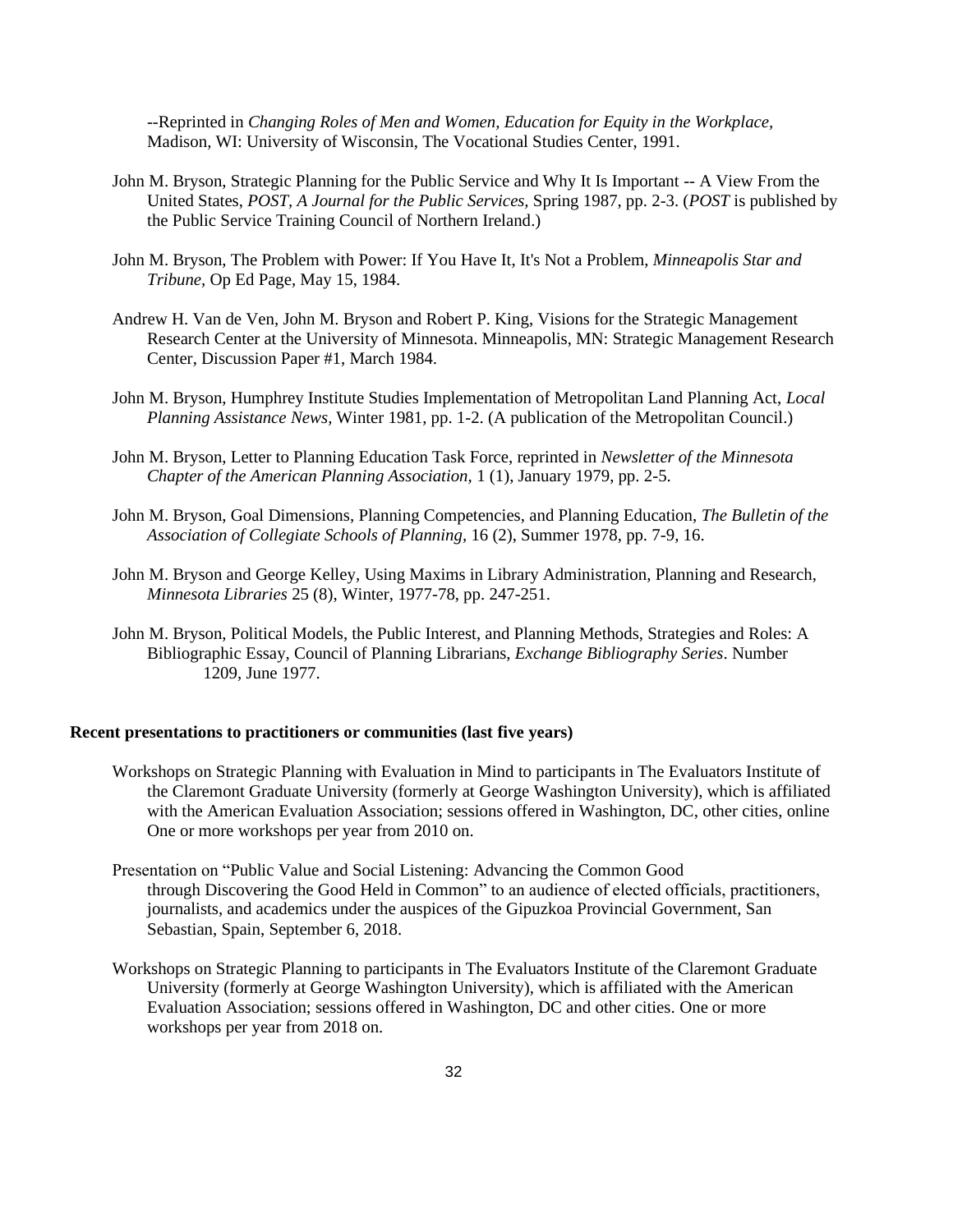- Not-for-Profit Master Class on Strategies for Cross-Sector Collaboration, with Barbara C. Crosby, sponsored by Australia New Zealand School of Government, at Melbourne Business School, Melbourne, Australia, June 7, 2016; and Government Roundtable reporting highlights of not-forprofit workshop, Victoria Public Service Commission, Melbourne, Australia, June 9, 2016.
- Workshop on strategic planning, with Barbara C. Crosby, sponsored by Australia New Zealand School of Government, Melbourne, Australis, Sydney, Australia, May 30 – June 1, 2016.
- Presentation on "Figuring Out Collaborative Advantage: Advancing the Common Good in a Multi-sector, Shared-Power World," with Barbara C. Crosby, sponsored by Australia New Zealand School of Government, Wellington, New Zealand, May 19, 2016 and Melbourne, Australia, June 8, 2016.
- Presentation on strategic planning to New Zealand church leaders, sponsored by Australia New Zealand School of Government, at Victoria University of Wellington, May 17, 2016.
- Workshops on Strategy Mapping to participants in The Evaluators Institute of the Claremont Graduate University (formerly at George Washington University), which is affiliated with the American Evaluation Association; sessions offered in Washington, DC and other cities. One or more workshops per year from 2010 on.
- Workshops on Working with Stakeholders to participants in The Evaluators Institute of the Claremont Graduate University (formerly at George Washington University), which is affiliated with the American Evaluation Association; sessions offered in Washington, DC and other cities. Usually one workshop per year from 2007 on.

#### **Recent Teaching (last five years)**

## **2020**

PA 5251 – 001: Strategic Planning and Management, 3 cr.

#### **2019**

PA 8103 – 001, Ph. D. Interdisciplinary Research Seminar, 3 cr. PA 5251 – 001: Strategic Planning and Management, 3 cr.

# **2018**

PA 8103 – 001, Ph. D. Interdisciplinary Research Seminar, 3 cr. PA 5251 – 001: Strategic Planning and Management, 3 cr. PA 5920 – 004: Skills Workshop, Strategy Mapping, 1 cr., Taught twice.

#### **2017**

PA 8103 – 001, Ph. D. Interdisciplinary Research Seminar, 3 cr. PA 5251 – 001: Strategic Planning and Management, 3 cr. PA 5920 – 004: Skills Workshop, Strategy Mapping, 1 cr., Taught twice.

# **2016**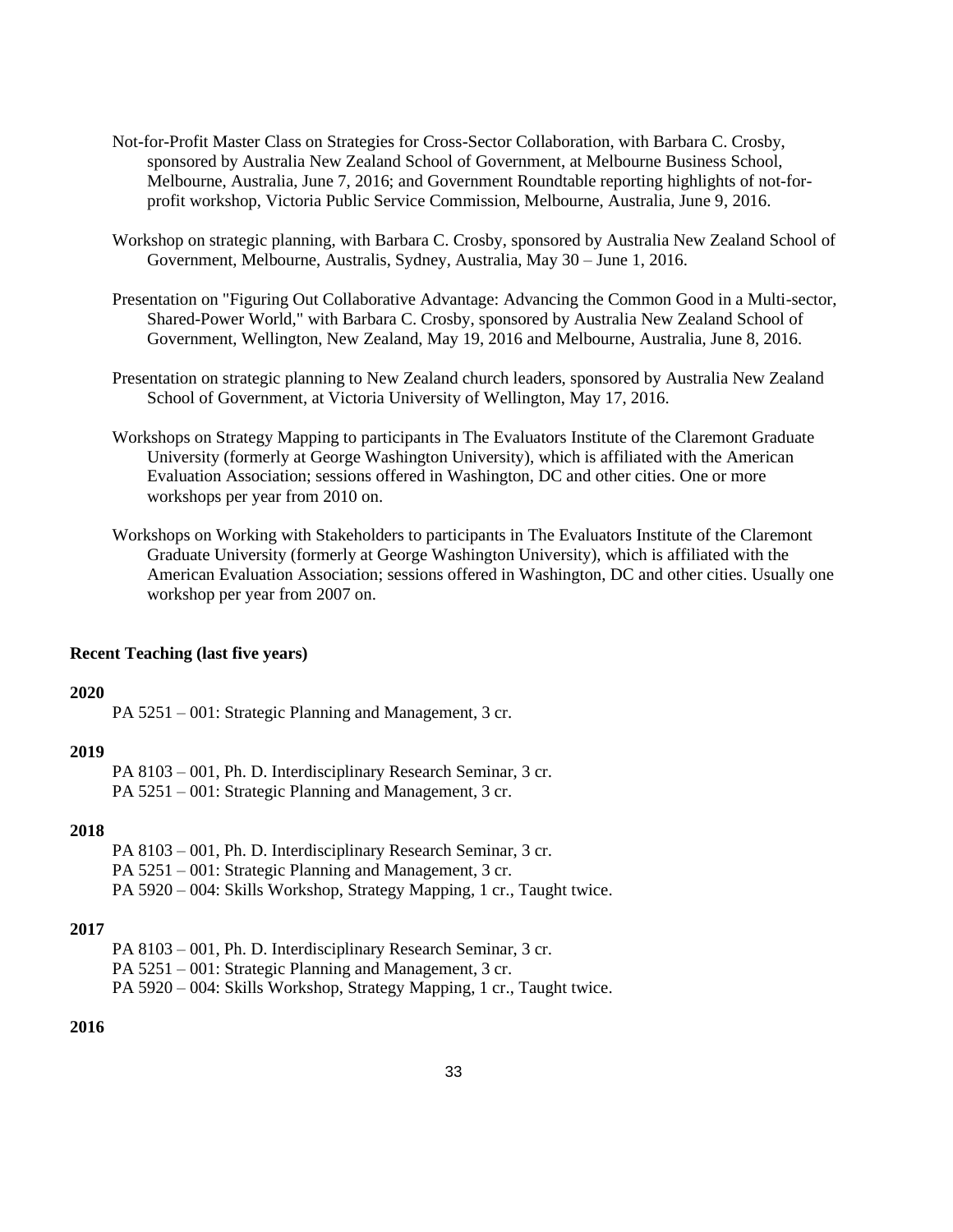PA 8106 – 001, Ph. D. Research Seminar in Leadership, Management and Governance, 3 cr. PA 5251 – 001: Strategic Planning and Management, 3 cr. PA 5920 – 004: Skills Workshop, Strategy Mapping, 1 cr., Taught twice.

# **Service (selected)**

# **Humphrey School:**

| 2017-19 | Member, Ph.D, Committee                                                                                                                                                                                 |
|---------|---------------------------------------------------------------------------------------------------------------------------------------------------------------------------------------------------------|
| 2012-17 | Member, Hubert Project Stewards Group                                                                                                                                                                   |
| 2012    | Interim Associate Dean                                                                                                                                                                                  |
| 2011-12 | Chair, Admissions Committee; faculty liaison to the Alumni Board; steering committee, Center<br>for Integrative Leadership                                                                              |
| 2010-11 | Elected member and Chair, Merit Review Committee; elected member, Executive Council;<br>faculty liaison to the Alumni Board                                                                             |
| 2008-09 | Chair, Admissions Committee; elected member, Merit Review Committee: Chair, Leadership<br><b>Studies Search Committee</b>                                                                               |
| 2004-08 | <b>Associate Dean for Research and Centers</b>                                                                                                                                                          |
| 2000-01 | Co-Chair, Humphrey Institute Self-Study (an Institute-wide strategic planning effort)                                                                                                                   |
|         | 1998-2005 Faculty Member, Executive Master of Public Affairs Program, a joint-degree program of the<br>Humphrey Institute of Public Affairs and the University of Warmia and Mazury, Olsztyn,<br>Poland |
|         | 1998-2000 Director, Executive Master of Public Affairs Program                                                                                                                                          |
| 1997-99 | Director, Reflective Leadership Center                                                                                                                                                                  |
|         | 1997-2002 Collegiate Liaison, University of Minnesota Extension Service                                                                                                                                 |
|         | 1995-2000 Faculty Member, Executive Leadership Institute, a program co-sponsored by the Humphrey<br>Institute and the National Forum of Black Public Administrators                                     |
| 1994-98 | Chair, Management Concentration                                                                                                                                                                         |
| 1991-97 | Director, Center for Information Technology and Group Decision Support                                                                                                                                  |
| 1991-92 | Chair, Management Concentration                                                                                                                                                                         |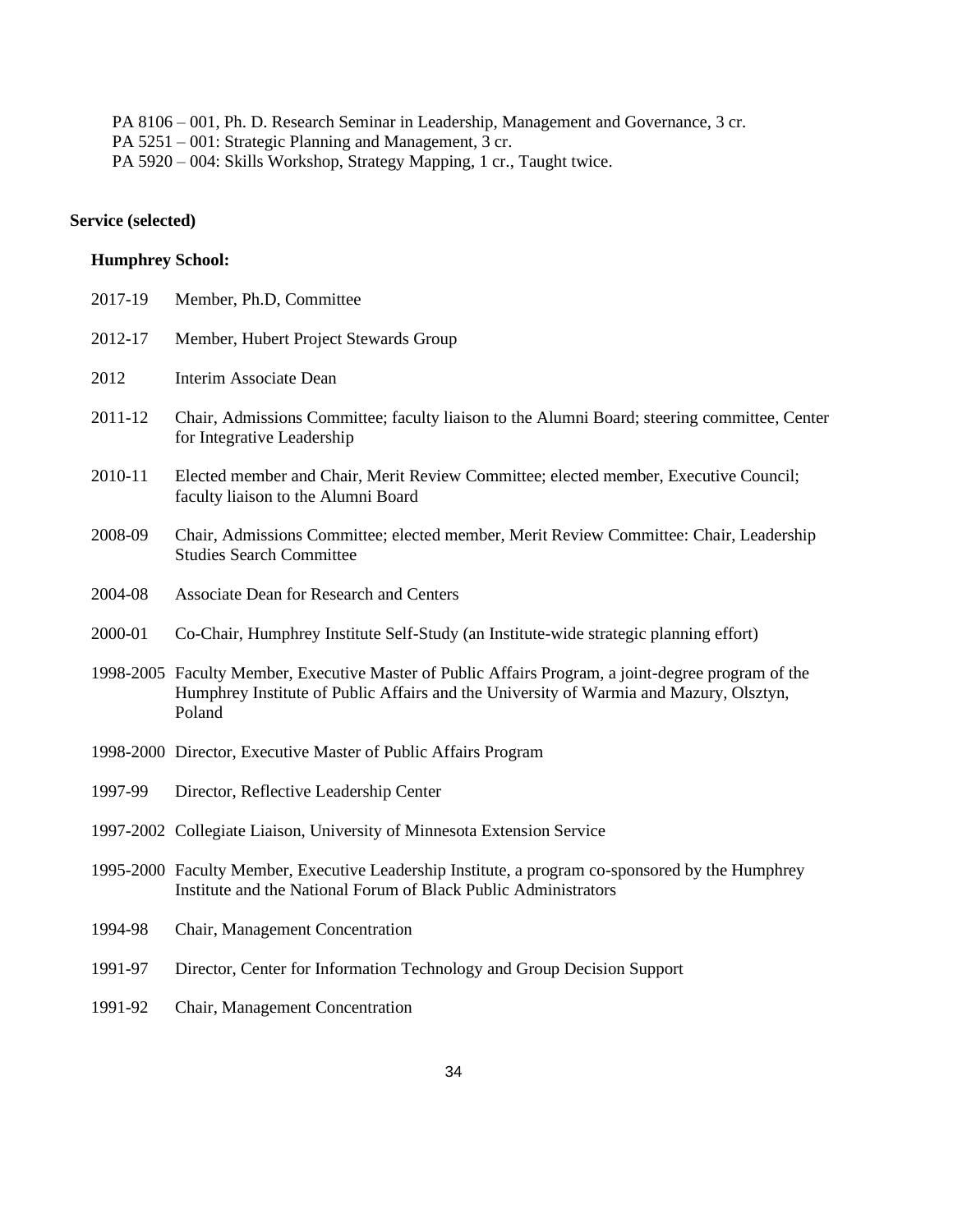| 1990-2004 Faculty Member, Legislative Staff Management Institute, a program co-sponsored by the |
|-------------------------------------------------------------------------------------------------|
| Humphrey Institute and the National Conference of State Legislatures                            |

- 1989-91 Director, Master of Planning Program
- 1987-88 Director, Master of Planning Program

# **University:**

| 2020    | Strategic planning advisor to Prof. Tadd Johnson, University of Minnesota Senior Director<br>of American Indian Tribal Nations Relations.                                                                                                                                       |
|---------|---------------------------------------------------------------------------------------------------------------------------------------------------------------------------------------------------------------------------------------------------------------------------------|
| 2020    | Strategic planning advisor to the president of the University of Minnesota, Dr. Joan Gabel                                                                                                                                                                                      |
| 2016-17 | Advisor to the Graduate School on graduate interdisciplinary education and research to respond<br>the "grand challenges," or interdisciplinary themes, around which the university is seeking to<br>organize itself; will teach units is the resulting program starting in 2017 |
| 2011-13 | Co-Chair, Center for Integrative Leadership Conference on Creating Public Value                                                                                                                                                                                                 |
| 2010-16 | Member, steering committee, Center for Integrative Leadership                                                                                                                                                                                                                   |
| 2008-09 | Advisor to the Graduate School on strategic planning for graduate interdisciplinary education<br>and research                                                                                                                                                                   |
| 2007    | Member, Task Force of Public Service Research, Office of the Vice President for Research                                                                                                                                                                                        |
| 2004-08 | Member, Council of Research Associate Deans                                                                                                                                                                                                                                     |
| 2004-06 | Member, Advisory Committee, University of Minnesota Office of Service and Continuous<br>Improvement                                                                                                                                                                             |
| 1998-99 | Chair, External Review of University Media Resources, a unit of University College of the<br>University of Minnesota                                                                                                                                                            |
| 1998-99 | Member, Rural Options Task Force, co-sponsored by the University of Minnesota Extension<br>Service, the College of Agricultural, Food and Environmental Sciences, and the College of<br>Human Ecology                                                                           |
| 1996-99 | Co-chair, Leadership and Change Affinity group, a multi-college effort aimed at enhancing<br>Leadership education, research and service at the University of Minnesota                                                                                                          |
| 1983-89 | Associate Director, Strategic Management Research Center, University of Minnesota (a<br>Partnership involving the Humphrey Institute, Carlson School of Management and the<br>Department of Applied Economics)                                                                  |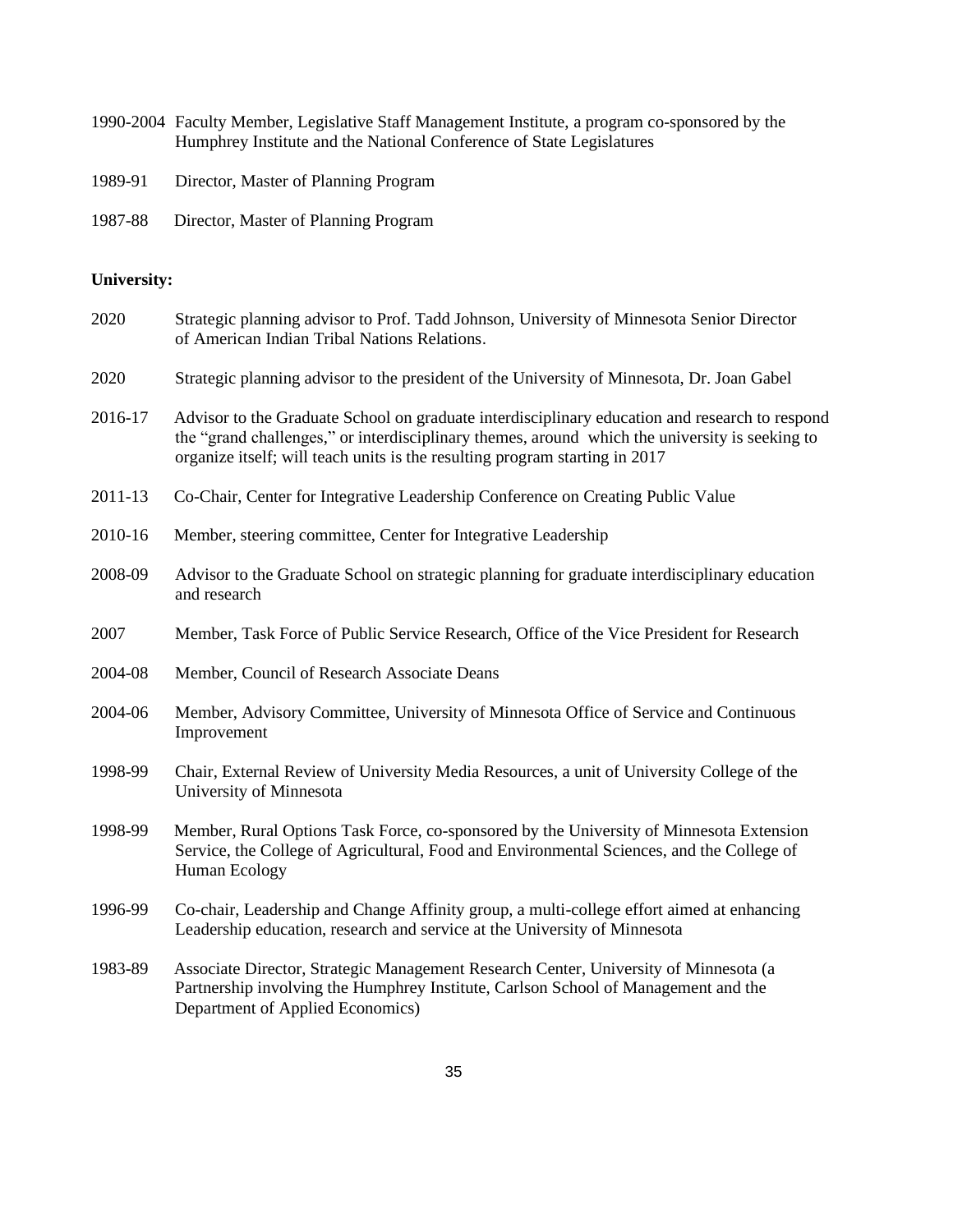## **Professional:**

Member: Academy of Management, American Political Science Association, American Society for Public Administration, International Research Society of Public Management, International Public Management Network, Public Management Research Association, and the Strategic Management Society.

Editorial Board, *Perspectives on Public Management and Governance* (2016 - ) Editorial Board, *Academy of Management Discoveries* (2014 - ) Editorial Board, *Public Performance and Management Review* (2012 - ) Editorial Board, *International Review of Public Administration* (2011 - ) Editorial Board, *International Journal of Public Administration* (2010 - ) Editorial Board, *International Public Management Journal* (2005 - ) Editorial Board, *American Review of Public Administration* (2005 -16) Editorial Board, *Journal of Public Administration Research and Theory* (1989 - 95, 2002 - 2009) Editorial Board, *State and Local Government Review* (2001- 2004) Editorial Board, *Public Management Review* (1998 - ) Editorial Board, *Journal of Public Affairs Education*, a publication of the Network of Schools of Public Policy, Affairs and Administration (1998 - 2014) Editorial Board, *International Journal of Management and Decision making* (1998 - 2000) Editorial Board, *Leadership Quarterly* (1992 - 2004) Contributing Editor, *Government Executive*, a national journal publication distributed to the 60,000 highestranking Federal executives (1989 - 90) Editorial Board, *Journal of Planning Education and Research* (1984 - 89)

Consulting Editor, Jossey-Bass/John Wiley Series in Public Administration, 2011 – 2016

Referee: *Academy of Management Review, Administration and Society, Administrative Science Quarterly, Cambridge University Press, European Journal of Operations Research, Governance, Group Decision and Negotiation, Human Relations, International Journal of Public Administration, International Journal of Public Sector Management, Journal of the American Planning Association, Journal of Business Ethics, Journal of Comparative Policy Analysis, Journal of Management, Journal of Management Studies, Journal of Planning Literature, Journal of Public Policy, Journal of Urban Affairs, Management Science,* National Science Foundation*, Nonprofit and Voluntary Sector Quarterly, Nonprofit Management and Leadership, Organization Science, Policy Studies Journal, Policy Studies Review, Public Administration, Public Administration Review, Public Performance and Management Review, Public Policy and Administration, Urban Affairs Quarterly,* and *Voluntas*.

Association of Collegiate Schools of Planning Member, Strategic Planning Task Force (2006-2007)

Academy of Management Organization and Management Theory Division Organization and Managerial Cognition Interest Group Public and Nonprofit Division 1996 Best Book Award Committee, Chair Election Committee Chair (1991-92) Division Chair (1990-91)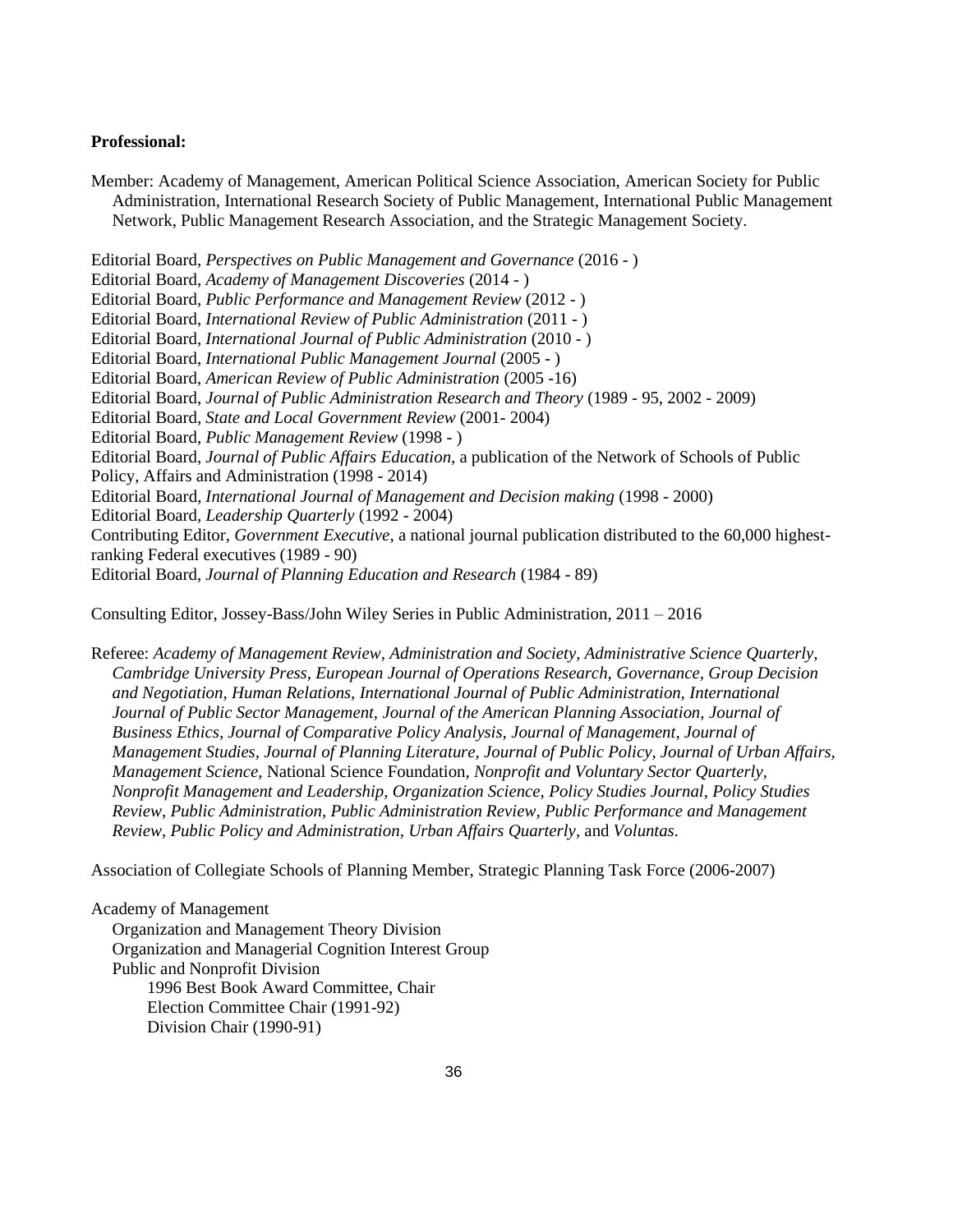Division Chair-Elect (1989-90) Program Chair (1988-89)

American Political Science Association Chair, Paul Volcker Junior Scholars Award Committee (2016)

American Planning Association Member, Board of Governors, Minnesota Chapter (1982)

American Society for Public Administration Section on Public Performance and Management, American Society for Public Administration, Board Member (2012- ) Board member, Minnesota Chapter (1981-89, 2003) Past President, Minnesota Chapter (1983-84) President, Minnesota Chapter (1982-83) President-Elect, Minnesota Chapter (1981-82)

International Research Society for Public Management Board Member, 2016 -

Public Management Research Association Strategic planning consultant (2017) Co-chair, 2015 PMRA Conference (2013-15) Member, Board of Directors (2013-2017) Member, H. George Frederickson Award Committee (2013)

# **Public Engagement (last ten years, selected):**

| 2019-    | Strategic planning advisor to Gary Cunningham, President and CEO of Prosperity Now, a<br>Washington, DC-based nonprofit research and advocacy organization focused issues of wealth<br>and income inequality, especially as they affect BIPOC communities.                                                                                         |
|----------|----------------------------------------------------------------------------------------------------------------------------------------------------------------------------------------------------------------------------------------------------------------------------------------------------------------------------------------------------|
| 2019-    | Member, academic advisory board for the European Union-funded study on "Co-Production and<br>Co-Governance: Strategic Management, Public Value and Co-Creation in the Renewal of Public<br>Agencies across Europe (COGOV). The project is part of a larger initiative on "Understanding"<br>the Transformation of European Public Administration." |
| 2017-20  | Member, academic advisory board for the British National Health Service study of Healthcare<br>Leadership with Political Astuteness, Notingham University Business School, Nottingham, UK                                                                                                                                                          |
| $2017 -$ | Developmental evaluator for Catalyst, a collaboration of seven Twin Cities nonprofit<br>organizations whose purpose is to support minority entrepreneurs and minority-owned<br>businesses                                                                                                                                                          |
| 0.01F    | $\alpha_{i+1}$ , the standard state of $\alpha_{i+1}$ and $\alpha_{i+1}$ are $\alpha_{i+1}$ and $\alpha_{i+1}$ and $\alpha_{i+1}$ and $\alpha_{i+1}$                                                                                                                                                                                               |

2015- Strategic planning adviser to Gary Cunningham, President and CEO of the Metropolitan Economic Development Association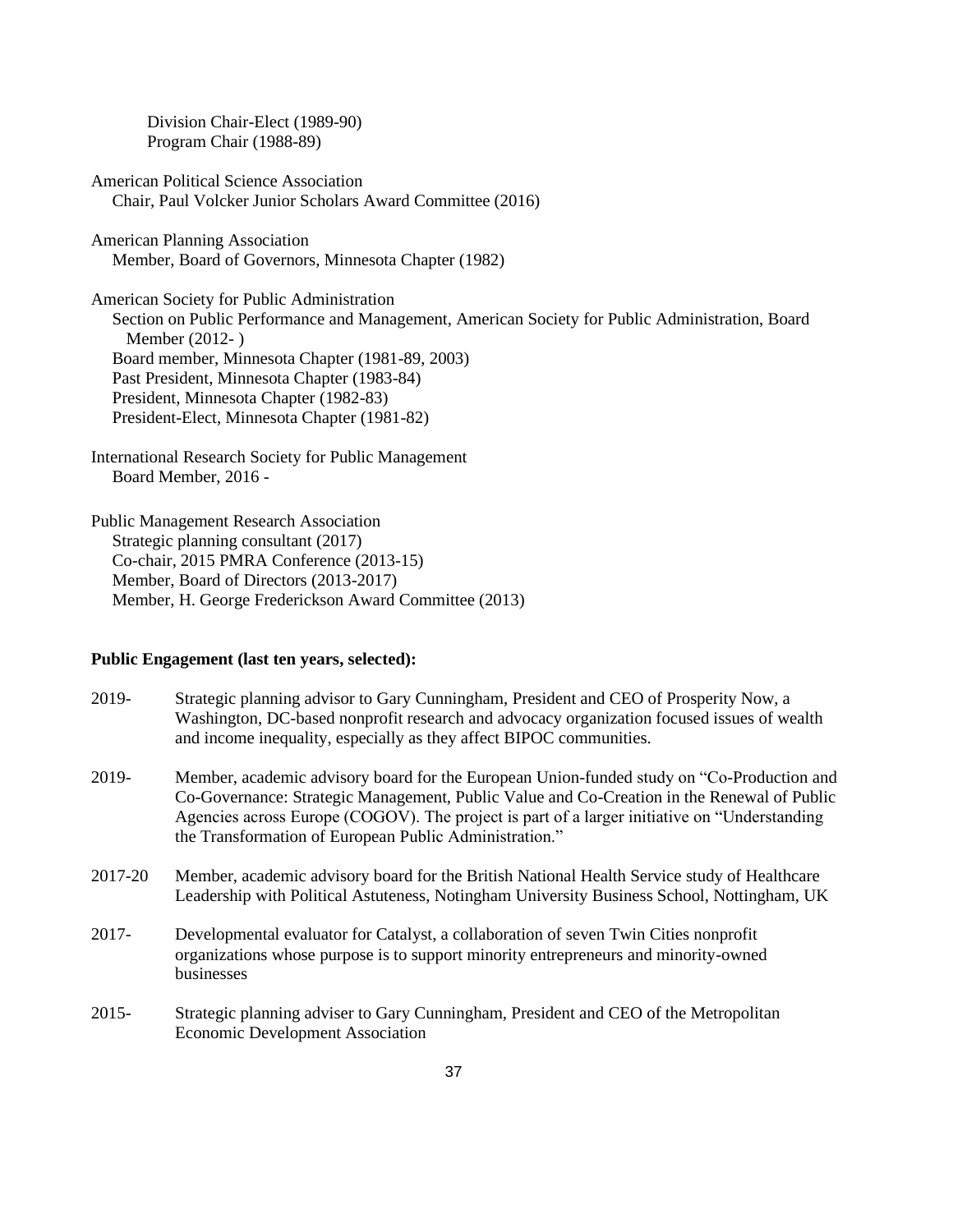- 2013 Strategic planning adviser to President J. B. Milliken, President of the University of Nebraska.
- 2012-14 Strategic planning adviser to Gary Cunningham, Vice President for Operations of the Northwest Area Foundation.
- 2012-15 Member, Church Council, Plymouth Congregational Church, Minneapolis, MN
- 2012-14 The Loft Literary Center, Minneapolis, MN (strategic planning advice)
- 2012-13 Metropolitan Council of the Twin Cities. MetroGIS (strategic planning advice)
- 2011- 15 Beacon Interfaith Housing Collaborative-Plymouth Congregational Church-Westminster Presbyterian Church task force on affordable housing for hard-to-serve populations (task force member)

# **Recent Grant Activity (last five years)**

Principal Investigator, Metropolitan Economic Development Association. Developmental evaluation project. \$50,000 ̶ 95,000 per year. 2017-2021.

# **Other Academic Appointments**

McKnight Presidential Professor of Planning and Public Affairs, Hubert H. Humphrey School of Public Affairs, University of Minnesota, 2007-2020. Previously: Professor of Planning and Public Affairs, 1989- 2007; Associate Professor of Planning and Public Affairs, 1983-1989; and Assistant Professor, 1977-1983.

Visiting Fellow, Dept. of Management, London School of Economics and Political Sciences, 2009 – 2010

Visiting Professor, School of Business, University of Strathclyde, Glasgow, Scotland, 2002 - 2010

Faculty Member, Warsaw Executive Master of Business Administration Program, a joint-degree program of the Carlson School of Management, University of Minnesota, and the Warsaw School of Economics, 1996 – 2010.

Faculty Member, University of Washington, Daniel J. Evans School of Public Affairs, Executive Education Programs, 2005-07

Faculty Member, University of Wisconsin Extension Service, Strategic Planning Training Program, 1999- 2005

Faculty Member, Nonprofit Management Academy, sponsored by the College of Business and Public Administration, University of Arizona, 1999

Faculty Member, Joint Advanced Training Program for Alumni of the Pacific Program for State and Local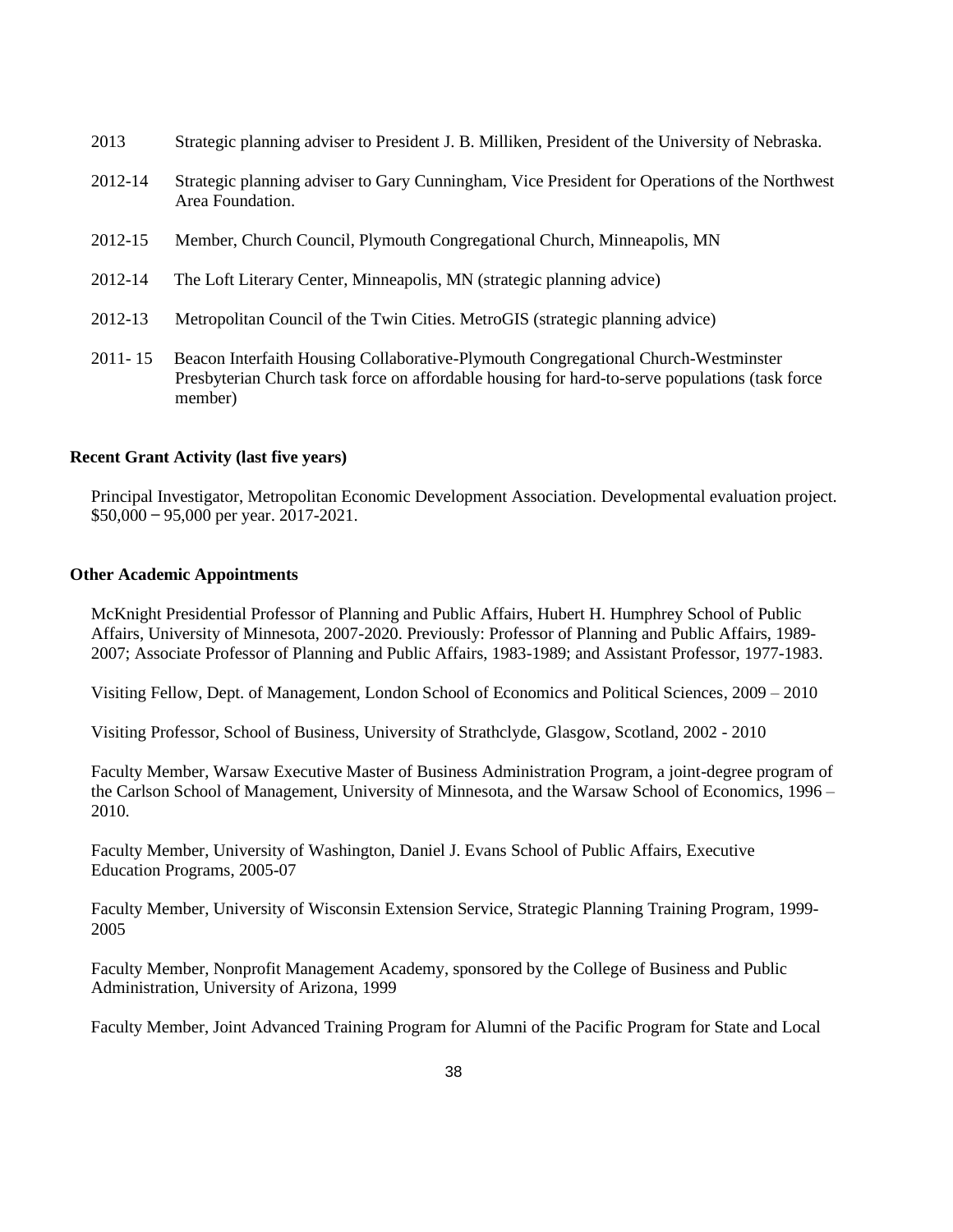Government and Nonprofit Executives, University of Oregon and the Rocky Mountain Leadership Program, University of Colorado, Denver, 1995

Visiting Professor, Department of Management Science, University of Strathclyde; Visiting Professor, School of Planning, Oxford Brookes University; Visiting Fellow, Nuffield College, Oxford University, 1993-94

Faculty Member, Public Sector Management Programme, London School of Economics and Political Science, 1993

Faculty Member, Southwest County Leadership Program, University of Arizona, 1993

Faculty member, Michigan Political Leadership Program, Michigan State University, 1992

Faculty Member, Pacific Program for State and Local Government and Nonprofit Executives, University of Oregon, 1990 – 2000

Faculty Associate, Civil Service College, London, England, 1989-98

Faculty Member, The Management Institute, Springfield College, Springfield, MA, 1989-90

Faculty Member, Local Arts Leadership Institute, University of Minnesota, Continuing Education in Arts, 1989-90

Visiting Lecturer, London Business School, London, England, 1986-87

Faculty Member, Stonier Graduate School of Banking of the American Banking Association, 1986

Affiliate Faculty Member, Center for Health Services Research, University of Minnesota, 1979-1988

Visiting Lecturer, Department of Urban and Regional Planning, University of Illinois at Urbana-Champaign, 1976

# **Previous Professional Experience**

1975-76 Chief Planner, Medical Education Review Committee, Division of Health Policy and Planning, State of Wisconsin

1969-71 Vista Volunteer, Augusta, Georgia

1968 Administrative Intern to the Borough Manager of State College, Pennsylvania

# **Other Interests**

Married to Barbara C. Crosby; two children, John (Grace) and Jessica; two grandchildren